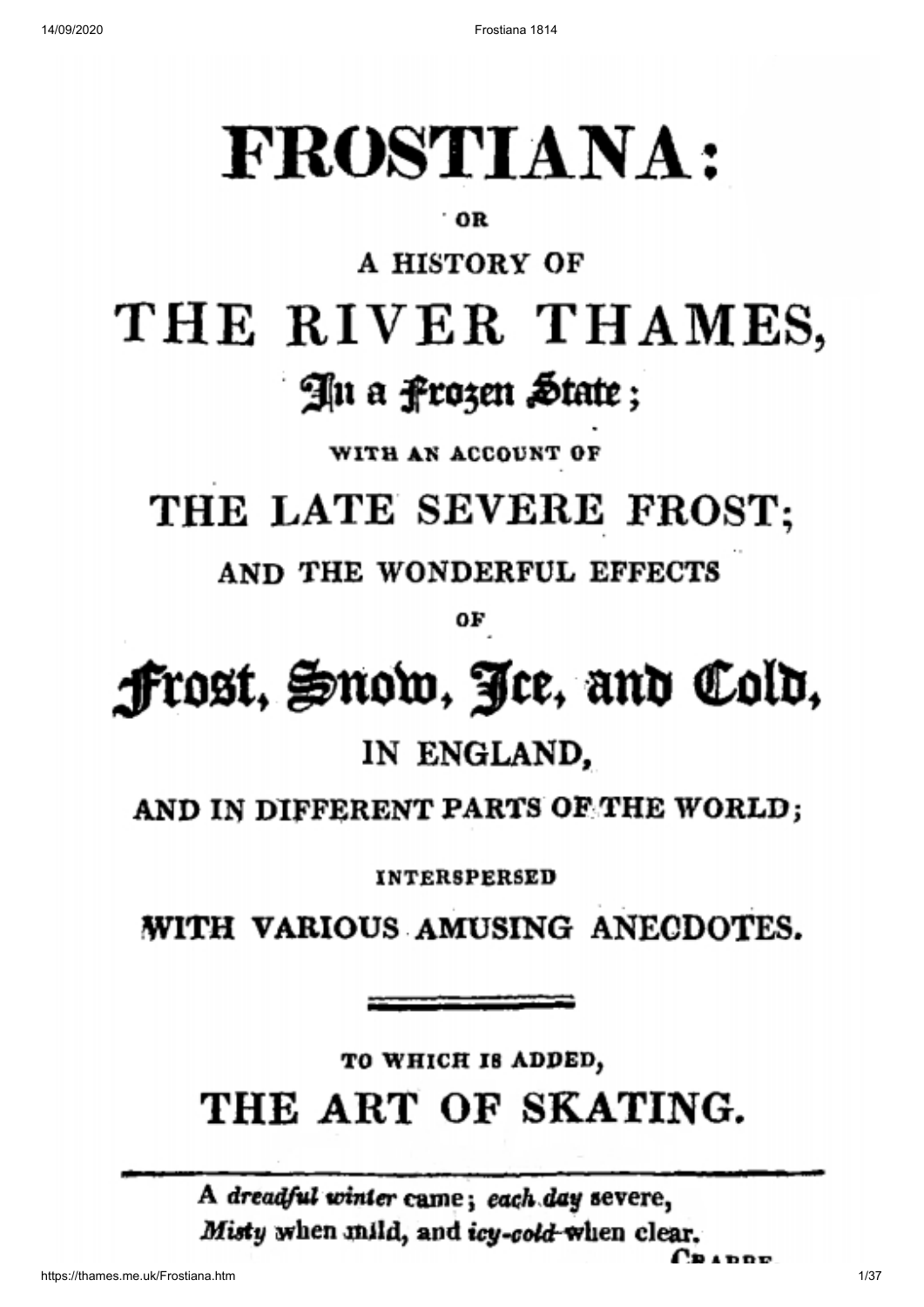# **London:**

# Printed and published on the ICE on the River Thames, February 5, 1814, by G. DAVIS.

# Sold also by Sherwood, Neely, and Jones, Paternoster Row.

O Winter! ruler of th' inverted year, Thy scattered hair, with sleet-liKe ashes filled, Thy breath congealed upon thy lips, thy cheeks Fringed with a beard made white with other snows Than those of age ; thy forehead wrapped in clouds, A leafless branch thy sceptre, and thy throne A sliding car, indebted to no wheels But urged by storms along its slipp'?? way ; I love thee, all unlovely as thou seem'st, And dreaded as thou art. COWPER.

**TO the reflecting mind, nothing can be more agreeable than a philosophical account of the marvellous productions of NATURE. -**

**This enables us to look through Nature up to NATURE'S GOD, and forms one of the most pleasing tasks: - whether the beauties of Spring, the lavish gifts of Summer ; th rich fruits of Autumn ; or the sterile grandeur of Winter, be the object of our contemplation.**

The attentive observer, as he walks forth to explore the dreary scenes around him, will find abundance of pleasure and instruction in the investigation of the vario **phenomena peculiar to this inclement season. The rigours of the present Winter indeed, are almost without a parallel in the annals of English Meteorology, and the accordingly, have excited more than ordinary notice.**

**To gratify, as well as to stimulate inquiry, we have not only given a philosophical explanation of Frost, Snow, Ice, and Cold, but have enlivened our descriptions by variou anecdotes of their wonderful effects in England, and in different parts of the world. An Introduction is prefixed, containing a full account of the late severe frost ; and, in another part of the work, will be found an amusing narrative of the events whic took place on the frozen surface of the Thames, from the 30th of January to the 5th of February inclusive. As an additional object of curiosity, it may be proper mention, that a large impression of the Title page of this work, was actually printed on the ICE on the RIVER THAMES ! !**

**SNOW-HILL, February 5th, 1814.**

# INTRODUCTION; Containing an Account of THE LATE FROST

**The late severe frost was ushered in by a fog, which for its density and duration has seldom been equalled.**

**The winter of 1795 was marked by much the same circumstances as the present, the nights were so extremely foggy, that torches were used in the streets ; coals were 4s. bushel ; and vegetables extremely dear.**

**But, the only fog, at all comparable to that of 1813, was one which happened on the evening of new year's day, 1730, when many lives were lost in London in consequence The fog was so dense that several persons fell into Fleet-ditch, and others into the Canal in St. James's Park, by mistaking their way ; much damage was also done on th Thames.**

The great fog which preceded the late frost, commenced, in London, on the evening of the 27th of December, 1813, about two **hours before Lord Castlereagh set out from London on his way to embark for the continent.**

Happily his lordship proceeded on his journey, without interruption; it was not so with the PRINCE REGENT, who, intending to pay a visit to the Marquis of Salisbury at Hatfield House, was obliged to return back to Carlton House, after one of his outriders had fallen into a ditch on this side of Kentish Town, and which short excursion occupied several hours.

Mr. Croker, of the Admiralty, also wishing to proceed on a visit northward, wandered in the dark, for several hours, without **making more than three or four miles progress.**

**This tremendous fog, or 'darkness that might be** *felt* **!' continued till the 3rd of January.**

On most of the roads, excepting the high north road, travelling was performed with the utmost danger, and the progress of **the mails was greatly impeded.**

On Wednesday, the 29th of December, the Birmingham mail was nearly seven hours in going from the Post-office to a mile or two below Uxbridge, a distance of 20 miles only : on this, and the other evenings, the short stages in the neighbourhood of London had two persons with links, running by the horses' heads; nevertheless, with this, and other precautions, some **serious, and many whimsical accidents occurred.**

Pedestrians even carried links or lanterns, and many, who were not provided with these illuminators, lost themselves in the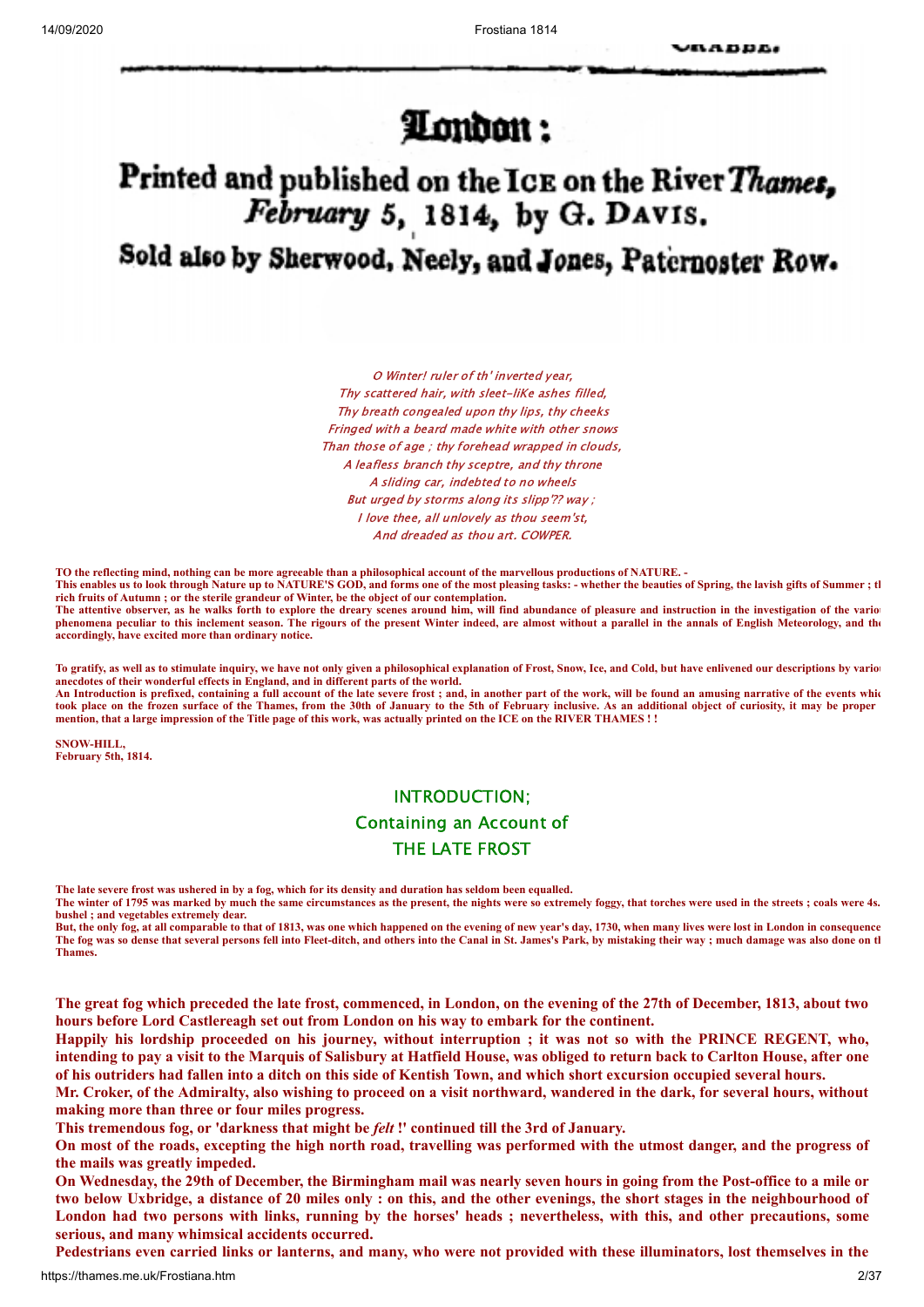**most frequented, and at other times well known streets.**

**Hackney-coachmen mistook the pathway for the road, and vice versa, the greatest confusion occurring.**

On the 31st of December, the state of the metropolis, in consequence of the increased fog, was, at night, truly alarming. It required great attention and knowledge of the public streets to proceed any distance, and those persons who had any **material business to transact were unavoidably compelled to carry torches.**

**The usual lamps appeared through the haze no bigger than small candles.**

The more careful hackney-coachmen got off the box and led their horses, while others drove only -at a walking pace.

**There were frequent meetings of carriages, and great mischief ensued.**

**Among the passengers much caution and apprehension prevailed.**

**Many alarmed at the idea of being run down, made exclamations, such as**

*"Who is coming?"*

*"Mind !"*

*"Take care !"* **&c.**

Females who had ventured abroad before the fog came on, were placed under great peril ; several missed their way.

Such was the extreme density of the atmosphere on Tuesday evening, the 28th, that the Maidenhead coach, on its return **from town, missed the road near Harford Bridge, and was overturned.**

**Lord Hawarden was among the passengers, and received an injury by the accident.**

**Almost immediately on the cessation of the fogs, heavy falls of snow took place.**

**There is nothing in the memory of man to equal these falls.**

After several shorter intervals, the snow continued incessantly for 48 hours, and this too after the ground was covered with a **condensation, the result of nearly four weeks continued frost.**

Almost the whole of the time the wind blew continually from the north and north-east, and was intensely cold.

A short thaw also, which scarcely lasted one day, only rendered the state of the streets so much the worse.

Hence the mass of snow and water became so thick, that it was with difficulty that hackney-coaches, with an additional **horse, and other vehicles could plough their way through.**

Almost all kinds of trades and callings, carried on in the streets, stopped, which considerably increased the distresses of the **lower orders.**

**Few carriages, even stages, could travel on the roads, which, even about town seemed deserted.**

**From many buildings, icicles, full a yard and a half long, were seen suspended.**

The house water-pipes were all frozen, whence it became necessary to have plugs in the streets for the supply of all ranks of **people.**

The Thames, from London Bridge to Blackfriars, was for nearly a fortnight completely blocked up at ebb tide.

All the ponds and rivers in the neighbourhood of London were completely frozen, and skating was pursued with great **avidity on the Canal in St.James's, and the Serpentine in Hyde Park.**

On Monday, the 10th of January, the Canal and the Basin in the Green Park were conspicuous for the number of steel-shod heroes who covered their glassy surfaces, and who, according to their respective qualities, administered to the pleasure of the throng which crowded their banks; some by the agility and grace with which they performed their evolutions, and others by **the tumbles and other accidents which marked their clumsy career.**

There was, as usual, a motley collection of all orders of his Majesty's subjects, engaged in the busy scene, who seemed all alike eager candidates for the applause of the multitude, and whether sweep, dustman, drummer, or beau, each seemed conscious of possessing some claim, not only to his own good opinion, but to that of the fair belles who viewed his **movements.**

**There were several accidents in the course of the day, but none we believe of a serious nature.**

While these Parks were thus numerously attended, Hyde Park had to boast of a more distinguished order of visitors, who, in the course of the afternoon, flocked in prodigious crowds to the banks of the Serpentine, which was covered with most **excellent ice.**

Notwithstanding the keenness of the breeze, several females of dash, clad in robes of the richest fur, bid defiance to its **chilling embrace, and, on the fragile bosom of the river ventured their fair frames.**

**The skaters were in great numbers, and were of first-rate note.**

Some of the most difficult movements of the art were executed with an agility and grace which excited universal admiration.

A lady and two officers performed a reel with a precision scarcely conceivable, and attracted a very numerous circle of spectators, whose boisterous applause so completely terrified the fair cause of their ecstasy, as to induce her to forego the pleasure she herself received from the amusement, and to put an end to that which she afforded to such as were disposed to **admire her in silence.**

Two unfortunate accidents, occurred; one skating lady dislocated the patella or kneepan, and five gentlemen and a lady **were immersed in the icy fluid, but received no farther injury than a severe ducking.**

On the 20th of January, in consequence of the great accumulation of snow heaped upon the ground, it became necessary to relieve the roofs of the houses by throwing off the load collected upon them : and by these means the carriage-ways in the middle of the streets were rendered scarcely passable for man or horse; and all the conveniencies described [above] were the **consequence.**

**The streams constantly flowing from the open plugs, added to the general mass of ice.**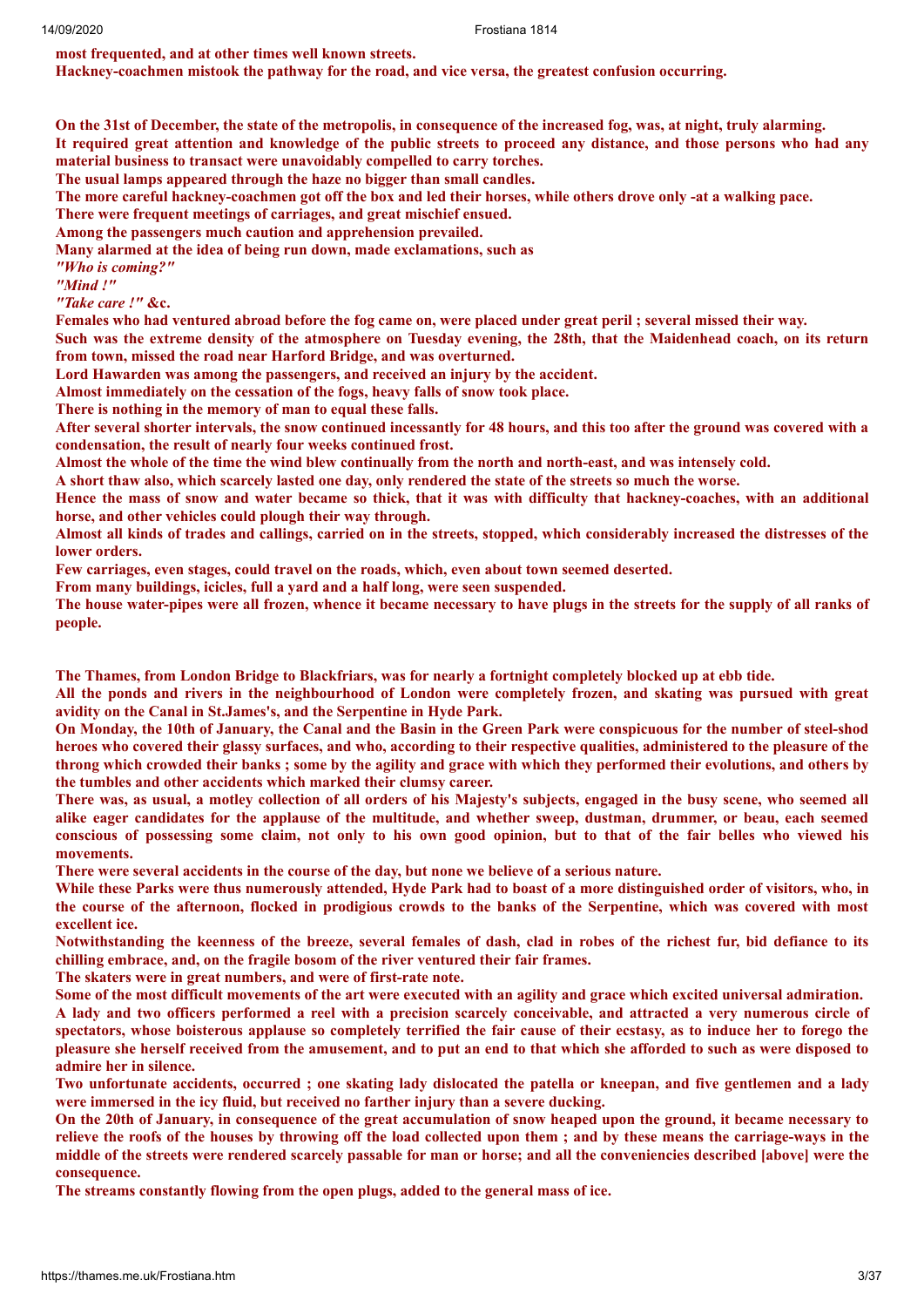An enormous increase took place in the price of coals, as the River navigation and other means of conveyance were entirely **obstructed.**

The continuation of the frost and snow induced many coach proprietors, particularly on the northern and western roads, not **to continue running their coaches until a change of weather should take place.**

In many places where the road lies low, the snow had drifted higher than the coaches, which was the case as near town as **Finchley Common.**

The snow had drifted into the road in the course of one night, a depth of sixteen feet, and it was impassable at first even to **oxen.**

**On Bagshot-heath there was a complete stoppage, and accidents occurred by vehicles getting off the road.**

**About Esher and Cobham again lhe road was completely choaked up.**

With the exception ot the Kent and Essex roads, no others were passable but a few miles out of London.

**The coaches on the western road remained stationary at different parts.**

The Windsor coach got through the snow at Colnbrook, which was sixteen feet deep, by employing about fifty labourers.

Lower down, at Maidenhead-lane, the snow drifted to a great depth; and between Twyford and Reading it assumed quite a **mountainous appearance.**

**On parts of Bagshot-heath it is impossible to convey an adequate idea of its situation.**

The Newcastle coach went off the road into a pit upward of eight feet deep, but without doing mischief to either man or **horse.**

**The middle North-road was impassable as near as Highgate-hill.**

On the 22nd of January, and for some days afterwards, the ice on the Serpentine River exhibited a singular appearance, **from the mountains of snow which the sweepers had collected together in different situations.**

**The spaces allotted for the skaters were in the forms of circles, squares, and oblongs.**

**Next to the carriage ride (on the north side) were many astonishing evolutions displayed.**

**Skipping on skates, and the Turk-cap backwards, were among the most conspicuous.**

**A sledge was drawn by a poney, rough-shod.**

The ice was not good, it being injured by the partial thaw in some places, and in others much cut up.

**It was highly amusing to see the most elegantly dressed females dashing through the hillocks of snow.**

Among the extraordinary aspects and appearances of the late severe weather, the state of the river Thames was not the least **singular.**

Vast quantities of pieces of floating ice, loaden generally with heaps of snow, were seen almost every where on the surface; and being carried up and down by the tide or the stream, and collected where the projecting banks or the bridges made a resistance to the flow, and a support to the accumulation, sometimes forming a chain of glaciers, united one moment, at another clashing and cracking and dashing in a singular and awful manner: again, when the flood beneath was not sufficiently elevated to support the mass, and when the current passed strongly, the ice islands floated away, clashing and cracking as they went, rising one over another, and then receding, covered with angry foam, as the violence of the wind or **wave impelled them.**

In passing through the arches of the bridges, the crash was tremendous : for near the bridges, the floating pieces collected about mid-water, or while the current was less forcible, and ranged themselves regularly one line upon another, the stream forming them into order as it passed, where it made its way in force, till the increasing confinement of the channel added such violence to the conflict, that a disruption took place, and the broken ice, with a crash, burst away again, and was **carried up or down with the tide or the stream.**

The river was entirely frozen over for the space of a week, and a complete FROST FAIR held upon it, a circumstantial **account of which will be found in Chapter I. FROST.**

Never since the establishment of mail coaches did correspondence meet with such general interruption as on this occasion.

Internal communication was completely at a stand till the roads could be in some degree cleared; for besides the drifts by which they were rendered impassable, the whole face of the country presented one uniform sheet of snow, no trace of road being discoverable; and travellers had to make their path at the risk of being every moment overwhelmed.

**Waggons, carts,coaches, and vehicles of all descriptions, were left in the midst of the storm.**

The drivers finding they could proceed no farther, took the horses to the first convenient place, and there waited till a **passage could be cut to enable them to proceed with safety.**

Nothing could exceed the exertions of the Post office in having the roads cleared in all directions for the conveyance of the **mails, to and from the capital.**

The government also very properly interfered, and instructions were sent to every parish in the kingdom to employ **labourers to clear the roads.**

The snow accumulated in the midland counties, particularly on the borders of Northamptonshire and Warwickshire, to a **height altogether unprecedented.**

In the neighbourhood of Dunchurch (a small village on the road to Birmingham, through Coventry), and for a few miles round that place, in all directions, the drifts exceeded the height of twenty-four feet, and no tracks of carriages or travellers **could be discovered on the roads thereabouts, except on the great road, for many days.**

The Cambridge mail-coach in coming to town, sunk into a hollow part of the road, and remained in that situation, with the snow drifting over it, from one o'clock to nine in the morning, when it was dragged out by fourteen waggon horses.

**Several passengers were in lhe coach the whole of the time; they were nearly frozen to death.**

On Wednesday the 26th, the wind having veered round to the south-west, the effects of a thaw were speedily discernible.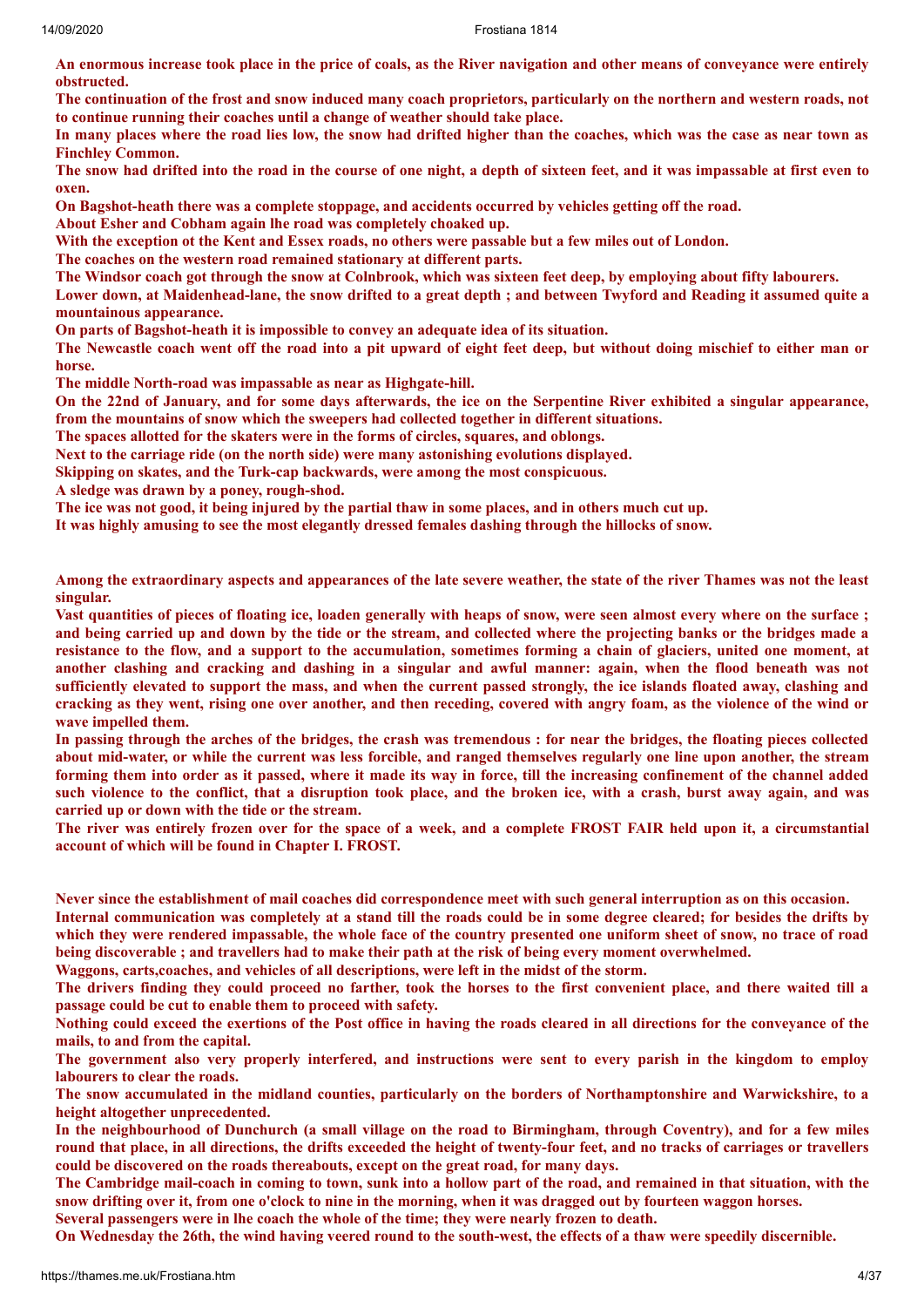**The fall of the river at London-bridge for some days presented a scene both novel and interesting.**

At the ebbing of the tide, huge fragments of ice were precipitated down the stream with great violence, accompanied by a **noise, equal to the report of a small piece of artillery.**

On the return of the tide, they were forced back again; but the obstacles opposed to their passage through the arches were so great, as apparently to threaten a total stoppage to the navigation of the river at this essential point, and which probably **would have soon taken place had the frost continued with unabated severity.**

On Thursday, Friday, and Saturday, the 27th, 28th, and 29th, the thaw continued, and the roads and streets were nearly **impassable from floods, and the accumulation of snow.**

But on Sunday the 30th a sharp frost set in, and continued till the next Saturday evening, the 5th of February.

# ACCOUNTS FROM THE COUNTRY

These narratives respecting the heavy falls of snow are truly astonishing; we select some of the most remarkable. **FALMOUTH.**

**The weather has been more severe in this county, than has been remembered for twenty years.**

Heavy falls of snow, succeeded by hard frosts, have rendered all travelling by coach impracticable, and even on horseback **highly dangerous.**

The mail coach, which started from this town for Exeter was overturned after having proceeded a few miles, but happily no **material injury was sustained, by either passengers, driver, or guard.**

With much difficulty the coach was enabled, with the assistance of an additional pair of horses to reach the first stage; after **which all endeavours to go farther were found perfectly useless.**

**The letters were, however, sent to Bodmin by the guard on horseback.**

The Falmouth and Plymouth coach has been prevented from travelling by the snow, and the passengers have been obliged to **remain at St. Austell.**

We have no doubt that, farther to the eastward, the roads are in a still worse condition, as our last Plymouth letters mention, that the snow was then nearly four feet high in several of the streets in that town, and that all coaches for Exeter, &c. are **unable to travel.**

**LIVERPOOL Jan. 17:**

We have now had three weeks of the most rigorous frost which has been remembered for a great number of vears.

Fahrenheit's thermometer stood at 15 degrees (17 below the freezing point,) at the Athenaeum; in the country it was no **doubt much lower.**

**Such a quantity of ice has been accumulated in the Mersey, that boats could not pass over.**

**Almost every kind of labour performed without doors is nearly at a stand.**

**GLOUCESTER. Jan. 17**

The severity of the frost, for the last fortnight, has not been exceeded by any that has preceded it.

The Severn is frozen over, and the ice is "in many places" sufficiently strong to sustain persons on its surface : indeed, several people going to Tewkesbury market on Wednesday last, rode across the ice on horseback, at the Lode, near that **place.**

On Monday the cold was so intense, that the thermometer, exposed in a north-eastern aspect, stood at 13 degrees, which is **9[sic (19)] below the freezing point.**

On the eastern coast, it stood as low as 9 and 10; a degree of cold very unusual in this county.

**BRISTOL, Jan. 18.**

**The frost continues in this city with unusual severity.**

Our Floating Harbour now exhibits quite a novel scene: from Cumberland Basin to the Feeder, at the bottom of Avon-street, it is one continued sheet of ice; and for the first time in the memory of man, the skater made his appearance under Bristol **Bridge.**

**The river Severn also is frozen over at various points, so as to bear the weight of passengers.**

#### **WHITEHAVEN, Jan. 18.**

The frost which seemed likely to continue, has increased in severity, and is at this time more intense than ever.

All the ponds, streams, &c. in this neighbourhood, are frozen; and there is scarcely a pump in this town that is not dry.

The observations as to the thermometer are various; but all agree in ascertaining these instruments to be considerably lower **than they have been for many years past.**

The snow, which fell in great quantities on the night of Sunday the 9th, has been increased in a very considerable degree, by repeated heavy showers, and the whole rendered particularly severe by the high winds which prevailed during the earlier part of the storm, drifting the snow in many situations in such a manner, as to make travelling very tedious as well as **dangerous, and in some places entirely blocking up the roads.**

**The effect has been to render the arrival of the post and carriers very uncertain.**

**The former have for a week past been several hours later than the usual time.**

Our market, on Wednesday, was very thinly attended, it having been found (in many parts) impossible to travel until the **snow was cut.**

**We understand the snow laid the deepest between Wigton and Cockermoulh.**

A few miles to the south of this town there was little in comparison; but a great deal fell on Sunday last: and we hear that **towards the evening it was nearly three feet deep on the road between Whitehaven and Egremont. DUBLIN, Jan. 14.**

**It is supposed that the present fall of snow has been as heavy as any ever known in Ireland**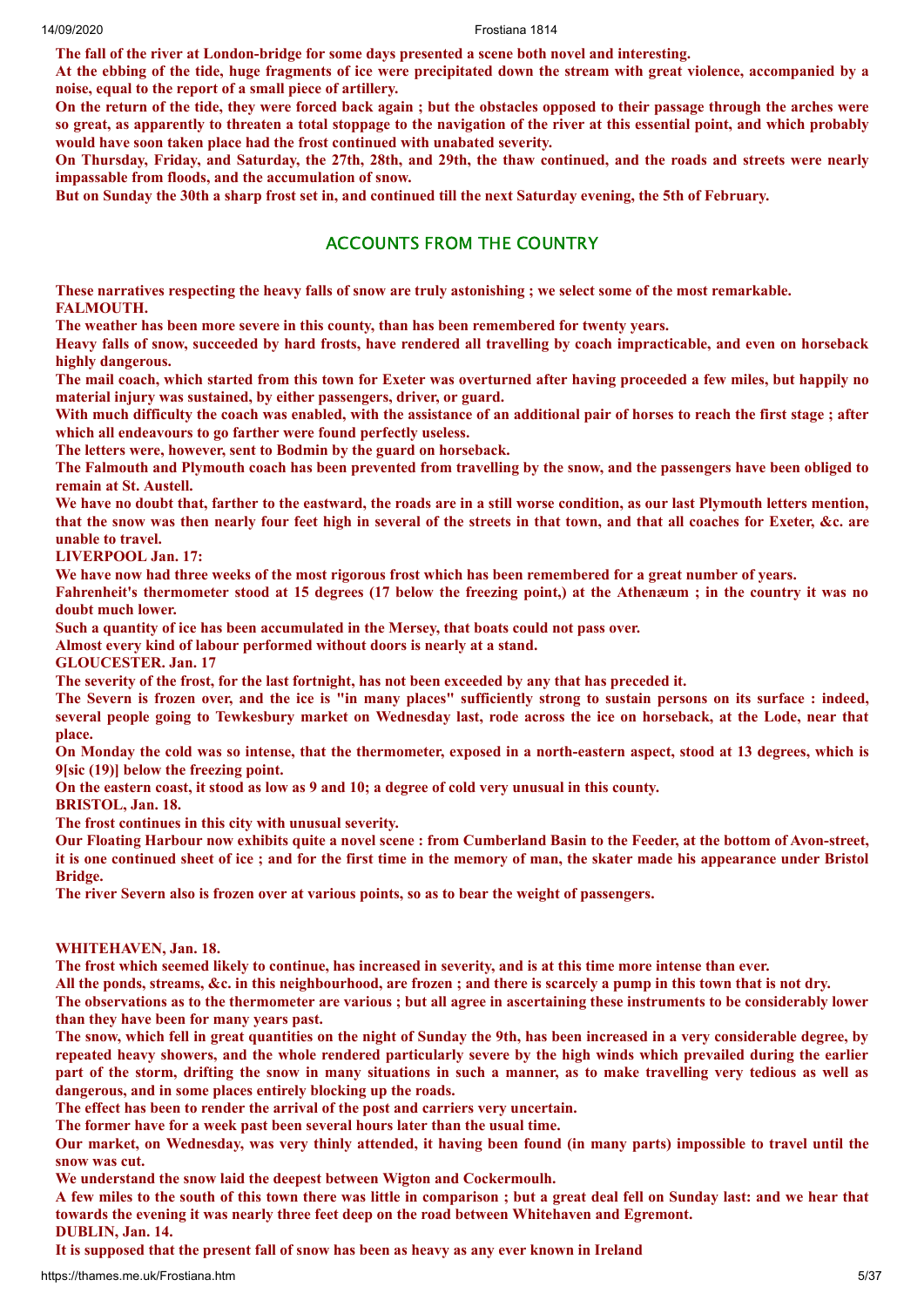But as to the quantity, there seems to be no doubt of its being greater than ever before experienced in the same space of time. In this respect, we can answer that it is unparalleled for half a century, upon the authority of a very intelligent gentleman in **this city, who has kept a regular diary of the weather for the last 50 years.**

The snow preceding Monday was so slight, as hardly to occasion even a remark, and yet, in the course of the day and night, it had descended so inconceivably thick and rapid, as to block up all the roads in such a manner as to preclude the possibility **of the mail coaches being able to proceed.**

**One indeed, and only one (from Galway) arrived the next morning.**

**None has ventured to leave Dublin, and it was found impracticable to send the mails on horseback.**

Thus all intercourse with the interior has been cut off, and it was not until yesterday, when an intense frost suddenly **commenced, that the communication was opened.**

About two o'clock, the inhabitants of this city witnessed the gratifying sight of several mail bags arriving from the country **on horseback.**

**The depths of snow in the streets of Dublin almost exceeds credibility.**

In many of the narrow streets, after the footways had been in some measure cleared, it was more than six feet.

It was nearly impossible for any carriage to force a passage, and few ventured on the hazardous attempt.

**Many accidents both distressing and fatal, occurred.**

**The distress in that abode of poverty, the Liberty, is excessive.**

In many streets and lanes the wretched inhabitants were literally blocked up in their houses, and in the attempt to go **abroad, experienced every kind of misery that it is possible to imagine.**

It is painful to state, that the number of deaths there have, within the last few days, been greater than at any other period, **unless at the time of the plague.**

**We are informed that eighty funerals occurred last Sunday.**

The coffin-makers in Cook-street can with difficulty complete their numerous orders : and we are pained to state, that not a few poor people have been lying dead in their rooms several days, from the impossibility of procuring assistance to convey them to the Hospital-fields, and the great difficulty and danger of attempting to open the ground, which is very uneven, and **where the snow, in some parts, is perhaps 20 feet deep.**

**CANTERBURY. Jan. 25.**

From the drifted state of the roads, the communication with the metropolis was not open until Saturday, when the snow was cut through by the military at Chatham Hill, and near Gravesend; and the stages proceeded with their passengers which had **been detained from Wednesday night.**

The mail of Thursday night arrived here late on Friday evening, the bags having been conveyed part of the distance upon men's shoulders: the bags of Friday and Saturday night arrived together on Sunday morning about ten o'clock, and **yesterday the mail coach reached this city about noon.**

**DALRYMPLE, North Britain, Jan. 29.**

**Wednesday, the 26th, was an epoch ever to be remembered by the inhabitants of this village.**

The thaw of that and the preceding day had opened the Doon, formerly "bound like a rock," to a considerable distance above this; and the melting of the snow on the adjacent hills swelled the river beyond its usual depth, which burst up vast fragments of ice and congealed snow; forcing them forward with irresistible impetuosity, bending trees like willows, **carrying down Skelton-bridge, and sweeping all before it.**

Thus proceeded lhe overwhelming torrent, in awful majesty, till it had accumulated a most prodigious mass of the frozen element, which, as if in wanton frolic, it heaved out into the fields on both sides, covering acres of ground many feet deep.

Alternately loading and discharging in this manner, it called at a door or two in the village, as it were to apprise us of its **approach.**

Impatient of restraint, it deserted its wonted channel, trying to make its grand entry by several courses successively in Saint Valley, and finding no one of them sufficient for its reception, it took them altogether, overrunning the whole holm at once; then appeared here in terrific grandeur, between seven and eight o'clock in the evening, when the moon, shrinking from so dreadful a sight, and concealing herself behind a cloud, and the gloom of night added to the horrors of this tremendous **scene.**

Like a sea, it overflowed all the gardens on the east side, from the cross to the bridge, and invaded the houses behind by the doors and windows, lifting and tumbling the furniture, extinguishing the fires in a moment, and gushing out at the front **doors with incredible rapidity.**

**But its principal inroad was by the end of a bridge.**

Here, while the houses stood as a bank on either side, it came crashing and roaring up the street in full career, casting forth, **within a few yards of the Cross, floats of ice-like millstones.**

**By this time the houses on the west side were in the same situation with those on the east.**

At one place the water was running on the house eaves, at another it was near the door head, and midway up the street, it **stood three feet and a half above the door.**

Happily for us it did not advance five minutes longer in this direction, or the whole village had been inundated.

**The consternation of spectators not unconcerned, may be more easily conceived than described.**

Several have lost considerably, and many families have been expelled their own houses, into which the water is vet pouring, **and obliged to seek shelter from their neighbours.**

We are still apprehensive of another attack, which, from the present local circumstances, will, in all probability, be worse **than the first.**

# **ACCIDENTS**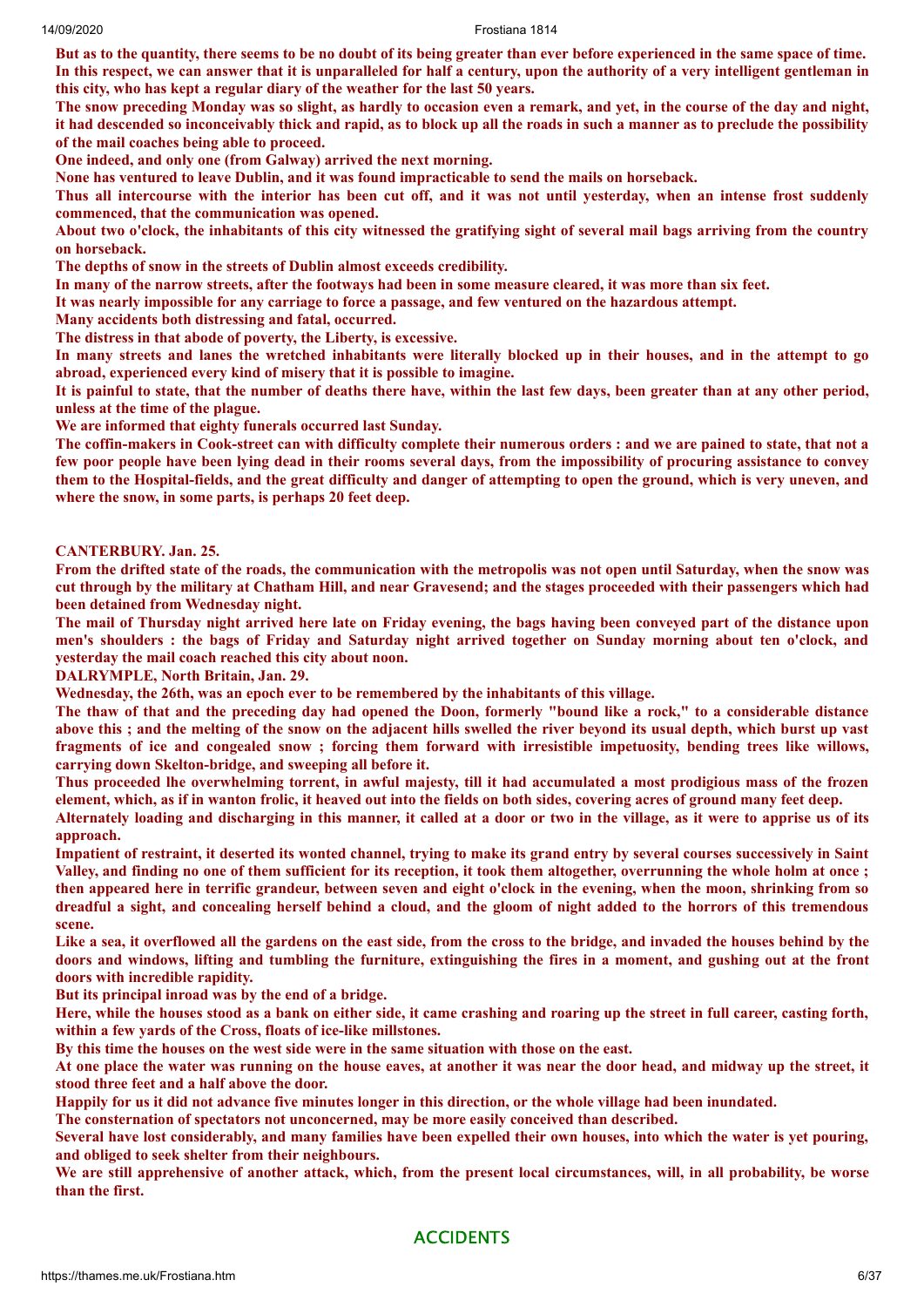**The following are a few of the casualties, which have been the consequences of this severe weather.**

**The body of a woman was found frozen to death on the Highgate road.**

She proved to have been a charwoman, returning from Highgate, where she had been at work, to Pancras.

A poor woman, named Wood, while crossing Blackheath from Leigh to the village of Charlton, accompanied by her two **children, was unfortunately benighted, and missed her way.**

After various efforts to extricate herself, she fell into a hole, and was nearly buried in the snow.

From this, however, she contrived to escape, and again proceeded; but at length, being completely exhausted, and her children benumbed with cold, she was constrained to sit down on the trunk of a tree, where wrapping her children in her **cloak, she endeavoured by loud cries to attract the attention of some passengers.**

Her shrieks at length were heard by a waggoner, who humanely waded through the snow to her assistance, and taking her children, who seemed in a torpid state, in his arms, conducted her to a public-house; one of her poor infants was found to be **completely dead, and the other was recovered with extreme difficulty.**

As a party of workmen were clearing away the snow, which was twelve feet deep, at Kipton, on the border of Northamptonshire, a child about three years old was discovered, and immediately afterwards, the mother, as was soon **ascertained.**

The poor woman proved to be the wife of a soldier of the 16th regiment, and she was returning home with her child after **accompanying her husband to the place of embarkation.**

**The poor unfortunates, it was supposed, had been a week in the snow.**

A respectable, well dressed man was found lying in the road leading from Longford to Upham, frozen to death.

**The deceased turned out to be a Mr. Apthorne, a grazier, at Coltsworth.**

He had left Hounslow at dusk on Monday evening, after having drunk rather freely, and proposed to go that night to **Marlow.**

**His horse was found in a field on the road side, and had evidently been down.**

**He had property to the amount of �60 in his pockets, besides a watch and pocket book.**

On his return from VVakefield market, Mr. Husband, of Holroyd Hall, was found frozen to death, within little more than an **hundred yards of the house of his nephew, with whom he resided.**

Mr. Chapman, organist, and master of the central school at Andover, Hants, was frozen to death on Tuesday, near Wallop, in **that county.**

A young man of the name of Monk, while driving a stage coach near Rygate, was thrown off the box on a lump of frozen **snow, and killed on the spot.**

The Thermometer during this intense frost was as low as 7° and 8° of Fahrenheit, in the neighbourhood of London.

### CHAPTER I.

# FROST

This is the state of man : to day he puts forth The tender leaves of hope, to morrow blossoms ; And bears his blushing honours thick upon him ; The third day comes a FROST, a killing frost : And when he thinks, good easy man, full surely His greatness is a ripening, nips his root, And then he falls. SHAKSPEARE.

**Of all known substances, the atmosphere either absorbs or throws out heat with the most remarkable facility : and in one or other of these states, it always is with respe to the surface of the earth, and such bodies as are placed on or near it; for these, properly speaking, have no temperature of their own, but are entirely regulated by that the atmosphere.**

When the air has been for some time absorbing the heat from terrestrial bodies, a frost must be the undoubted consequence, for the same reason that water freezes in **vessel which is placed in a freezing mixture; and were this absorption to continue for a length of time, the whole earth would be converted into a frozen mass. There are, however, certain powers in nature, by which this effect is always prevented ; and the most violent frost we can imagine must always, as it were, defeat its ow purposes and end in a thaw.**

# FREEZING

**This is the fixing a fluid body into a firm or solid mass by the action of cold.**

A computation of the force of freezing water has been made by the Florentine Academicians, from the bursting of a very strong brass globe or shell, by freezing water in it; when, from (he known thickness and tenacity of the metal, it was found that the expansive power of a spherule of water, only one inch in diameter, was sufficient to overcome a resistance of more **than 27,000 pounds, or 13 tons and a half.**

Cold also usually tends to make bodies electric, which are not so naturally, and to increase the electric properties of such as **are so.**

And it is further found, that all substances do not transmit cold equally well; but that the best conductors of electricity, viz. **metals, are like- wise the best conductors of cold.**

It may further be added, that when the cold has been carried to such an extremity as to render any body an electric, it then **ceases to conduct the cold as well as before.**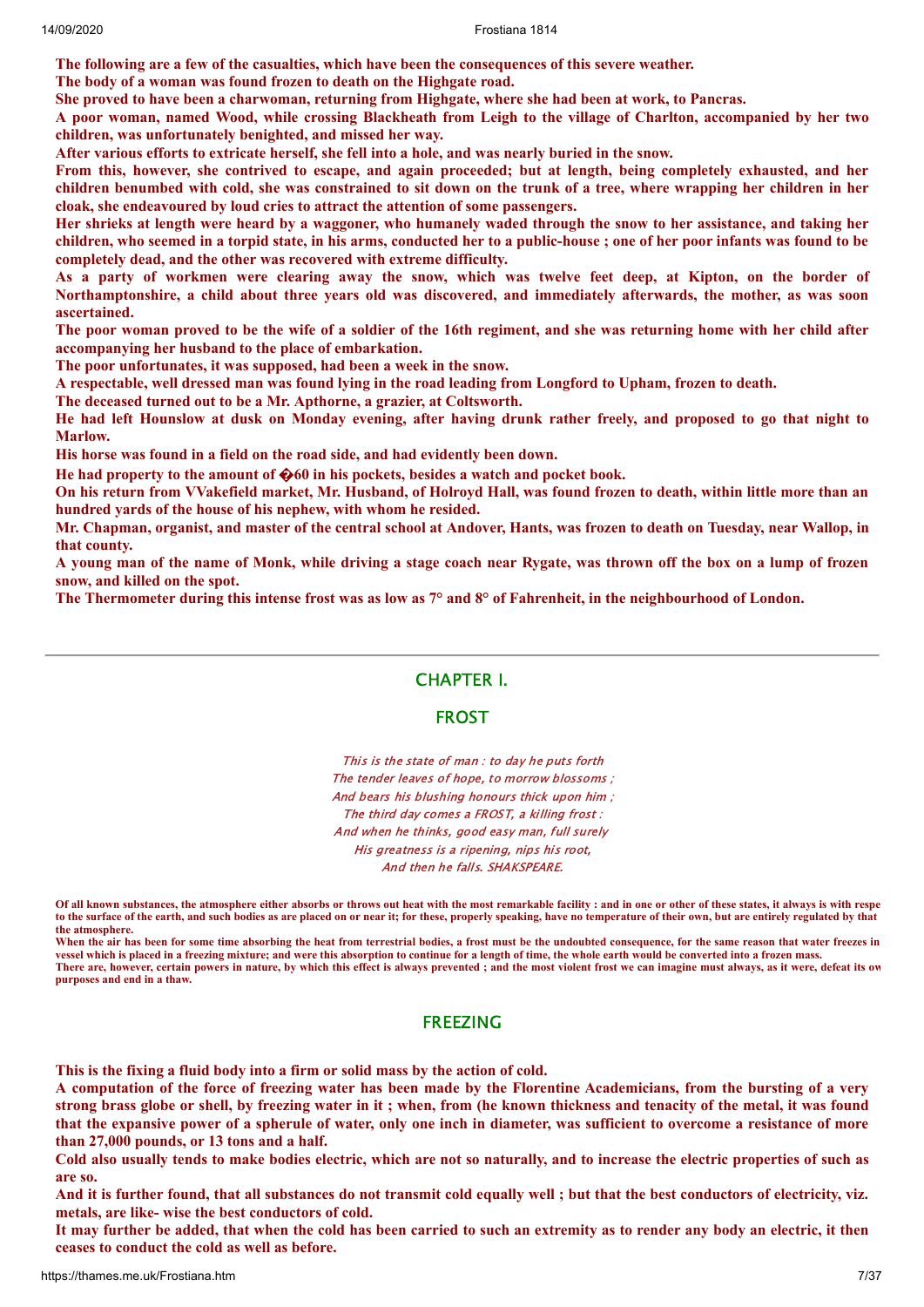This is exemplified in the practice of the Laplanders and Siberians : where, to exclude the extreme cold of the winters from their habitations the more effectually, and yet to admit a little light, they cut pieces of ice, which in the winter time must always be electric in those countries, and put them into their windows; which they find to be much more effectual in keeping **out the cold than any other substance.**

**Excessive degrees of cold occur naturally in many parts of the globe in the winter season.**

Although the thermometer in this country hardly ever descends so low as 0, yet, in the winter of 1780, Mr. Wilson of Glasgow observed, that a thermometer laid on the snow sunk to 25° below 0; and Mr. Derham, in the year 1708, observed in England, that the mercury stood within one-tenth of an inch of its station when plunged into a mixture of snow and salt.

At Petersburg, in 1732, the thermometer stood at  $28^{\circ}$  below 0; and when the French academicians wintered near the polar circle, the thermometer sunk to  $33^{\circ}$  below  $0$ ; and in the Asiatic and American continents, still greater degrees of cold are **often observed.**

## WONDERFUL EXPANSION OF WATER IN THE ACT OF FREEZING.

Water and some other fluids suddenly dilate and expand in the act of freezing, so as to occupy a greater space in the form of ice than before, in consequence of which it is that ice is specifically lighter than the same fluid, and floats in it.

And the degree of expansion of water, in the state of ice, is by some authors computed at about  $\frac{1}{10}$  of its volume.

Oil, however, is an exception to this property, and quicksilver too, which shrinks and contracts still more after freezing.

Mr. Boyle relates several experiments of vessels made of metal, very thick and strong; in which, when filled with water, close stopped, and exposed to the cold, the water being expanded in freezing, and not finding either room or vent, bursts the **vessels.**

A strong barrel of a gun, with water in it close stopped and frozen, was rent the whole length.

Huygens, to try the force with which it expands, filled a cannon with it, whose sides were an inch thick, and then closed up the mouth and vent, so that none could escape; the whole being exposed to a strong freezing air, the water froze in about 12 **hours, and burst the piece in two places.**

Mathematicians have computed the force of the ice upon this occasion; and they say, that such a force would raise a weight **of 27720 pounds.**

Major Edw. Williams, of the Royal Artillery, made many experiments on the force of it, at Quebec, in 1704 and 1785.

He filled all sizes of iron bomb-shells with water, then plugged the fuze-hole close up, and exposed them to the strong freezing air of the winter in that climate; sometimes driving in the iron plugs as hard as possible with a sledge hammer; and yet they were always thrown out by the sudden expansion of the water in lhe act of freezing, like a ball shot by gunpowder, sometimes to the distance of between 400 and 500 feet, though they weighed nearly 3 pounds; and when the plugs were screwed in, or furnished with hooks or barbs, to lay hold of the inside of the shell so that they could not possibly be forced out in this case; lhe shell was always split in two, though the thickness of the metal of the shell -was about an inch and three **quarters.**

It is further remarkable, that through the circular crack, round about the shells, where they hurst, there stood out a thin film or sheet of ice, like a fin; and in the cases when the plugs were projected by freezing water, there suddenly issued from the fuze-hole a bolt of ice of the same diameter, and stood over it to the height sometimes of 8 inches and a half.

And hence we need not be surprised at the effects of ice in destroying the substance of vegetables and trees, and even **splitting rocks, when the frost is carried to excess.**

# THAMES FROZEN 1715-16.

**THE beauties and usefulness of the Thames, have been almost an endless theme ; we shall here describe, how it has contributed at various eras, to the amusement thousands, when in a frozen state. In the frost of 1715-16, this advertisement appeared,** 

*"This is to give notice to gentlemen and others, that pass upon the Thames during this frost, that over against Whitehall-stairs, they may have their names printed, fit to paste any book, to hand down the memory of the season to future ages.*

*You that walk there, and do design to tell Your children's children what this year befell, Go print your names, and take a dram within ; For such a year as this, has seldo been."*

**Dawks's News-letter of 14th of Jan says,**

*"The Thames seems now a solid rock of ice; and booths for the sale of brandy, wine, ale, and other exhilarating liquors, have been for some time fixed thereon ; but now it is a manner like a town: thousands of people cross it, and with wonder view the mountainous heaps of water, that now lie congealed into ice.*

*On Thursday, a great cook's-shop was erected, and gentlemen went as frequently to dine there, as at any ordinary.*

*Over against Westminster, Whitehall, and Whitfriars, Printing-presses are kept upon the ice, where many persons have their names printed, to transmit the wonders of th season to posterity."*

Coaches, waggons, carts, &c. were driven on it, and an enthusiastic preacher, held forth to a motley congregation on the mighty waters, with a zeal fiery enough to have thawed himself through the ice, had it been susceptible of religious warmth. This, with other pastimes and diversions, attracted the attention of many of the nobility, and even brought the Prince of **Wales, to visit FROST FAIR.**

On that day, there was an uncommonly high spring-tide, which overflowed the cellars on the banks of the river, and raised **the ice full fourteen feet, without interrupting the people from their pursuits.**

**The Protestant Packet, of this period, observes, that lhe theatres were almost deserted.**

The News-letter of February 15, announces the dissolution of the ice, and with it the "baseless fabric" on which Momus had held his temporary reign; the above paper then proclaims the good fare, and various articles to be seen, and purchased.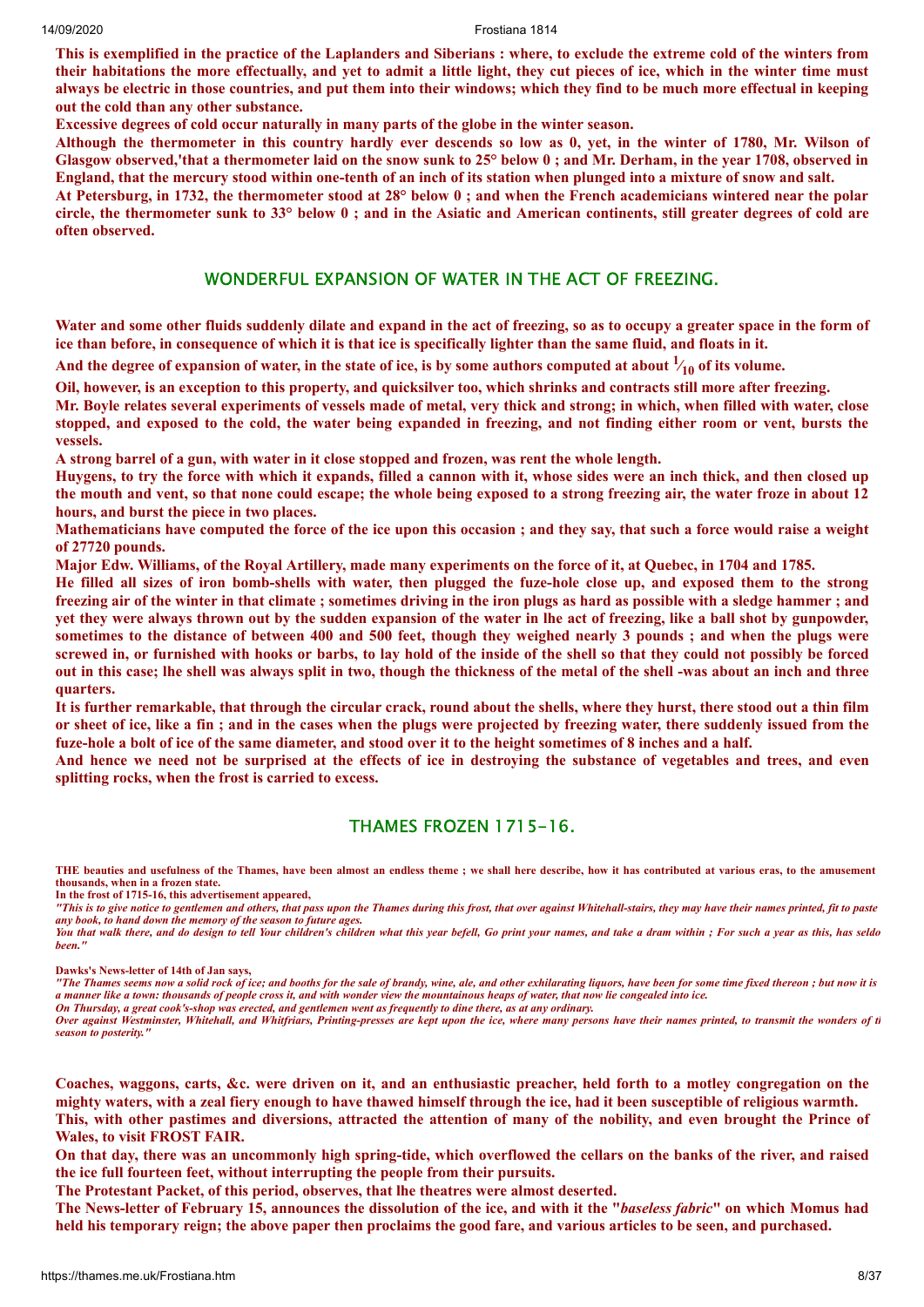Thou beauteous River Thames, whose standing tide Equals the glory of thy flowing pride, The city, the world's transferr'd to thee, Fix'd as the land, and richer than the sea. The various metals, Nature can produce, Or Art improve, for ornament or use, From the Earth's deepest bowels brought, are made To shine in thee, and carry on thy trade. Here Guilleaum, fam'd for making silver pass Through various forms ; and Sparks as fam'd for brass There's T---, 'tween God and gold who ne'er stood neuter, And trusty Nicholson, who lives by pewter, Wrote o'er their doors, having affix'd their names, We under-writ, remov'd are to the Thames. There miles together for the common good, The Slippery Substance offers dainty food. Here healing Port wine, and there "Rhenish flows, Here Bohea Tea, and there Tobacco grows. In one place you may meet good Cheshire cheese, Another proffers, whitest Brentford peas : Here is King George's picture, there Queen Anne's, Now nut-brown ale in cups, and then in canns : One sells an Oxford dram as good as can be, Another offers General Peper's brandy. See ! there's the Mall, and in that little hut The best Genevas sold, and love to boot. See there, a sleek Venetian Envoy walks ; See here, an Alderman more proudly stalks. Behold the French Ambassador, that's he ; And this the honest Sire, and Captain Leigh. Here is St. James's Street, yonder the Strand : In this place Bowyer plies ; that's Lintot's stand.

# THAMES FROZEN 1739 - 40

THE winter of 1739-40, became memorable from its uncommon severity, and the occurrence of one of the most intense frosts that had ever been known in this country, and which from its piercing cold, and long continuance, has been recorded in our **annals by the appellation of the GREAT FROST.**

It commenced on Christmas-day, and lasted till the seventeenth of the following FEBRUARY, when it began to break up, but **was not wholly dissipated till near the end of the month.**

The distress which it occasioned among the poor and labouring classes of London, was extreme: coals could hardly be **obtained for money, and water was equally scarce.**

The watermen and fishermen, with a peter-boat in mourning, and the carpenters, bricklayers, &c. with their tools and utensils in mourning, walked through the streets in large, bodies, imploring relief for their own and families' necessities; **and, to the honour of the British character, this was liberally bestowed.**

SUBSCRIPTIONS were also made in the different parishes, and great benefactions bestowed by the opulent, through which **the calamities of the season were much mitigated.**

A few days after the frost had set in, great damage was done among the shipping in the river Thames by a high wind, which broke many vessels from their moorings, and drove them foul of each other, while the large flakes of ice there floated on the **stream, overwhelmed various boats and lighters, and sunk several corn and coal vessels.**

By these accidents many lives lost; and many others were also destroyed by the intenseness of the cold, both on land and **water.**

Above Bridge, the Thames was completely frozen over, and tents and numerous booths were erected on it for selling liquors, **&c. to the multitudes that daily flocked thither for curiosity or diversion.**

The scene here displayed was very irregular, and had more the appearance of a fair on land, than of a frail exhibition, the **only basis of which was congealed water.**

Various shops were opened for the sale of toys, cutlery, and other light articles; even a printing-press was established, and all the common sports of the populace in a wintery season, were carried on with augmented spirit, in despite or forgetfulness **of the distress which reigned on shore.**

Many of the houses which at that time stood upon LondonBridge, as well as the bridge itself, received considerable damage **when the thaw commenced, by the driving of the ice.**

The following is an exact copy, of one of the papers printed upon the Thames, during the memorable frost of 1740.

The gentleman, whose name appears in it, (WILLIAM NOBLE, M.A.) had been one (of a great number without doubt) who **had their names printed upon the ICE, as a rarity, not likely again to happen.**

The original is in the possession of a gentleman of Whitehaven; but it is not known who the Mr. NOBLE was, whose name **and designation it bears.**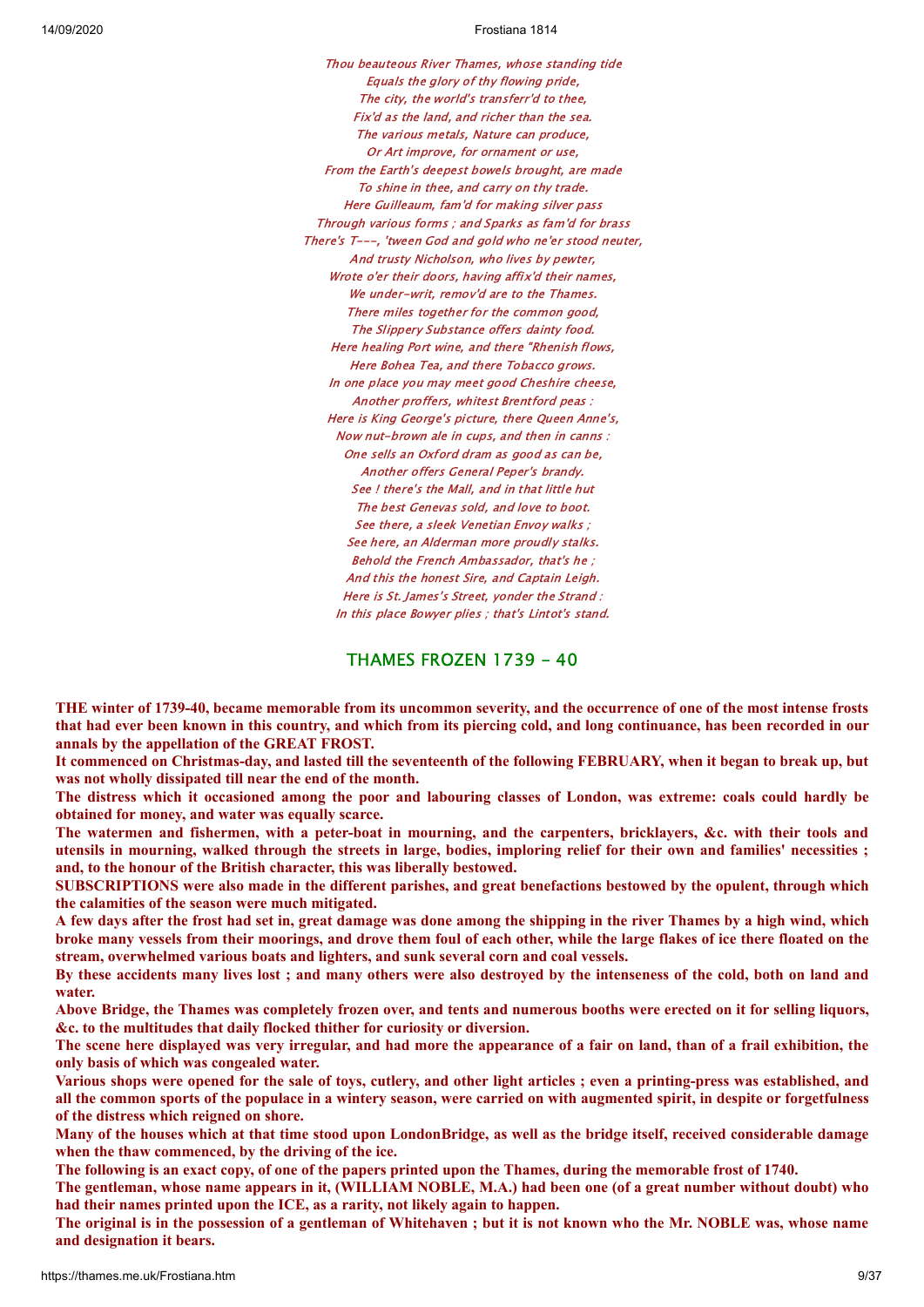**The noble Art and mystery of PRINTING, was first invented by J. FAUST, 1441, and publicly practised by JOHN GOTTENBURGH, a soldier at Mentz, in Hig Germany, anno 1450.**

**King HENRY VI. (anno 1457) sent two private messengers, with fifteen hundred marks, to procure one of the workmen. These prevailed on FREDERICK CORSELLIS, to leave the Printing-house, in disguise; who immediately came over with them, and first instructed the ENGLISH, in th most famous Art, at OXFORD, in the year 1459.**

WILLIAM NOBLE, M.A.

Amidst the Arts which on the THAMES appear, To tell the wonders of this icy year, PRINTING claims prior place, which at one view Erects a monument of THAT and You.

Printed upon the river THAMES, Jan. 29th, in the thirteenth year of the reign of King GEORGE the IId. Anno Dom. 1740.

# FROST OF 1767 - 68.

THE beginnings of these years were both distinguished by a very severe frost, through which the price of provisions was **greatly enhanced.**

The navigation of the river Thames was stopped, and the river below Bridge had all the appearance of a GENERAL WRECK; ships, boats, and small craft, lying in confusion amidst the ice, while others were either driven on shore or sunk **by the driving shoals.**

**Many persons perished by the severity of the weather, both on the water and on shore.**

During the latter frost, the price of butchers' meat grew so exorbitant, that the Hon. Thomas Harley, Lord Mayor, proposed that bounties should be given for bringing fish to Billingsgate market; and this plan having been carried into effect, the **distresses of the poor were greatly alleviated, by the cheap rates at which the markets were supplied.**

# THAMES FROZEN 1788 - 89.

**In 1788, a frost began on the twenty fifth of November, and lasted seven weeks.**

On the fifth of January, the Thermometer stood at eleven degrees below the freezing point, in the very midst of the city.

The Thames was completely frozen over, below London bridge, and from the variety of booths, &c. erected on the ice it **assumed all the appearance of a fair; even puppet shows and wild beasts were exhibited.**

The following diary of remarkable events during this severe frost, is taken from the Gentleman's Magazine for 1789. **Saturday, Jan. 10, 1789.**

Thirteen men brought a waggon with a ton of coals from Loughborongh, in Leicestershire, to Carlton House, as a present to **His Royal Highness the Prince of Wales.**

As soon as they were emptied into the cellar, Mr. Weltjie, clerk of the cellars, gave them four guineas, and as soon as the Prince was informed of it, his Highness sent them 20 guineas, and ordered them a pot of beer each man.

They performed their journey, which is 111 miles, in 11 days, and drew it all the way without any relief.

**Monday 12.**

A young bear was baited on the ice, opposite to Redriff, which drew multitudes together, and fortunately no accident **happened to interrupt their sport.**

**Tuesday 13.**

The Prince of Wales transmitted £1000 to the Chamberlain for the benefit of the poor, during the severe frost. **Saturday 17.**

The captain of a vessel lying off Rotherhithe, the better to secure the ship's cables, made an agreement with a publican for fastening a cable to his premises; in consequence, a small anchor was carried on shore and deposited in the cellar, while **another cable was fastened round a beam in another part of the house.**

In the night the ship veered about, and the cables holding fast, carried away the beam and levelled the house with the **ground; by which accident five persons asleep in their beds were killed.**

**In the** *"Common place Notes"* **for February, 1789, it is remarked,**

With the new year, new entertainments commenced, or more properly speaking, old sports were revived in the **neighbourhood of London.**

The river Thames, which at this season usually exhibits a dreary scene of languor and indolence, was this year the stage on which there were all kinds of diversions, bear-baiting, festivals, pigs and sheep roasted, booths, turnabouts, and all the various amusements, of Bartholomew fair multiplied and improved; from Putney-bridge in Middlesex, down to Redriff, was one continued scene of merriment and jollity; not a gloomy face to be seen, nor a countenance expressive of want; but all **cheerfulness, originating apparently from business and bustle.**

**From this description the reader is not, however, to conclude that all was as it seemed.**

The miserable inhabitants that dwelt in houses on both sides the river during these thoughtless exhibitions, were many of them experiencing the extreme of misery : destitute of employment, though industrious, they were with families of helpless children, for want of employment, pining for want of bread; and though in no country in the world the rich are more extensively benevolent than in England, yet their benefactions could bear no proportion to the wants of the numerous poor,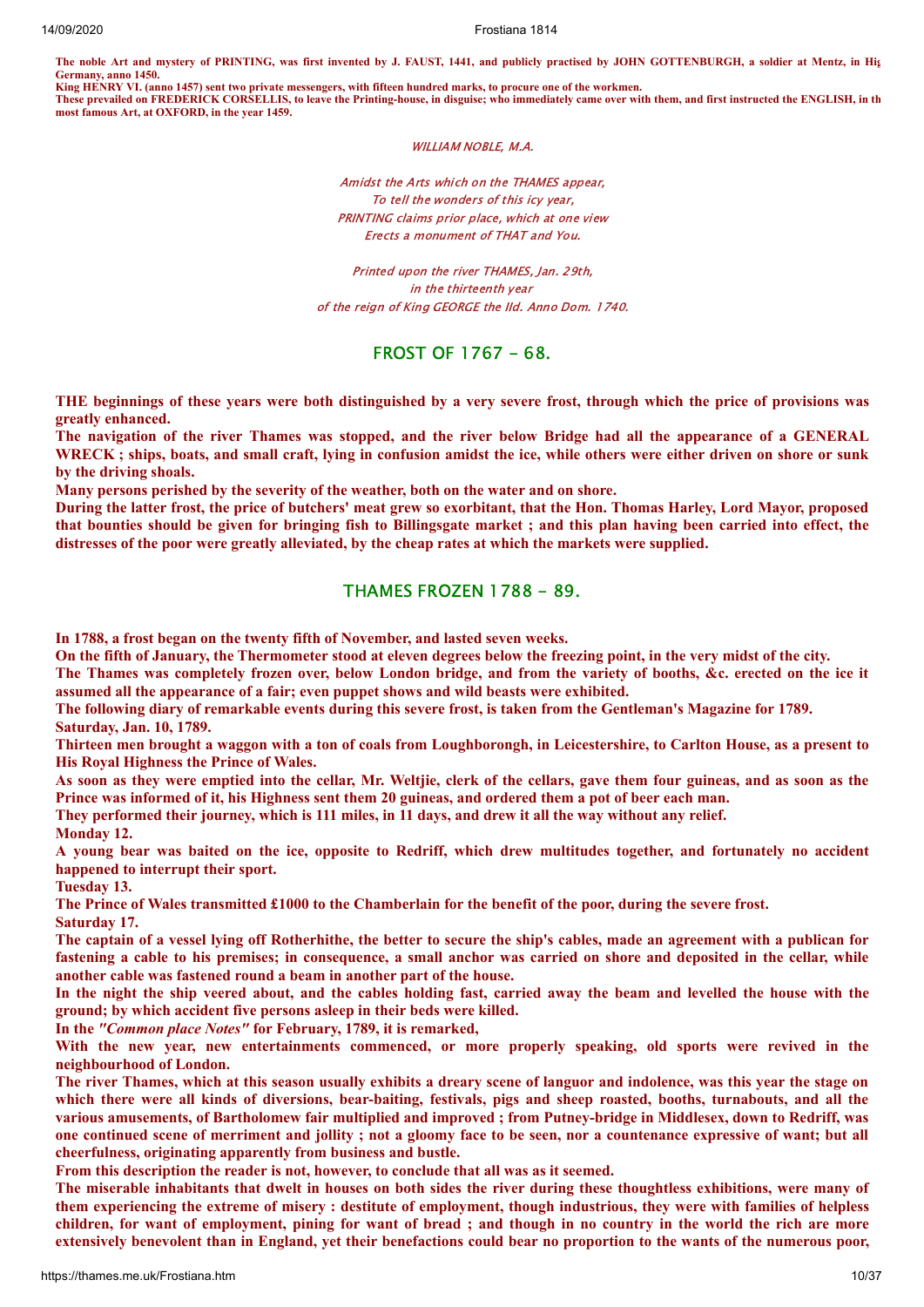**who could not all partake of the common bounty.**

It may, however, be truly said, that in no great city or country on the continent of Europe, the poor suffered less from the **rigour of the season, than the inhabitants of Great Britain and London.**

Yet, even in London, the distresses of the poor were very great; and though liberal subscriptions were raised for their relief, **many perished through want and cold.**

**On this occasion, the CITY of LONDON SUBSCRIBED FIFTEEN HUNDRED POUNDS TOWARDS SUPPORTING THOSE PERSONS WHO WERE NOT IN TH HABIT OF RECEIVING ALMS.**

# THAMES FROZEN 1814

**THE history of this great frost has already been detailed in our Introduction.**

We shall now confine ourselves to the events which took place on the marble bosom of the now flowing Thames, from the **30th of January to the 7th of February inclusive.**

**Sunday, Jan. 31.**

Immense masses of ice that had floated from the upper parts of the river, in consequence of the thaw on the two preceding days, now blocked up the Thames between Blackfriars' and London Bridge; and afforded every probability of its being **frozen over in a day or two.**

**Some venturous persons even now walked on different parts of the ice.**

**Monday, Jan. 31.**

**This expectation was realized.**

During the whole of the afternoon, hundreds of people were assembled on Blackfriars' and London Bridges, to see several adventurous men cross and recross the Thames on the ice; at one time seventy persons were counted walking from **Queenhithe to the opposite shore.**

**The frost on Sunday night so united the vast mass as to render it immovable by the tide.**

**Tuesday, Feb. 1.**

The floating masses of ice with which we have already stated the Thames to be covered, having been stopped by London Bridge, now assumed the shape of a solid surface over that part of the river which extends from Blackfriars' Bridge to some **distance below Three Crane Stairs, at the bottom of Queen-street, Cheapside.**

The watermen taking advantage of this circumstance, placed notices at the end of all the streets leading to the city side of the river, announcing a safe footway over the river, which, as might be expected, attracted immense crowds to witness so novel a **scene.**

Many were induced to venture on the ice, and the example thus afforded, soon led thousands to perambulate the rugged **plain, where a variety of amusements were prepared for their entertainment.**

Among the more curious of these was the, ceremony of roasting a small sheep, which was toasted, or rather burnt, over a **coal fire, placed in a large iron pan.**

**For a view of this extraordinary spectacle, sixpence was demanded, and willingly paid.**

**The delicate meat when done, was sold at a shilling a slice, and termed Lapland mutton.**

Of booths there were a great number, which were ornamented with streamers, flags, and signs, and in which there was a **plentiful store of those favourite luxuries, gin, beer, and gingerbread.**

Opposite Three Crane Stairs there was a complete and well frequented thoroughfare to Bankside, which was strewed with **ashes, and apparently afforded a very safe, although a very rough path.**

Near Blackfriars' Bridge, however, the path did not appear to be equally safe; for one young man, a plumber, named Davis, having imprudently ventured to cross with some lead in his hands, he sank between two masses of ice, to rise no more.

Two young women nearly shared a similar fate, but were happily rescued from their perilous situation by the prompt efforts **of two watermen.**

Many a fair nymph indeed was embraced in the icy arms of old Father Thames; three prim young Quakeresses had a sort of semi-bathing, near London Bridge, and when landed on terra firma, made the best of their way through the Borough, and **amidst the shouts of an admiring populace, to their residence at Newington.**

In consequence of the impediments to the current of the river at London Bridge, the tide did not ebb for some days more **than one half the usual mark.**

**Wednesday, Feb 2.**

**The same sports were repeated, and the Thames presented a complete FROST FAIR.**

**The grand mall or walk was from Blackfriars' Bridge to London Bridge ; this was named, 'The City Road,' and lined on each side with tradesmen of all descriptions. Eight or ten printing presses were erected, and numerous pieces commemorative of the 'great Frost' were actually printed on the ice.**

**Some of these frosty typographers displayed considerable taste in their specimens.**

**At one of the presses, an orange-coloured standard was hoisted, with the watch-word ORANGE BOVEN in large characters, and the following papers were issued from i**

FROST FAIR

Amidst the Arts which on the THAMES appear, To tell the wonders of this icy year, PRINTING claims prior place, which at one view Erects a monument of THAT and You.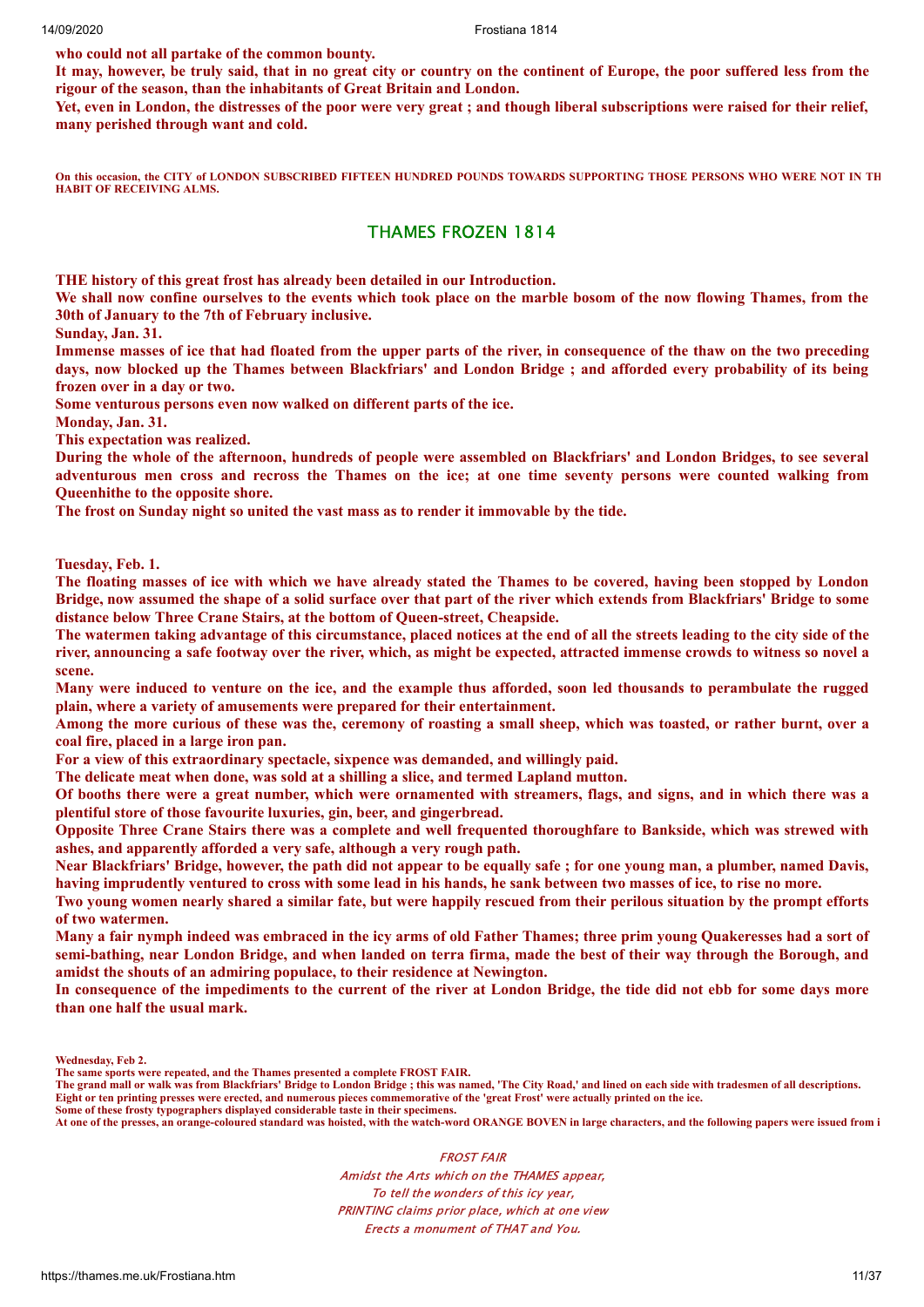You that walk here, and do design to tell Your children's children what this year befell, Come, buy this print, and it will then be seen That such a year as this has seldom been.

**Another of these stainers of paper addressed the spectators in the following terms :** *Friends, now is your time to support the Freedom of the Press. Can the press have greater liberty?*

*Here you find it working in the middle of the Thames; and if you encourage us by buying our impressions, we will keep it going in the true spirit of liberty during the frost.*

**One of the articles printed and sold contained the following lines:**

Behold, the River Thames is frozen o'er, Which lately ships of mighty burden bore; Now different arts and pastimes here you see, But printing claims the superiority.

**Besides the above, the Lord's Prayer, and several other pieces were issued from these icy printing-offices, and which were bought with the greatest avidity.**

**Thursday, Feb. 3.**

**The adventurers were still more numerous.**

Swings, bookstalls, dancing in a barge, suttling-booths, playing at skittles, and almost every appendage of a Fair on land was **now transferred to the Thames.**

Thousands of people flocked to behold this singular spectacle, and to partake of the various sports and pastimes.

**The ice now became like a solid rock of adamant, and presented a truly picturesque appearance.**

The view of St. Paul's and of the city with the white foreground had a very singular effect; in many parts, mountains of ice **were upheaved, and these fragments bore a strong resemblance to the rude interior of a stone quarry.**

**Friday, Feb. 4.**

Every day brought a fresh accession of pedlars to sell their wares; and the greatest rubbish of all sorts was raked up and **sold at double and treble the original cost.**

**Books and toys labelled ' bought on the Thames,' were seen in profusion.**

The watermen profited exceedingly, for each person paid a toll of 2d. or 3d. before he was admitted to Frost Fair; some **douceur also was expected on your return.**

**These men are said to have taken £6 each in the course of a day.**

This afternoon, about five o'clock, three persons, an old man and two lads, having ventured on a piece of ice above London Bridge, it suddenly detached itself from the main body, and was carried by the tide through one of the arches.

The persons on the ice, who laid themselves down for safety, were observed by the boatmen at Billingsgate, who, with **laudable activity, put off to their assistance, and rescued them from their impending danger.**

One of them was able to walk, but the other two were carried, in a state of insensibility to a public-house, where they **received every attention their situation required.**

Many persons were seen on the ice till late at night, and the effect by moonlight was singularly picturesque and beautiful.

With a little stretch of imagination, we might have transported ourselves to the frozen climes of the north; to Lapland, **Sweden, or Holland.**

**Saturday, Feb. 5.**

**The morning of this day augured rather unfavourably for the continuance of FROST FAIR.**

**The wind had shifted to the south, and a light fall of snow took place.**

**The visitors of the Thames, however, were not to be deterred by trifles.**

**Thousands again ventured, and there was still much life and bustle on the froxen element.**

The foot-path in the centre of the river was hard and secure, and among the pedestrians we observed four donkies, which **trotted a nimble pace, and produced considerable merriment.**

**At every glance, the spectator met with some pleasing novelty.**

**Gaming, in all its branches, threw out different allurements, while honesty was out of the question.**

Many of the itinerant admirers of the profits gained by E O Tables, Rouge et Noir, Te-totum, wheel of fortune, the garter, &c. were industrious in their avocations, leaving their kind customers without a penny to pay the passage over a plank to the shore. Skittles was played by several parties, and the drinking tents filled by females and their companions, dancing reels to the sound *of fiddles, while others sat round large fires, drinking rum, grog, and other spirits.*

Tea, coffee, and eatables, were provided in ample order, while the passengers were invited to eat by way of recording their visit. Several respectable tradesmen also attended with their wares, selling books, toys, and trinkets of every description.

- **MAISTER ICE gave some loud cracks, and floated with the printing presses, booths, &c. to the no small dismay of publicans, typographers, &c. In short, this icy palace of Momus, this fairy frost work, was soon to be dissolved, and was doomed to vanish, like the baseless fabric of a vision, 'but leaving** *some wreck*
- **behind. A short time previously to this great event, a gentleman standing by one of the priming presses, and supposed to be a** *limb of the law***, handed the following jeu d'esprit**
- **its conductor ; requesting that it might be printed on the Thames.**

**Towards the evening, the concourse, became thinned; rain fell in some quantity;**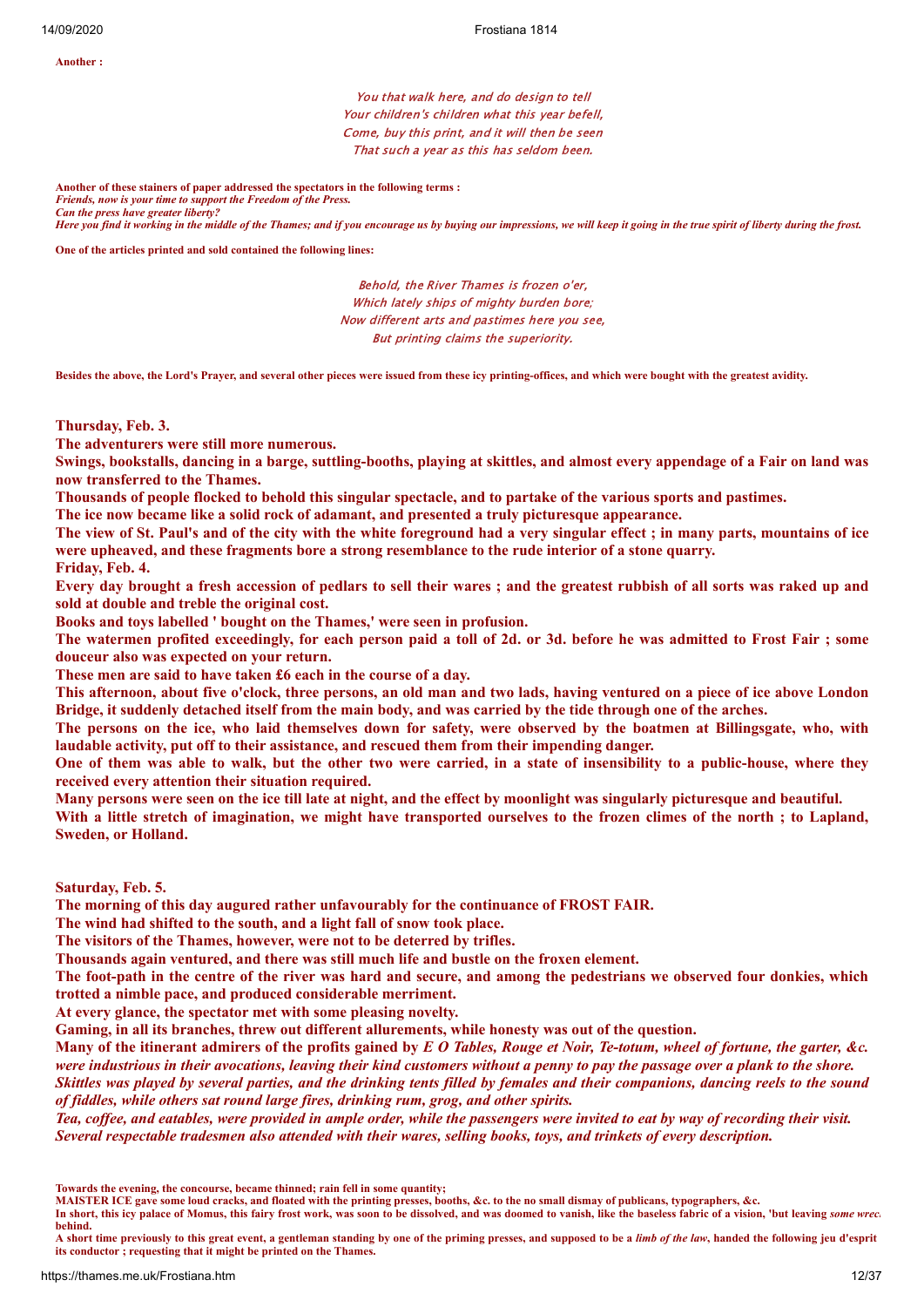**The prophecy which it contains has been most remarkably fulfilled.**

*To Madam Tabitha Thaw. Dear dissolving dame,* 

*FATHER FROST and SISTER SNOW have boneyed my borders, formed an idol of ice upon my bosom, and all the LADS of LONDON come to make merry : now as you lo mischief, treat the multitude with a few CRACKS by a sudden visit, and obtain the prayers of the poor upon both banks. Given at my own press, the 5th Feb. 1814. THOMAS THAMES*

It was evident that a thaw was rapidly taking place, yet such was the indiscretion and heedlessness of some persons, that one **most fatal accident occurred.**

**Two genteel-looking young men fell victims to their temerity in venturing on the ice above Westminster-bridge, notwithstanding the warnings of the watermen.**

A large mass on which they stood, and which had been loosened by the flood tide, gave way, and they floated down the **stream.**

**As they passed under Westminster-bridge they cried out most piteously for help.**

They had not gone far before they sat down, but both going too near the edge they overbalanced the mass, and were **precipitated into the stream, sinking to rise no more.**

This morning also Mr. Lawrence, of the Feathers, in High Timber-street, Queenhithe, erected a booth on the Thames **opposite Brook's Wharf, for the accommodation of the curious.**

At nine at night he left it to the care of two men, taking away all the liquors, except some gin, which he gave them for their **own use : -**

**Sunday, Feb 6**

At two o'clock this morning, the tide began to flow with great rapidity at London-bridge; the thaw assisted the efforts of the **tide, and the booth just mentioned was hurried along with the quickness of lightning towards Blackfriars-bridge.**

There were nine men in it, and in their alarm they neglected the fire and candles, which communicating with the covering, **set it in a flame.**

The men succeeded in getting into a lighter which had broken from its moorings, but it was dashed to pieces against one of the piers of Blackfriars-bridge, on which seven of them got, and were taken off safely; the other two got into a barge while **passing Puddle-dock.**

On this day, the Thames towards high tide (about 3 p.m.) presented a very tolerable idea of the Frozen Ocean; - grand masses of ice floating along, added to the great height of the water, afforded a striking object for contemplation.

Thousands of disappointed persons thronged the banks; and many a 'prentice boy, and servant maid, 'sighed unutterable **things' at the sudden and unlocked for destruction of FROST FAIR.**

**Monday, Feb 7**

**Large masses of ice are yet floating, and numerous lighters, broken from their moorings, are seen in different parts of the river ; many of them complete wrecks. The damage done to the craft and barges is supposed to be very great.**

**From London-bridge to Westminster, Twenty Thousand Pounds will scarcely make good the losses that have been sustained.**

**While we are now writing, (half past 2 p.m.) a printing press has been again set up on a large ICE-ISLAND , between Blackfriars and Westminster-bridges. At this new printing-office, the remainder of a large impression of the Title-page of the present work is now actually being printed, so that the purchasers of FROSTIANA will have this additional advantage.**

# FREEZING RAIN OR RAINING ICE

**THIS is a very uncommon kind of shower, which fell in the west of England in December, 1672.**

This rain, as soon as it touched any thing above ground, as a bough or the like, immediately settled into ice; and, by **multiplying and enlarging the icicles, broke all down with its weight.**

**The rain that fell on the snow immediately froze into ice, without sinking in the snow at all.**

**It made an incredible destruction of trees, beyond any thing in all history.**

Had it concluded with some gust of wind (says a gentleman on the spot,) it might have been of terrible consequence.

I weighed the sprig of an ash tree, of just three quarters of a pound, the ice on which weighed 16 pounds.

Some were frighted with the noise in the air; till they discerned it was the clatter of icy boughs, dashed against each other. Dr. Beale observes, that there was no considerable frost observed on the ground during the whole; whence he concludes, that a frost may be very intense and dangerous on the tops of some hills and plains; while in other places, it keeps at two,

**three, or four feet distance above the ground, rivers, lakes, &c.**

**The frost was followed by a forwardness of flowers and fruits.**

# INFLUENCE OF FROST ON HEALTH.

The salutary influence of frosty seasons on the health of mankind is not in the least confirmed by the annual bills of mortality; as many old and debilitated persons, whose vital heat is insufficient to excite into action their vessels, already too **unsusceptible of irritation, die in consequence of long frosts, during severe winters.**

**Birds, and other wild animals, as well as tender vegetables, perish benumbed from the same cause.**

It deserves, however, to be remarked, that a sharp dry frost does not affect the human skin with that sensation of chilly and piercing cold which we experience, when the air is loaded with moisture, the temperature of which is near the freezing point. This remarkable difference arises from the intense degree of cold produced by the evaporation of fluids, which continually takes place on the surface of living bodies, where it naturally produces a more perceptible effect, than the simple contact of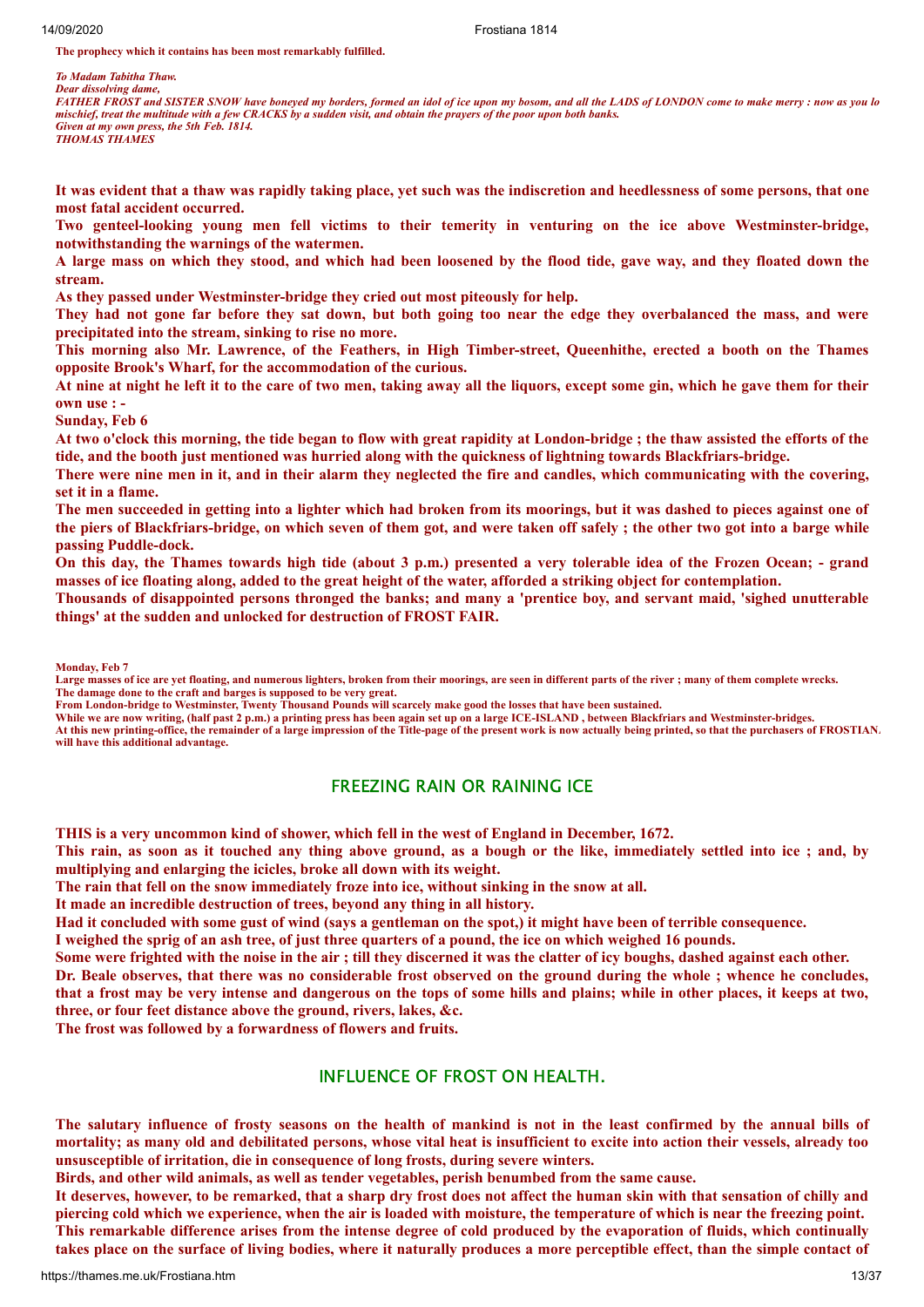**dry air would occasion, when it is but a few degrees below freezing.**

To the young and robust, frost is more pleasing than moist air; as, in the former, they are able to keep themselves warm by increased exercise; which, in the latter, only tends to promote and render the evaporation more severely felt on the skin. For the same reason, severe and continued frosts destroy the children of the poor, who want both[sic] food, fire, and clothing **in this harsh climate.**

In cold countries, the frost frequently proves fatal to mankind, not only producing mortification, but even death itself. The hands of those unfortunate persons, who die in consequence of intense cold, are first seized, till they lose the sense of feeling; next a drowsiness pervades the whole body, which, if indulged in, is attended with imperceptible dissolution.

## FROZEN MARKET

# AT ST. PETERSBURGH.

To strangers, unaccustomed to the various changes produced in men and things, by the influence of intense frost, nothing appears more wonderful or noteworthy than that part of the city dedicated to the sale of frozen provisions.

Your astonished sight is there arrested by a vast open square, containing the bodies of many thousand animals, piled in pyramidical heaps, on all sides - cows, sheep, hogs, fowls, butter, eggs, fish, all stiffened into granite.

The fish are attractively beautiful, possessing the vividness of their living colour, with the transparent clearness of wax **imitations.**

The beasts present a far less pleasing spectacle - most of the larger sort being skinned, and classed according to their species : groupes [sic] of many hundreds are seen piled upon their hind legs against one another, as if each were making an effort to **climb over the back of its neighbour.**

The motionless, vet apparent animation of their seemingly struggling attitudes (as if suddenly seized in moving, and petrified **by frost,) gives a horrid life to this dead scene.**

Had an enchanter's wand been instantaneously waved over this sea of animals during their different actions, they could not **have been fixed more decidedly.**

**Their hardness, too, is so extreme, that the natives chop them up for the purchasers like wood.**

**The provisions collected here, are the product of countries many thousand wersts distant.**

Siberia, Archangel, and still remoter provinces, furnish the merchandize, which, during the frost's severity, is conveyed **hither on sledges.**

In consequence of the multitudes of these commodities, and the short period allowed to the existence of the market, they are cheaper than at any other period of the year; and are, therefore, bought in large quantities to be laid up as a winter stock. **When deposited in cellars, they keep for a length of time.**

**At certain hours, every day, the market, while it lasts, is a fashionable lounge.**

There you meet all the beauty and gaiety of St. Petersburg, even from the Imperial family down to the Russian merchant's **wife.**

Incredible crowds of sledges, carriages, and pedestrians, throng the place; the different groupes of spectators, purchasers, **venders, and commodities, form such an extraordinary spectacle as no other city is known to equal.**

# CHRONOLOGICAL TABLE

# OF REMARKABLE FROSTS THROUGHOUT EUROPE.

| A.D. |                                                          |
|------|----------------------------------------------------------|
| 220  | $\mathsf A$ frost in Britain lasted months.              |
| 250  | The Thames frozen 9 weeks.                               |
| 201  | Rivers in Britain frozen 6 weeks                         |
| 359  | Frost in Scotland for 14 weeks.                          |
| 508  | Rivers in Britain frozen 2 months.                       |
| 695  | Thames frozen 6 weeks and booths built on it.            |
| 759  | Frost from Oct. 1 till Feb.26 760.                       |
| 827  | Frost in England for 9 weeks.                            |
| 923  | The Thames frozen 13 weeks.                              |
| 987  | Frost lasted 120 days : began Dec. 22.                   |
| 998  | The Thames frozen 5 weeks.                               |
| 1035 | Severe frost on June 24 : the corn and fruits destroyed. |

 $\mathbb{I}$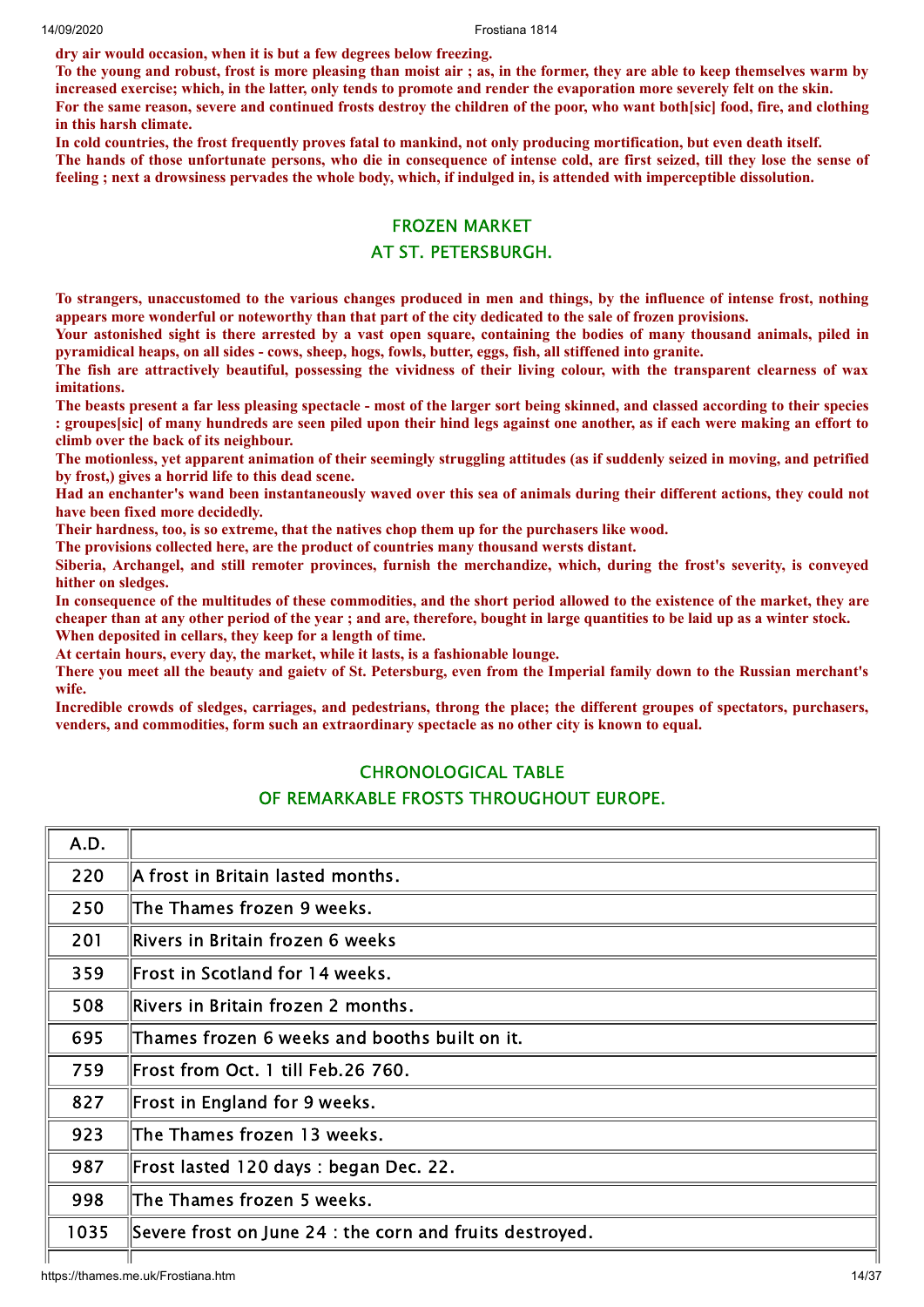| 1063 | The Thames frozen 14 weeks.                                                                |
|------|--------------------------------------------------------------------------------------------|
| 1076 | Frost in England from Nov. till April 1077.                                                |
| 1205 | Frost from Jan. 15 till March 22.                                                          |
| 1407 | Frost that lasted 15 weeks.                                                                |
| 1434 | From Nov. 24 till Feb. 10 1435. Thames frozen down to Gravesend.                           |
| 1683 | Frost for 13 weeks.                                                                        |
|      | 1708-9 Severe frost for many weeks.                                                        |
|      | 1739–40  One for 9 weeks; began Dec. 24.                                                   |
| 1742 | Severe frost for many weeks.                                                               |
| 1747 | Severe frost in Russia.                                                                    |
| 1754 | Severe one in England.                                                                     |
|      | 1767-68 Severe frost; navigation of the Thames stopped.                                    |
| 1776 | The same in England.                                                                       |
|      | 1788–89  The Thames frozen below bridge; and booths erected on it.                         |
| 1791 | Frost and snow in different parts of England at Midsummer.                                 |
| 1794 | Hard frost of many weeks. Thermometer at London mostly at 20 below 0 of Fahrenheit.        |
| 1796 | Most intense cold on Chrismas-day.                                                         |
|      | 1813–14 A frost of almost unparalleled severity commenced Dec. 27 and broke up February 5. |

# CHAPTER II.

# **SNOW**

Thro' the hushed air the whitening shower descends, At first thin wavering ; till, at last, the flakes Fall broad, and wide, and fast, dimming the day, With a continual SNOW. THOMSON.

**SNOW is formed by the freezing of the vapours in the atmosphere.**

The snow we receive may, properly enough be ascribed to the coldness of the atmosphere through which it falls.

When the atmosphere is warm enough to dissolve snow, before it arrives to us, we call it rain; if it preserve itself undissolved, **it makes what we call snow.**

**It differs from the particles of hoarfrost, in being crystallized, as it were, which they are not.**

This appears ou the examination of a flake of snow by a magnifying glass; when the whole of it will seem composed of fine **shining spicula, or points, diverging like rays from a centre.**

As the flakes fall down through the atmosphere, they are continually joined 32 by more of these radiated spicnla, and thus **increase in bulk like the drops of rain or hailstones.**

Dr. Grew, in a discourse on the nature of snow, observes that many parts of it are of a regular figure, for the most part, so many little rowels or stars of six points, and are as perfect and transparent ice as any we see on a pond.

Upon each of these points are other collateral points, set at the same angles as the main points themselves : among- which **there are divers others irregular, which are chiefly broken points, and fragments of the regular ones.**

Others also, by various winds, seem to ' have been thawed, and frozen again into irregular clusters; so that it seems as if the **whole body of snow were an infinite mass of icicles irregularly figured.**

That is, a cloud of vapours being gathered into drops, those drops forthwith descend, and, in their descent, meeting with a freezing air as they pass through a colder region, each drop is immediately frozen into an icicle, shooting itself forth into several points ; but these, still continuing their descent, and meeting with some intermitting gales of warmer air, or in their continual waftage to and fro, touching upon each other, are a little thawed, blunted, and frozen into clusters, or entangled so **as to fall down in what we call flakes.**

According to Signior Beccaria, clouds of snow differ in nothing from clouds of rain, but in the circumstance of cold that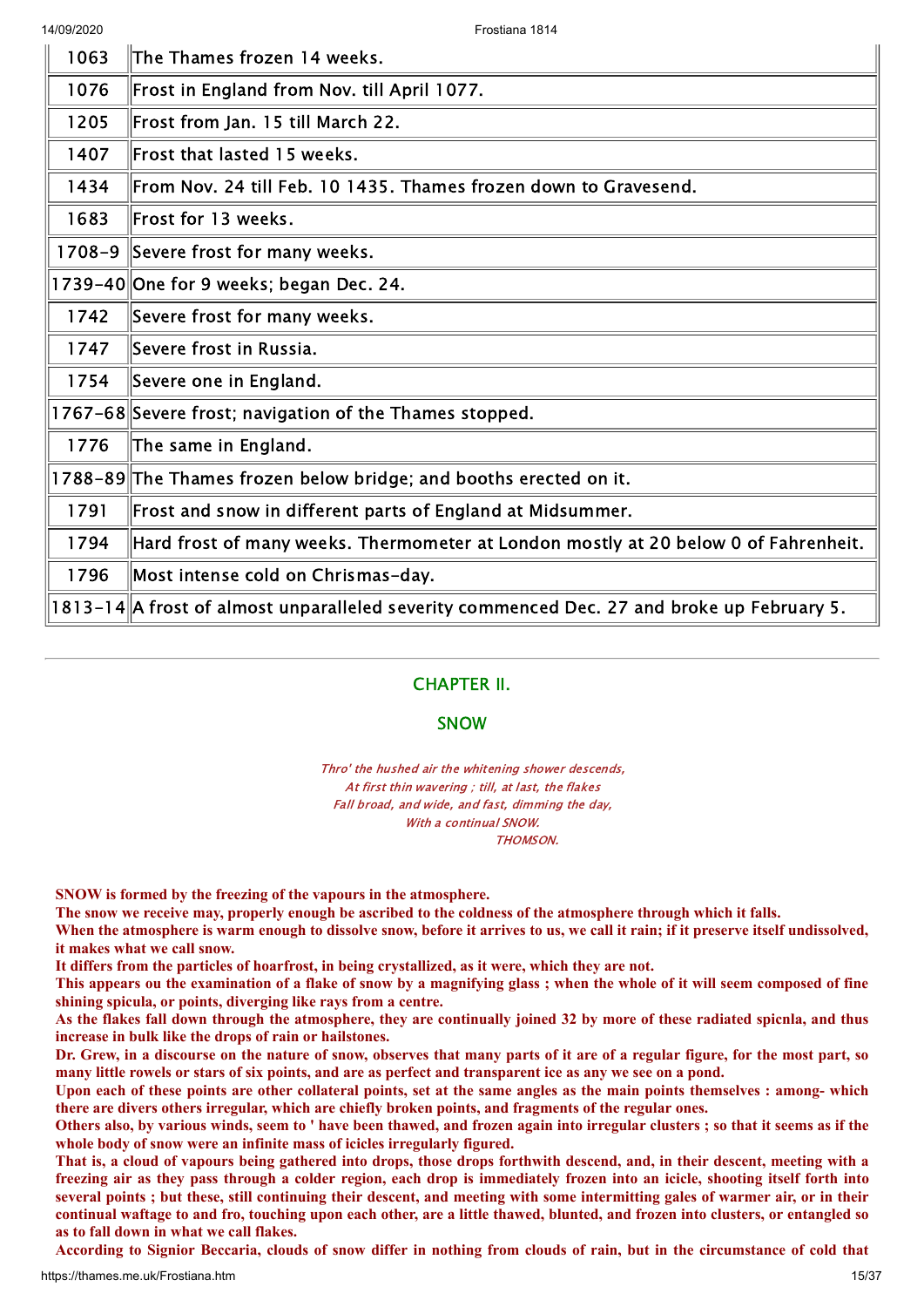**freezes them.**

Both the regular diffusion of snow, and the irregularity of the structure of its parts (particularly some figures of snow or hail, which he calls rosette, and which fall about Turin,) show the clouds of snow to be acted upon by some uniform cause, like **electricity.**

He even endeavours, very particularly, to show in what manner certain configurations of snow are made by the uniform **action of electricity.**

He was confirmed in his reasonings on this subject by observing, that his apparatus never failed to be electrified by snow as well as by rain; and, he adds, that a more intense electricity unites the particles of hail more closely than the more moderate **electricity does those of snow.**

**Snow, although it seems to be soft, ie really hard, because it is true ice.**

It seems soft, because, at the first touch of the finger upon its sharp edges or points, they melt; otherwise they would pierce **the finger like so many lancets.**

The lightness of snow, although it is firm ice, is owing to the excess of its surface, in comparison to the matter contained under it; and thus gold, the most ponderous of all bodies, when beaten into leaves, will ride upon the least breath of air. The whiteness of snow is owing to the small particles into which it is divided; for ice, when pounded, will become equally **white.**

The beauties of Snow have been abundantly illustrated by poets, both antient and modern; but what can be more minutely circumstantial, or more elegantly accurate, than the following description of Snow from our own admirable poet of the **Seasons?**

> The keener tempests rise: and, foaming From all the livid east, or piercing north, Thick clouds ascend ; in whose capacious womb A vapoury deluge lies, to snow congealed. Heavy they roll their fleecy world along ; And the sky saddens with the gathered storm. ... The cherished fields Put on their winter robe of purest white. 'Tis brightness all ; save where the new snow melts Along the mazy current. Low, the woods Bow their hoary head ; and, ere the languid sun Faint from the West emits his evening ray, Earth's universal face, deep hid, and chill, Is one wide dazzling waste, that buries wide The works of man.

**The same author has beautifully described the effects which the inclemency of the season has upon animals, and particularly the feathered tribes, while the snow is upo the ground.**

> Drooping, the labourer-ox Stands cover'd o'er with snow, and then demands The fruit of all his toil. The fowls of heaven, Tani'd by the cruel season, croud around The winnowing store, and claim the little boon Which Providence assigns them. One alone, The red-breast, sacred to the household gods, Wisely regardful of the embroiling sky, In joyless fields and thorny thickets leaves His shivering mates, and pays to trusted Man His annual visit. Half afraid, he first Against the window beats ; then, brisk, alights On the warm hearth ; then, hopping o'er the floor, Eyes all the smiling family askance, And pecks, and starts, and wonders where he is : Till more familiar grown, the table-crumbs Attract his slender feet. The foodless wilds Pour forth their brown inhabitants. The hare, Tho' timorous of heart, and hard beset By death in various form, dark snares, and dogs, And more unpitying Men, the garden seeks, Urg'd on by fearless Want. The bleating kind ; Eye the bleak heaven, and next the glistening earth, With looks of dumb despair ; then, sad dispers'd, Dig for the wither'd herb thro' heaps of snow.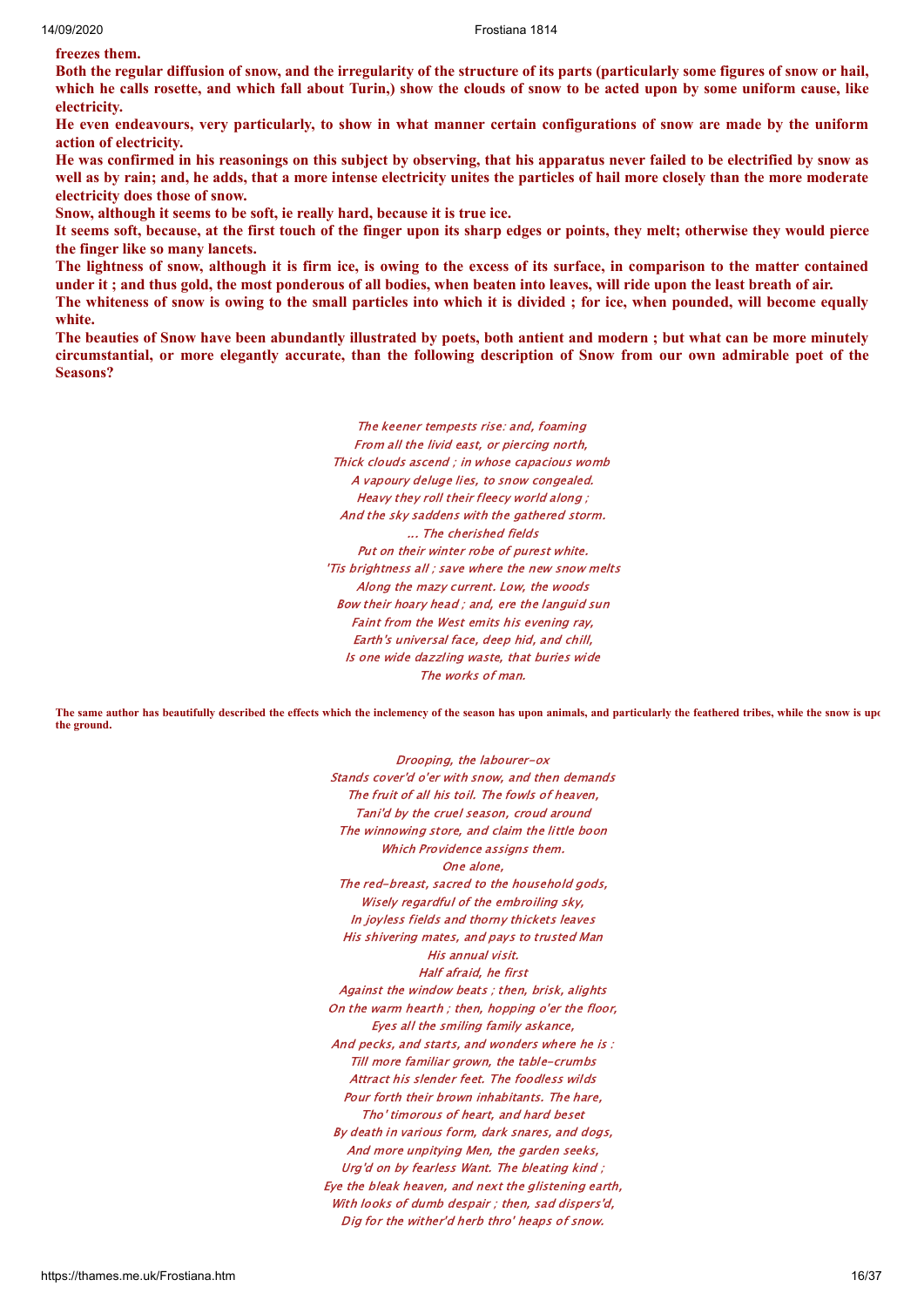# USES OF SNOW.

**We are not to consider snow merely as a curious and beautiful phenomenon.**

The great Dispenser of universal bounty has so ordered it, that it is eminently subservient, as well as all the works of **creation, to his benevolent designs.**

Were we to judge from appearances only, we might imagine, that so far from being useful to the earth, the cold humidity of **snow would be detrimental to vegetation.**

**But the experience of all ages asserts the contrary.**

Snow, particularly, in those northern regions where the ground is covered with it for several months, fructifies the earth, by guarding1 the corn, or other vegetables, from the intenser cold of the air, and especially from the cold piercing winds.

It has been a vulgar opinion, very generally received, that snow fertilizes the lands on which it falls more than rain, in **consequence of the nitrous salts which it is supposed to acquire by freezing.**

But it appears from the experiments of Margraaf, in the year 1751, that the chemical difference between rain and snowwater is exceedingly small: and that the latter, however, is somewhat less nitrous, and contains a somewhat less proportion of earth, than the former; but neither of them contain either earth or any kind of salt, in any quantity, which can be sensibly **efficacious in promoting vegetation.**

Allowing, therefore, that nitre is a fertilizer of lands, which many are, upon good grounds, disposed utterly to deny, yet so very small is the quantity of it contained in snow, that it cannot be supposed to promote the vegetation of plants upon which **the snow has fallen.**

The peculiar agency of snow, as a fertilizer, in preference to rain, may, without recurring to nitrous salts supposed to be contained in it, be rationally ascribed to its furnishing a covering to the roots of vegetables, by which they are guarded from **the influence of the atmospherical cold, and the internal heat of the earth is prevented from escaping.**

And hence, Budinus, in his *Theatrum Naturæ*, observes, that the Psalmist, compares snow to wool, rather on account of the warmth it affords to vegetables in the cold of winter, as woollen garments do to men, than of its fleecy resemblance.

Snow may also fertilize the earth, agreeably to the hypothesis of those who make oil the food of plants, by means of the oily **particles which it contains.**

Besides, snow, in melting, moistens and pulverizes the soil, which had been bound up by the frost; and, as its water has a tendency to putrefaction, it seems, on many accounts, without admitting it to contain any nitre, to be admirably fitted to **promote vegetation.**

**Another reason of the usefulness of snow, has been suggested by Mr. Parkes.**

Fur and down afford warm clothing, in consequence of the air they infold within them; atmospheric air being a non**conductor of heat.**

Hence it is that the carpet which covers the earth in winter, is spread out by nature with so light a hand, that it might hold an abundance of atmospheric air within its interstices, to preserve the warmth of those innumerable tribes of vegetables which **it is destined to protect.**

# ARTIFICIAL SNOW.

**AN artificial snow has been made by the following experiment.**

**A tall phial of aqua fortis being placed by the fire till it is warm ; and filings of pure silver, a few at a time, being put into it; after a brisk ebullition, the silver will dissolv slowly.**

**The phial being then placed in a cold window, as it cools, the silver particles will shoot into crystals, several of which running together, will form a flake, resembling snow and descend to the bottom of the phial.**

While they are descending, they represent perfectly a shower of silver snow, and the flakes will lie one upon another at the bottom, like real snow upon the ground. In a word, a shower of snow, although so common with us, and therefore so little regarded, is, in itself, a most beautiful spectacle, and is considered by the natives **southern climes, on their arrival here, as the most extraordinary and amazing phenomenon of nature.**

# SNOW SLIPS.

**IT often happens, that when snow has long been accumulated on the tops and on the sides of mountains, it is borne ' down the precipice, either by means of tempests, or i own melting.**

**At first, when loosened, the volume in motion is but small, but gathers as it continues to roll ; and, by the time it has reached the habitable parts of the mountain, generally grown of enormous bulk.**

**Where ever it rolls it levels all things in its way, or buries them in unavoidable destruction.**

**Instead of rolling, it sometimes is found to slide along from the top ; yet even thus it is generally as fatal as before.**

**Nevertheless, an instance has been cited, sometime since, of a small family in Germany, that lived for above a fortnight beneath one of these snow-slips.**

**Although they were buried, during that whole time, in utter darkness, and under a bed of some hundred feet deep, yet they were luckily taken out alive; the weight of th snow being supported by a beam that kept up the roof, and nourishment being supplied them by the milk of an ass that was buried under the same ruin.**

# ACCOUNT OF A WOMAN BURIED IN THE SNOW FOR EIGHT DAYS.

A well-authenticated anecdote of a woman surviving nearly eight days, buried in the snow, without food, occurred near Impington, in Cambridgeshire ; and is related by Mr. Okes, the surgeon who attended her, in the annals of medicine for the **year 1799.**

Elizabeth Woodcock, aged 42, of a slender, delicate make, on her return from Cambridge, on the evening of the second of February, being exhausted with running after her horse which had started from her, and becoming numbed in the hands ;and *feet, sat down on the ground.*

At that time a small quantity of snow had but drifted near her, but it began to Accumulate very rapidly; and when Chesterton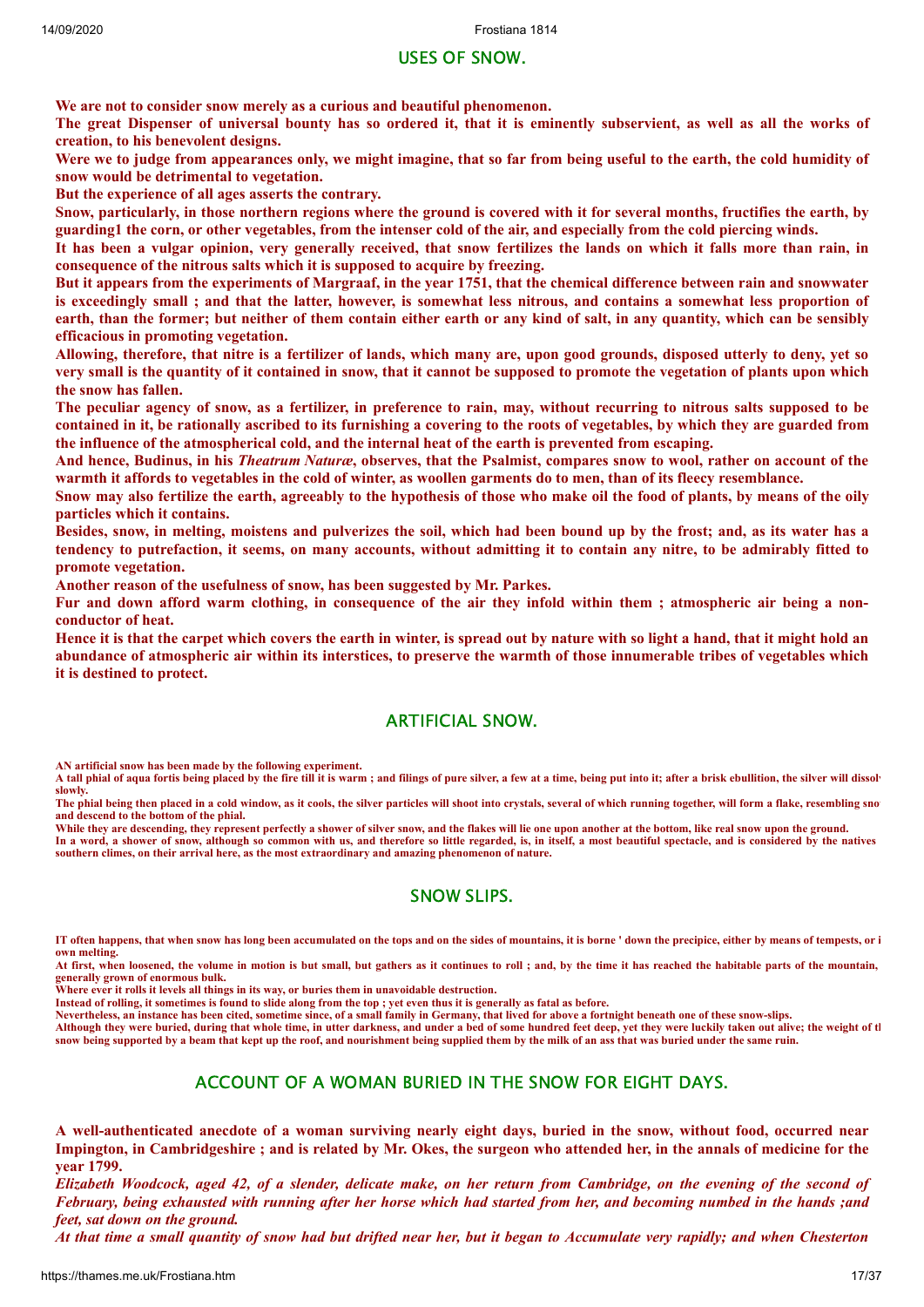*bells had rung at eight o'clock, she was completely enclosed and penned in by it.*

*To the best of her recollection, she slept very little during the first night.*

On the morning of the third, observing before her a circular hole in the snow, about two feet in length and half a foot in diameter, running obliquely upwards, and closed with a thin covering of ice or snow, she broke off a branch of a bush that was *close to her, and with it thrust her handkerchief through the hole, as a signal of distress.*

*In consequence of the external air being admitted, she felt herself very cold.*

On the second morning of her imprisonment, the hole was again closed up, and continued so till the third day, after which time it *remained open.*

She heard distinctly the ringing of the village bells, noises on the highway, and even the conversation of some gipsies who passed *near her, but could not make herself heard.*

*She easily distinguished day and night, and could even read an almanac she took from her pocket.*

*The sensation of hunger ceased almost entirely after the first day.*

Thirst was throughout her predominant feeling; and this she had the plentiful means of allaving, by sucking the surrounding *snow.*

*She felt no gratification from the use of her snuf .*

On Friday the eighth, when a thaw took place, she felt, uncommonly faint and languid; and her clothes were wet quite through *by the melted snow.*

*The aperture becoming enlarged, she attempted in vain to disengage herself from her perilous situation.*

*On Sunday the tenth, a little after mid-day, she was discovered.*

A piece of biscuit and a small quantity of brandy were given her, from which she found herself greatly recruited; but she was so *much exhausted, that, on being lifted into the chaise she fainted.*

Mr. Okes saw her that day on her way home: he found her hands and arms sodden, but not very cold, and her pulse did not indicate the great debility which might have been expected : her legs were cold, and her feet in a great measure mortified.

She was directed to be put into bed without, delay, and to take some weak broth occasionally, but no strong liquors, and not to be *brought near the fire.*

Next day she was affected with symptoms of fever; her pulse was rising, her face was flushed, and her breathing short; *occasioned, probably, by having taken too much food, and being incommoded by the crowd of visitors.*

Her feet were also in a complete state of mortification, her ancles cold and benumbed, and the integuments puffy.

Cloths wetted with brandy were applied to her feet, some antifebrile remedies and a little opium were given her.

The mortification, however, proceeded, and, on the seventeenth of March, all the toes were removed, and the bones of the heels were bare in many parts; on the seventeenth of April, the date of the last report, her appetite was becoming tolerably good, and *her health was improving.*

### THE HOT BATH AND SNOW-BATH.

Almost all the Finnish peasants have a small house built on purpose for a bath : it consists of only one small chamber, in the innermost part of which are placed a number of stones which are heated by fire till they become red.

On these stones, thus heated, water is thrown, until the company within be involved in a thick cloud of vapour.

In this innermost part, the chamber is formed into two stories for the accommodation of a greater irumber of persons within that small compass; and it being the nature of heat and vapour to ascend, the second story is, of course, the hottest.

Men and women use the bath promiscuously, without any concealment of dress, or being in the least influenced by any **emotions of attachment.**

If, however, a stranger open the door, and come on the bathers by surprise, the women are not a little startled at his appearance; for besides his person, he introduces along with him, by opening the door, a great quantity of light, which **discovers at once to the view their situation, as well as forms.**

Without such an accident they remain, if not in total darkness, yet in great obscurity, as there is no other window besides a small hole, nor any light but what enters in from some chink in the roof the house, or the crevices between the pieces of wood **of which it is constructed.**

I often amused myself (says Acerbi) with surprising the bathers in this manner, and I once or twice tried to go in and join the assembly; but the heat was so excessive that I could not breathe, and in the space of a minute at most, I verily believe, must **have been suffocated.**

I sometimes stepped in for a moment, just to leave my thermometer in some proper place, and immediately went out again, where I would remain for a quarter of an hour, or ten minutes, and then enter again, and fetch the instrument to ascertain **the degree of heat.**

My astonishment was so great that I could scarcely believe my senses, when I found that those people remain together, and amuse themselves for the space of half an hour, and sometimes a whole hour, in the same chamber, heated to the 70th or 75th **degree of Celsius.**

The thermometer, in contact with those vapours, became sometimes so hot, that I could scarcely hold it in my hands.

The Finlanders, all lhe while they are in this hot bath, continue to rub themselves, and lash every part of their bodies with **switches formed of twigs of the birch-tree.**

**In ten minutes they become as red as raw flesh, and have altogether a very frightful appearance.**

In the winter season they frequently go out of the bath, naked as they are, to roll themselves in the snow, when the cold is at **even 20 and 30 degrees below zero.**

**\* I speak always of the thermometer of a hundred degrees, by Celsius.**

They will sometimes come out, still naked, and converse together, or with any one near them, in the open air.

If travellers happen to pass by while the peasants of any hamlet, or little village, are in the bath, and their assistance is needed, they will leave the bath, and assist in yoking and unyoking, and fetching provender for the horses, or in any thing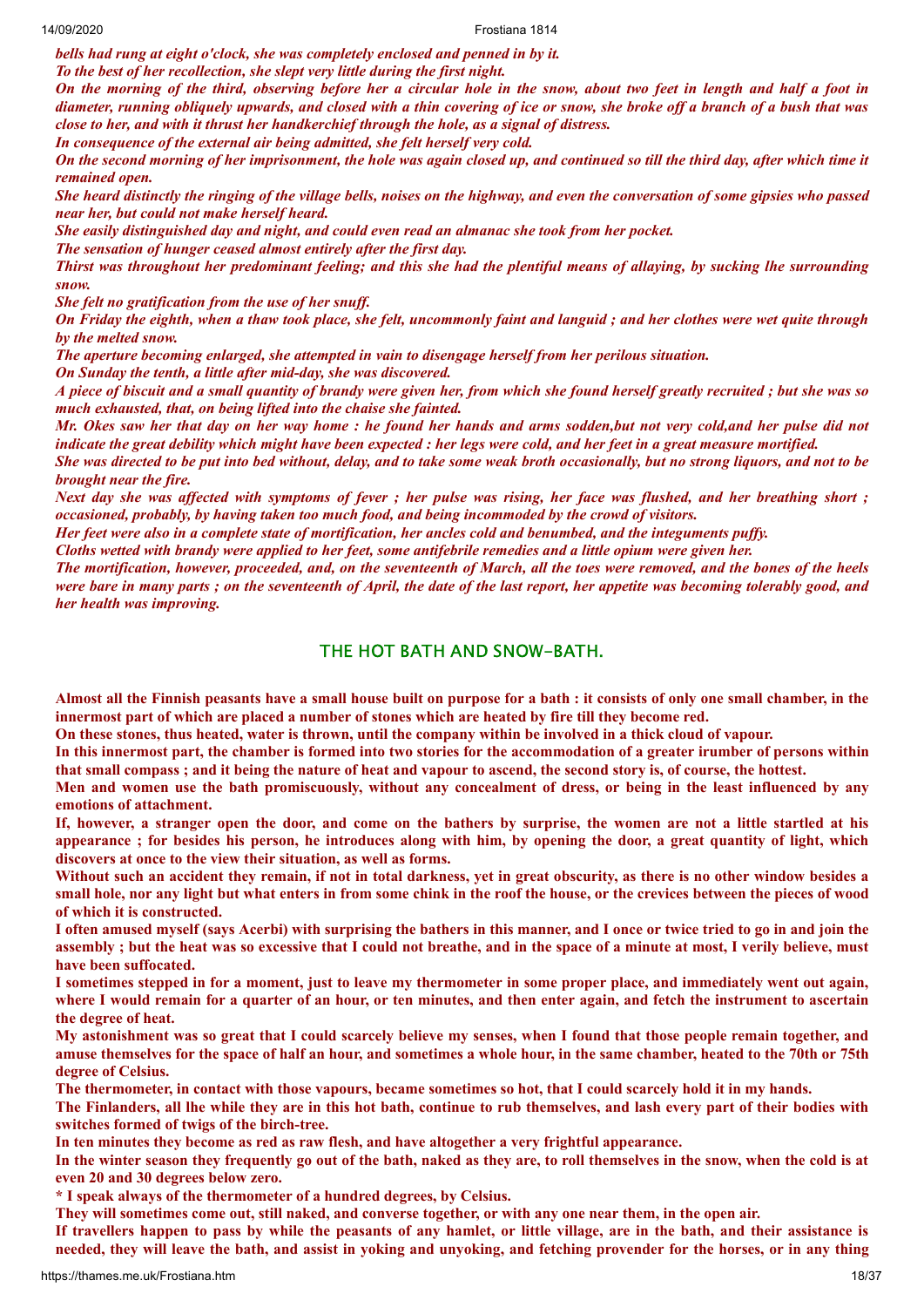else, without any sort, of covering whatever, while the passenger sits shivering with cold, though wrapped up in a good sound **wolf's skin.**

There is nothing more wonderful than the extremities which man is capable of enduring through lhe power of habit.

The Finnish peasants pass thus instantaneously from an atmosphere of 70 degrees of heat, to one of 30 degrees of cold, a transition of a hundred degrees, which is the same thing as going out of boiling into freezing water! and what is more astonishing, without the least inconvenience; while other people are very sensibly affected by a variation of but five degrees, **and in danger of being afflicted with rheumatism by the most trifling wind that blows.**

Those peasants assure you, that without the hot vapour baths they could not sustain as they do, during the whole day, their **various labours.**

**By the bath, they tell you, their strength is recruited as much as by rest and sleep.**

The heat of the vapour mollifies to such a degree their skin, that the men easily shave themselves with wretched razors, and **without soap.**

Had the immortal SHAKSPEARE known of a people who could thus have pleasure in such quick transition from excessive heat, to the severest cold, his knowledge might have been increased, but his creative fancy could not have been assisted :-

> Oh ! who can hold a fire in his hand, By thinking of the frosty Caucasus? Or wallow naked in December snow By thinking on fantastic summer's heat?

# THOMSON'S DESCRIPTION OF A MAN LOST IN THE SNOW.

As thus the snows arise ; and foul, and fierce, All Winter drives along the darken'd air; In his own loose-revolving fields the swain Disaster'd stands ; sees other hills ascend, Of unknown joyless brow ; and other scenes, Of horrid prospect, shag the trackless plain : Nor finds the river, nor the forest, hid Beneath the formless wild ; but wanders on From hill to dale, still more and more astray; Impatient flouncing thro' the drifted heaps, Stung with the thoughts of home ; the thoughts of home Rush on his nerves, and call their vigour forth In many a vain attempt. How sinks his soul ! What black despair, what horror fills his heart ! When for the dusky spot, which Fancy feign'd His tufty cottage rising thro' the snow, He meets the roughness of the middle waste, Far from the track and blest abode of Man ; While round him night resistless closes fast. And every tempest, howling o'er his head, Renders the savage wilderness more wild. Then throng the busy shapes into his mind, Of cover'd pits, unfathomably deep, A dire descent ! beyond the power of frost, Of faithless bogs ; of precipices huge, Smooth'd up with snow ; and, what is land, unknown. What water of the still-frozen spring, In the loose marsh or solitary lake, Where the fresh fountain from the bottom boils. These check his fearful steps ; and down he sinks Beneath the shelter of the shapeless drift, Thinking o'er all the bitterness of death, Mix'd with the tender anguish Nature shoots Thro' the wrung bosom of the dying Man, His wife, his children, and his friends, unseen. In vain for him th' officious wife prepares The fire fair-blazing, and the vestment warm ; In vain his little children, peeping out Into the mingling storm, demand their sire, With tears of artless innocence. Alas ! Nor wife, not children, more shall he behold, Nor friends, nor sacred home. On every nerve The deadly Winter seizes ; shuts up sense ; And, o'er his inmost vitals creeping cold,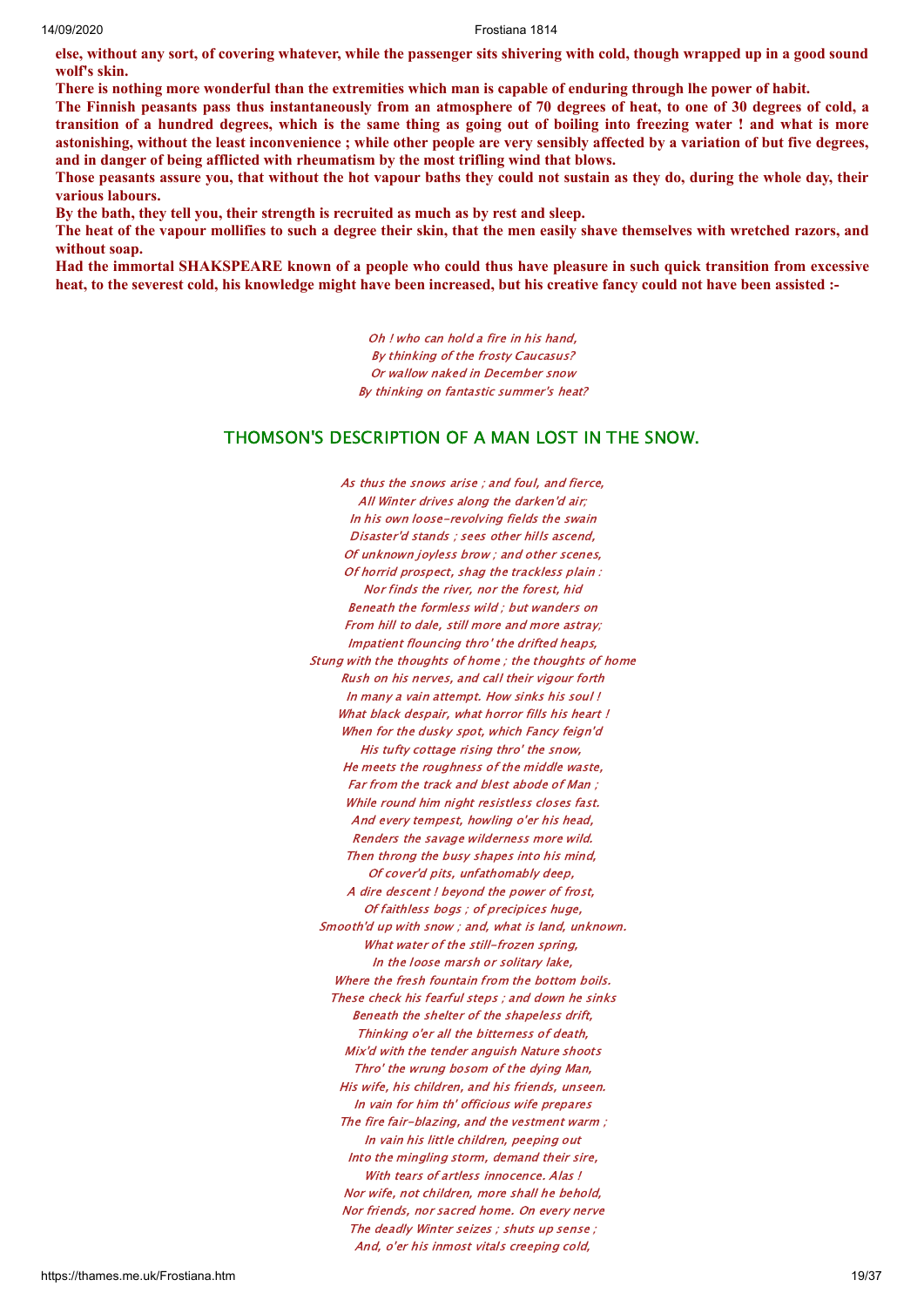Lays him along the snows, a stifFen'd corse, Stretch'd out, and bleaching in the northern blast.

# CHAPTER III. ICE

The blasted groves their verdant pride resign, And waters, hardened into crystal shine; Ev'n the proud Seas forget in tides to roll, Beneath the freezing of the northern Pole ; There waves on waves in solid mountains rise, And Alps of ICE invade the wond'ring skies. BROOME.

**Ice is a brittle transparent body, formed of some fluid frozen or fixed by cold.**

**The specific gravity of ice to water is various, according to the nature and circumstances of the water, degree of cold, &c.**

**The rarefaction of ice is supposed to be owing to the air-bubbles produced in it while freezing : these, being considerably large in proportion to the water frozen, rend the ice so much specifically lighter, it is well known that a considerable quantity of air is lodged in the interstices of water, though it has there little or no elastic propert on account of the disunion of its particles ; but upon these particles coming closer together, and uniting as the water freezes, light, expansive, and elastic air-bubbles ar thus generated, and increase in bulk as the cold grows stronger, and by their elastic force burst to pieces any vessel in which the water is closely contained. But snow-water, or any water long boiled over the fire, affords an ice more solid, and with fewer bubbles.**

**Water long kept in vacuo and frozen afterwards there, freezes much sooner, on being exposed to the same degree of cold, than water expurged of its air and set in the ope atmosphere.**

**And the ice made of water thus divested of its air is much harder, more solid and transparent, and heavier than common ice.**

# ICE-HILLS

Ice-Hills are a sort of structure or contrivance common upon the river Neva at Petersburg, and which afford a perpetual **fund of amusement to the populace.**

They are constructed in the following manner: A scaffolding is raised upon the river about 30 feet in height, with a landing**place on the top, the ascent to which is by a ladder.**

From this summit a sloping plain of boards, about four yards broad and 30 long, descends to the superficies of the river: it is supported by strong poles gradually decreasing in height, and its sides are defended by a parapet of planks.

Upon these boards are laid square masses of ice, about four inches thick, which being first smoothed with the axe, and laid close to each other, are then sprinkled with water : by these means they coalesce, and, adhering to the boards, immediately **form an inclined plain of pure ice.**

From the bottom of this plain the snow is cleared away for the length of 200 yards and the breadth of four, upon the level bed of the river; and the sides of this course, as well as the sides and top of the scaffolding, are ornamented with firs and pines.

Each person, being provided with a sledge, mounts the ladder; and having attained the summit, he seats himself upon his sledge at the upper extremity of the inclined plain, down which he suffers it to glide with considerable rapidity, poising it as he goes down; when the velocity acquired by the descent carries it above 100 yards upon the level ice of the river.

At the end of this course, there is usually a similar ice-hill, nearly parallel to the former, which begins where the other ends; so that the person immediately mounts again, and in the same manner glides down the other inclined plain of ice. **This diversion he repeats as often as he pleases.**

The boys also are continually employed in skating down these hills : they glide chiefly upon one skate, as they are able to **poise themselves better upon one leg than upon two.**

These ice-hills exhibit a pleasing appearance upon the river, as well from the trees with which they are ornamented, as from **the moving objects which at particular times of the day are descending without intermission.**

# ICEBERGS [i.e. Glaciers!]

**Icebergs are large bodies of ice filling the vallies between the high mountains in northern latitudes.**

**Among the most remarkable are those of the east coast of Spitzbergen.**

They are seven in number, but at considerable distances from each other; each fills the vallies for tracts unknown, in a **region totally inaccessible in the internal parts.**

The glaciers of Switzerland (see GLACIERS, [below]) seem contemptible to these; but present a similar front into some **lower valley.**

The last exhibits over the sea a front 300 feet high, emulating the emerald in colour : cataracts of melted snow precipitate down various parts, and black spiring[sic] mountains, streaked with white, bound the sides, and rise crag- above crag, as far **as eye can reach in the back ground.**

**At times immense fragments break off, and tumble into the water with a most alarming dashing.**

In Phipps's Voyage to the North Pole, [below], we are told, a piece of this vivid geeen substance has fallen, and grounded in **24 fathoms water, and spired above the surface 50-feet.**

Similar icebergs are frequent in all the Arctic regions; and to their lapses is owing the solid mountainous ice which infests **those seas.**

Frost sports wonderfully with these icebergs, and gives them majestic as well as other most singular forms.

https://thames.me.uk/Frostiana.htm 20/37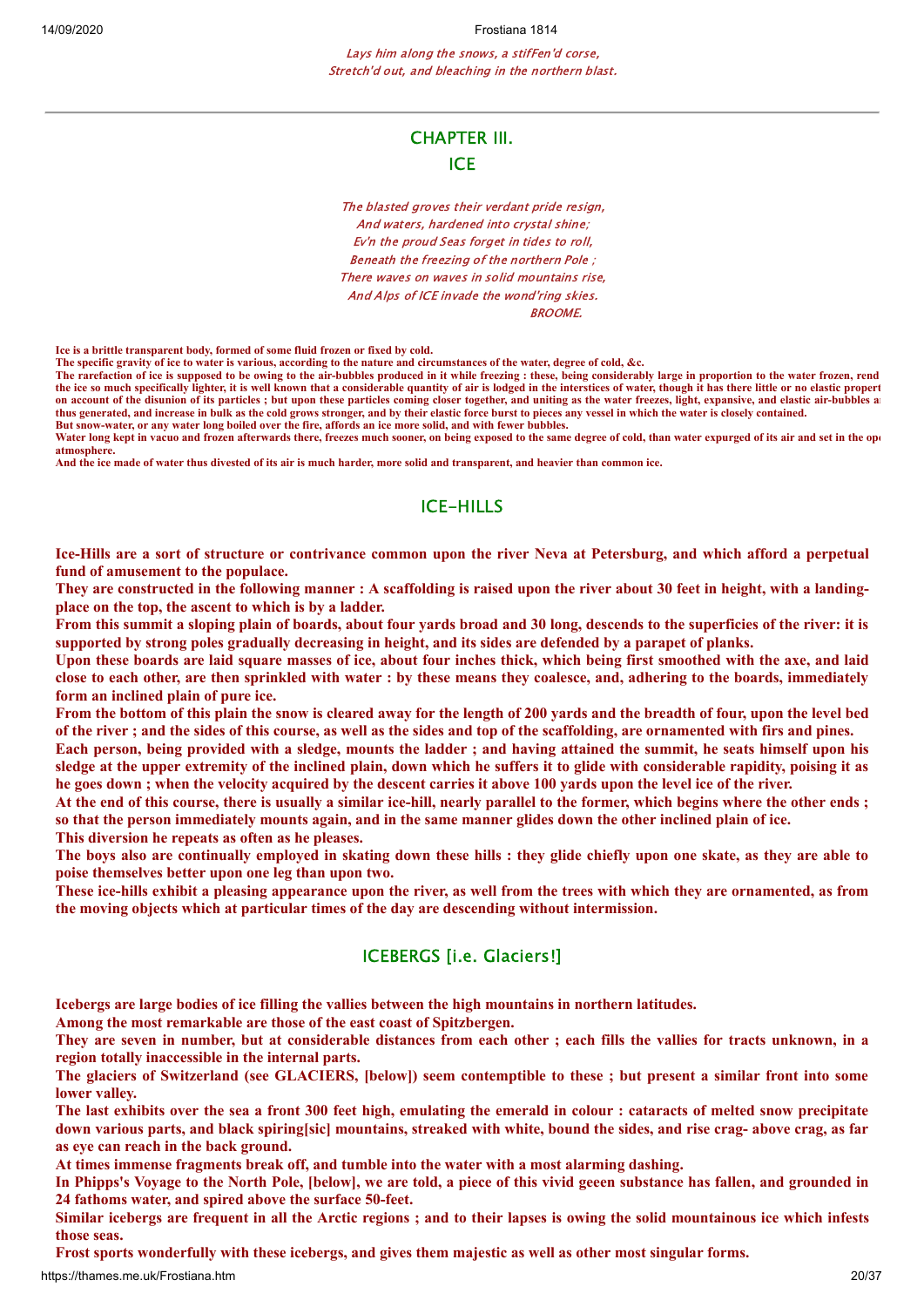Masses have been seen assuming the shape of a Gothic church, with arched, windows and doors, and all the rich drapery of that style, composed of what an Arabian tale would scarcely dare to relate, of crystal of the richest sapphirine blue : tables with one or more feet; and often immense flat-roofed temples, like those of Luxor on the Nile, supported by round **transparent columns of cœrulean hue, float by the astonished spectator.**

Theseice bergs are the creation of ages, and receive annually additional height by the falling of snows and of rain, which **often instantly freezes, and more than repairs the loss occasioned by the influence of the melting sun. THOMSON has a magnificent description of these icy regions :**

#### The Muse

Thence sweeps the howling margin of the main ; Where undissolving, from the first of time, Snows swell on snows amazing to the sky ; And icy mountains high on mountains piled, Seem to the shivering sailor from afar, Shapeless and white, an atmosphere of clouds. Projected huge, and horrid, o'er the surge, Alps frown on Alps ; or rushing hideous down, As if old Chaos was again returned, Wide-rend the deep, and Shake the solid pole. Ocean itself no longer can resist The binding fury ; but, in all its rage Of tempest taken by the boundless frost, Is many a fathom to the bottom chained, And bid to roar no more : a bleak expanse, Shagged o'er with wavy rocks, cheerless, and void Of every life, that from the dreary months Flies conscious southward. Miserable they ! Who here entangled in the gathering ice Take their last look of the descending sun ; While, full of death, and fierce with tenfold frost, The long, long night incumbent o'er their heads, Falls horrible. Such was the Briton's \* fate,

**[\* Sir Hugh Willougbby, sent by Queen Elizabeth, to discover the north-east passage.]**

As with first prow (what have not Britons dared !) He for the passage sought, attempted since So much in vain, and seeming to be shut. By jealous Nature with eternal bars. In these fell regions, in Arzina caught, And to the stony deep his idle ship Immediate sealed, he with his hapless crew, Each full exerted at his several task, Froze into statues ; to the cordage glued The sailor, and the pilot to the helm.

# ICE ISLANDS

These are composed of a great quantity of ice collected into one huge solid mass, and floating about upon the seas near or **within the Polar circles.**

Many of these fluctuating islands are met with on the coasts of Spitzbergen, to the great danger of the shipping employed in **the Greenland fishery.**

**In the midst of those tremendous masses navigators have been arrested and frozen to death.**

In this manner the brave Sir Hugh Willoughby perished with all his crew, in 1553; and in the vear 1773, Lord Mulgrave, after every, effort which the most finished seaman could make to accomplish the end of his voyage, was caught in the ice, and **was near experiencing the same unhappy fate.**

**See the acconnt at large in Phipps's Voyage to the North Pole.**

As there described, the scene, divested of the horror from the eventful expectation of change, was the most beautiful and **picturesque.**

Two large ships becalmed in a vast bason, surrounded on all sides by islands of various forms : the weather clear; the sun gilding the circumambient, ice, which was low, smooth, and even; covered with snow, excepting where the pools of water on part of the surface appeared crystalline with the young ice: the small space of sea they were confined in, perfectly smooth.

After fruitless attempts to force a way through the fields of ice, their limits were perpetually contracted by its closing; till at **length it beset each vessel till they became immoveably fixed.**

The smooth extent of surface was soon lost: the pressure of the pieces of ice, by the violence of the swell, caused them to pack **; fragment rose upon fragment, till they were in many places higher than the main-yard.**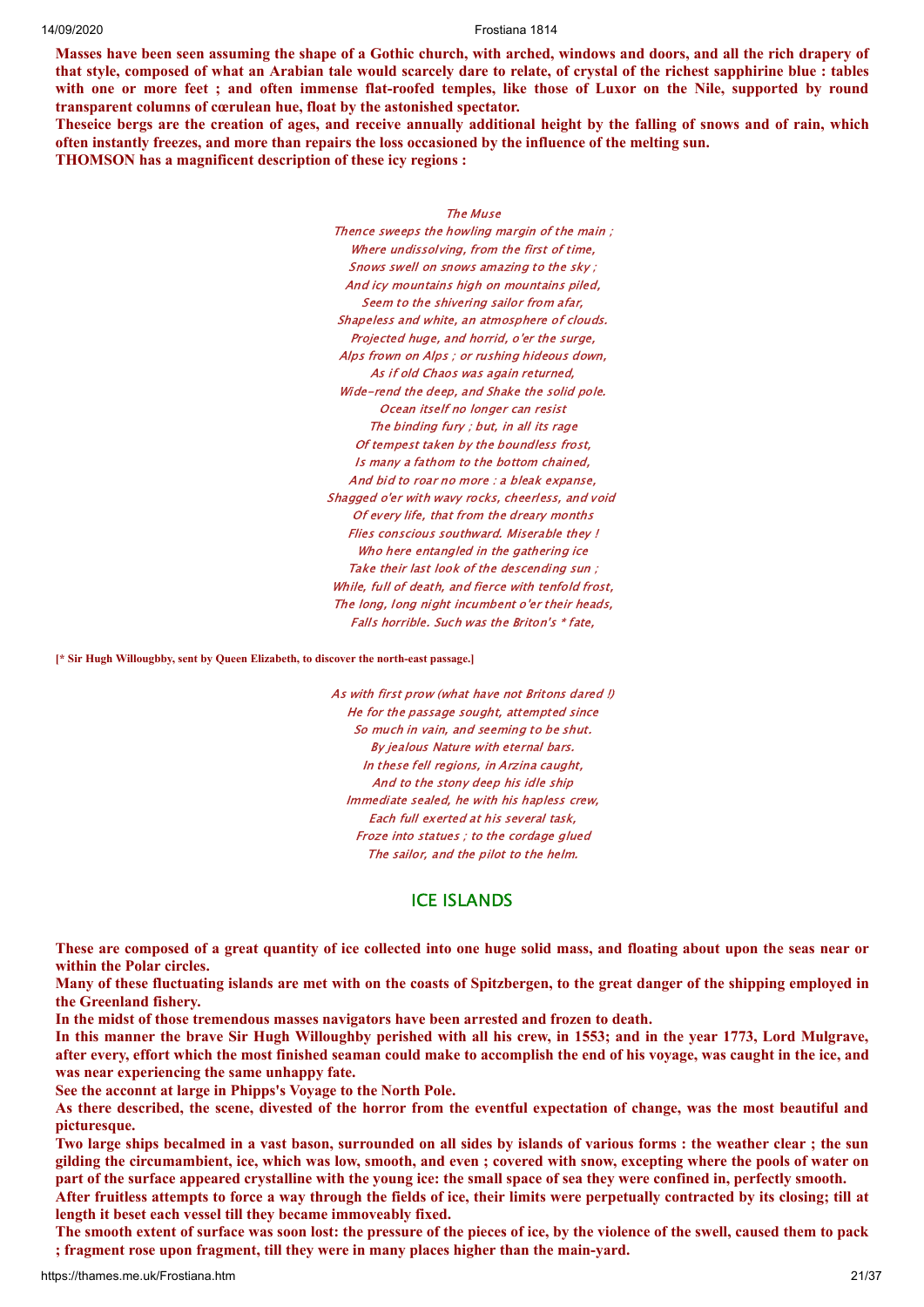The movements of the ships were tremendous and involuntary, in conjunction with the surrounding ice, actuated by the **currents.**

**The water shoaled to 14 fathoms.**

The grounding of the ice or of the ships would have been equally fatal : the force of the ice might have crushed them to atoms, or have lifted them out of the water and overset them, or have left them suspended on the summits of the pieces of ice at a tremendous height, exposed to the fury of the winds, or to the risk of being dashed to pieces by the failure of their frozen **dock.**

An attempt was made to cut a passage through the ice; after a perseverance worthy of Britons it proved fruitless.

The commander, at all times master of himself, directed the boats to be made ready to be hauled over the ice, till they arrived **at navigable water (a task alone of seven days), and in them to make their voyage to England.**

**The boats were drawn progressively three whole days.**

At length a wind sprung up, the ice separated sufficiently to yield to the pressure of the full-sailed ships, which, after labouring against the resisting fields of ice, arrived on the 10th of August in the harbour of Smeeringberg, at the west end of **Spitzbergen, between it and Hackluyt's Headland.**

# BLINK OF THE ICE.

The forms assumed by the ice in this chilling climate, are extremely pleasing to even the most incurious eve.

The surface of that which is congealed from the sea-water (for we must allow it two origins) is flat and even, hard, **opake[sic], resembling white sugar, and incapable of being slid on like the British ice.**

The greater pieces, or fields, are many leagues in length : the lesser are the meadows of the seals, on which those animals at **times frolick by hundreds.**

The motion of the lesser pieces is as rapid as the currents: the greater, which are sometimes 200 leagues long, and 60 or 80 broad, move slowly and majestically; often fix for a time, immoveable by the power of the ocean, and then produce near the **horizon that bright white appearance called the blink.**

The approximation of two great fields produces a most singular phenomenon; it forces the lesser (if the term can be applied to pieces of several acres square) out of the water, and adds them to their surface: a second, and often a third succeeds: so **that the whole forms an aggregate of a tremendous height.**

These float in the sea like so many rugged mountains, and are sometimes 500 or 600 vards thick; but the far greater part is **concealed beneath the water.**

These are continually increased in height by the freezing of the spray of the sea, or of the meltings of the snow. **which falls on them.**

Those which remain in this frozen climate receive continual growth; others are gradually wafted by the northern winds into southern latitudes, and melt by degrees by the heat of the sun, till they waste away, or disappear in the boundless element.

The collision of the great fields of ice, in high latitudes; is often attended with a noise that for a time takes away the sense of **hearing any thing else; and the lesser with a grinding of unspeakable horror.**

The water which dashes against the mountainous ice freezes into an infinite variety of forms; and gives the voyager ideal **towns, streets, churches, steeples and every shape which imagination can frame.**

# UNION OF SUGAR AND ICE BY THE AGENCY OF FIRE.

IN the winter of 1799, (says M. Acerbi) I beheld at Stockholm a spectacle of a very uncommon nature, and such as I never, in **all probability, shall see a second time.**

**It was a sugar-house on fire in the suburb, on the south of the city.**

The accident being announced by the discharge of cannon, all the fire engines were immediately hurried to the aid of the **owners.**

The severity of that winter was so great, that there was not a single spot near, where the water was not frozen to the depth of **a yard from the surface.**

It was necessary to break the ice with hatchets and hammers, and to draw up the water as from a well.

Immediately on filling the casks, they were obliged to carry them off with all possible speed, lest the water should be congealed, as in fact about a third-part of it was by the time it could be brought to the place where it was wanted.

In order to prevent it as much as possible from freezing, they constantly kept stirring it about with a stick; but even this **operation had only a partial effect.**

At last, by the united power of many engines, which launched forth a great mass of water, the fire was got under, after **destroying only the roof, the house itself being very little damaged.**

It was in the upper stories of the building that the stock of sugar was deposited; there were also many vessels full of treacle, which being broken by the falling-in of the roof, the juice ran down along the sides of the walls.

The water thrown up to the top of the house by the engines, and flowing back on the walls, staircases, and through the **windows, was stopped in its downward course by the mighty power of the frost.**

After the fire was extinguished, the engines continued for some time to play, and the water they discharged was frozen **almost the instant it came in contact with the walls already covered with ice.**

**Thus a house was formed of the most extraordinary appearance that it is possible to conceive.**

**It was so curious an object that every body came to gaze at it as a something wonderful.**

The whole building, from top to bottom, was incrustrated with a thick coat of ice : the doors and windows were closed up, and in order to gain admission it was necessary with hammers and hatchets to open a passage; they were obliged to cut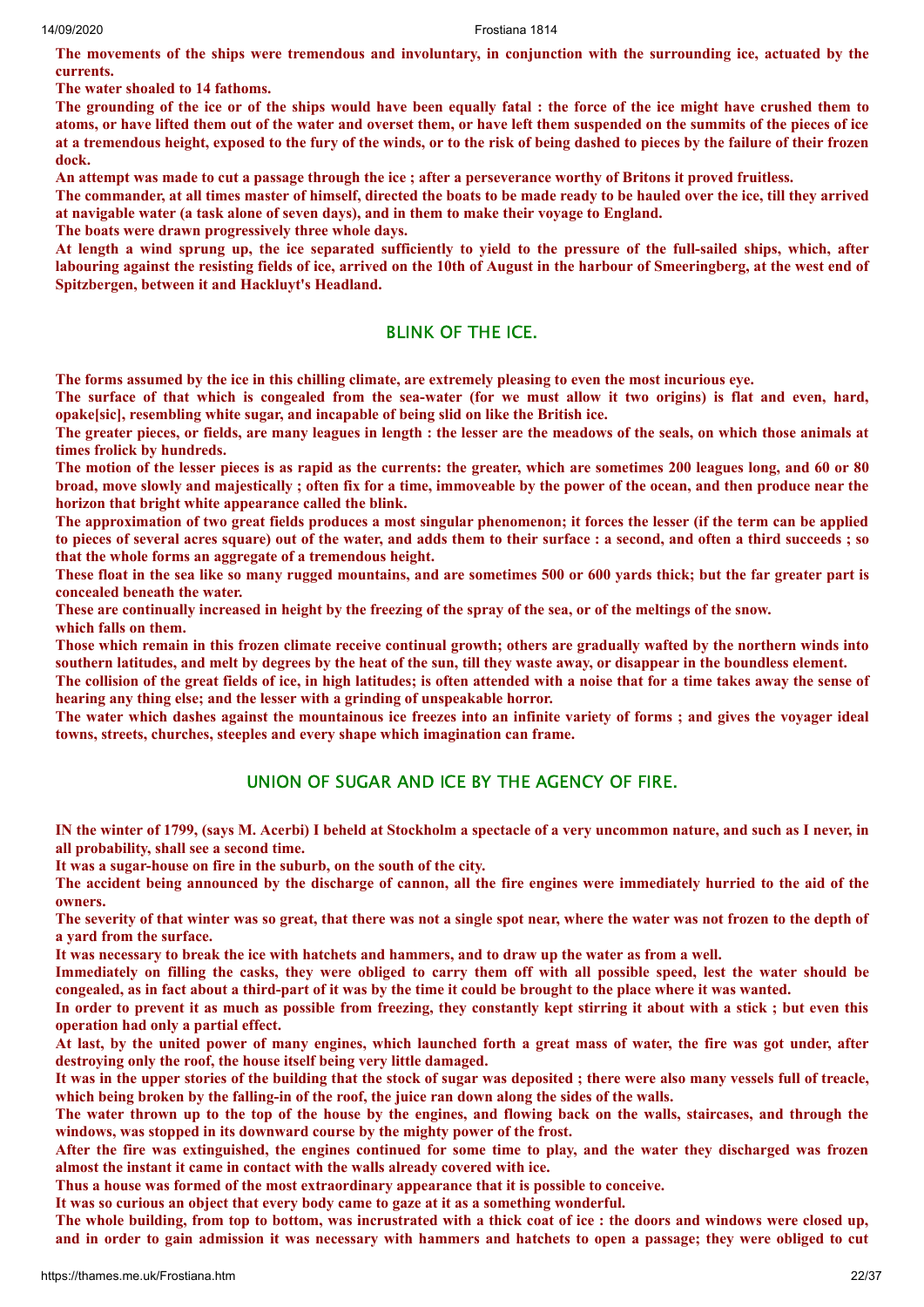**through the ice another staircase, for the purpose of ascending to the upper stories.**

All the rooms, and what remained of the roof, were embellished by long stalactites of multifarious shapes, and of a yellowish **colour, composed of the treacle and congealed water.**

This building, contemplated in the light of the sun, seemed to bear some analogy to those diamond castles that are raised by **the imaginations of poets.**

**It remained upwards of two months in the same state, and was visited by all the curious.**

The children in particular had excellent amusement with it, and contributed not a little to the destruction of the enchanted palace, by searching for the particles of sugar, which were found in many places incorporated with the ice.

### GLACIERS.

If any person (says Mr. Coxe) could be conveyed to such an elevation as to embrace at one view the Alps of Swisserland[sic], Savoy, and Dauphiny, he would behold a vast chain of mountains, intersected by numerous vallies, and composed of many parallel chains, the highest occupying the centre, and the others gradually diminishing in proportion to their distance from **that centre.**

The most elevated or central chain would appear bristled with pointed rocks, and covered, even in summer, with ice and **snow in all parts that are not absolutely perpendicular.**

On each side of this chain he would discover deep vallies clothed with verdure, peopled with numerous villages, and watered **by many rivers.**

In considering these objects with greater attention, he would remark that the central chain is composed of elevated peaks and diverging ridges, whose summits are overspread with snow; that the declivities of the peaks and ridges, excepting those parts that are extremely steep, are covered with snow and ice; and that the intermediate depths and spaces between them are **filled with immense fields of ice, terminating in those cultivated vallies which border the great chain.**

The branches most contiguous to the central chain would present the same phenomena only in a less degree.

At greater distances no ice would be observed, and scarcely any snow, but upon some of the most elevated summits; and the mountains, diminishing in height and ruggedness, would appear covered with herbage, and gradually sink into hills and **plains.**

In this general survey the Glaciers may be divided into two sorts : the first occupying the deep vallies situated in the bosom of the Alps, and termed by the natives Valley of Ice, but which 1 shall distinguish by the name of Lower Glaciers; the **second, which close the summits and sides of the mountains, I shall call Upper Glaciers.**

#### **1.The Lower Glaciers:**

**are by far the most considerable in extent and depth.**

Some stretch several leagues in length : that of des Bois, in particular, is more than fifteen miles long, and above three in its **greatest breadth.**

The Lower Glaciers do not, as is generally imagined, communicate with each other, and but few of them are parallel to the central chain: they mostly stretch in a transverse direction, are bordered at the higher extremity by inaccessible rocks, and **on the other extend into the cultivated vallies.**

**The thickness of the ice varies in different parts.**

M, de Saussure found its general depth in the glacier des Bois from eighty to a hundred feet, bnt questions not the **information of those who assert that in some places its thickness exceed even six hundred feet.**

**These immense fields of ice usually rest on an inclined plain.**

Being pushed forward by pressure of their own weight, and but weakly supported by the rugged rocks beneath, they are intersected by large transverse chasms, and present the appearance of walls, pyramids, and other fantastic shapes, observed **at all heights, and in all situations, wherever the declivity exceeds thirty or forty degrees.**

But in those parts where the plain on which they rest is horizontal, or only gently inclined, the surface of the ice is nearly **uniform; the chasms are but few and narrow, and the traveller crosses on foot without much difficulty.**

The surface of the ice is not so slippery as that of frozen ponds or rivers : it is rough and granulated, and is only dangerous to **the passenger in deep descents.**

It is not transparent, is extremely porous and full of small bubbles, which seldom exceed the size of a pea, and consequently is not so compact as common ice: its perfect resemblance to the congelation of snow impregnated with water, and its opacity, roughness, and in the number and smallness of the air-bubbles, led M. de Saussure to conceive the following simple and **natural theory on the formation of the Glaciers.**

An immense quantity of snow is continually accumulating in the elevated vallies which are inclosed within the Alps, as well from that which falls from the clouds during nine months in the year, as from the masses which are incessantly rolling from **the steep sides of the circumjacent mountains.**

Part of this snow which is not dissolved during summer, impregnated with rain and snow-water, is frozen during winter, and **forms that opaque and porous ice of which the Lower Glaciers are composed.**

#### **2. The Upper Glaciers**

may be subdivided into those which cover the summits, and those which extend along the sides of the Alps.

Those which cover the summits of the Alps owe their origin to the snow that falls at all seasons of the year, and which **remains nearly in its original state, being congealed into a hard substance, and not converted into ice.**

For although, according to the opinion of some philosophers, the summit of Mont Blanc and of other elevated mountains is, from the glistening of the surface, supposed to be covered with pure ice, yet it appears, both from theory and experience, that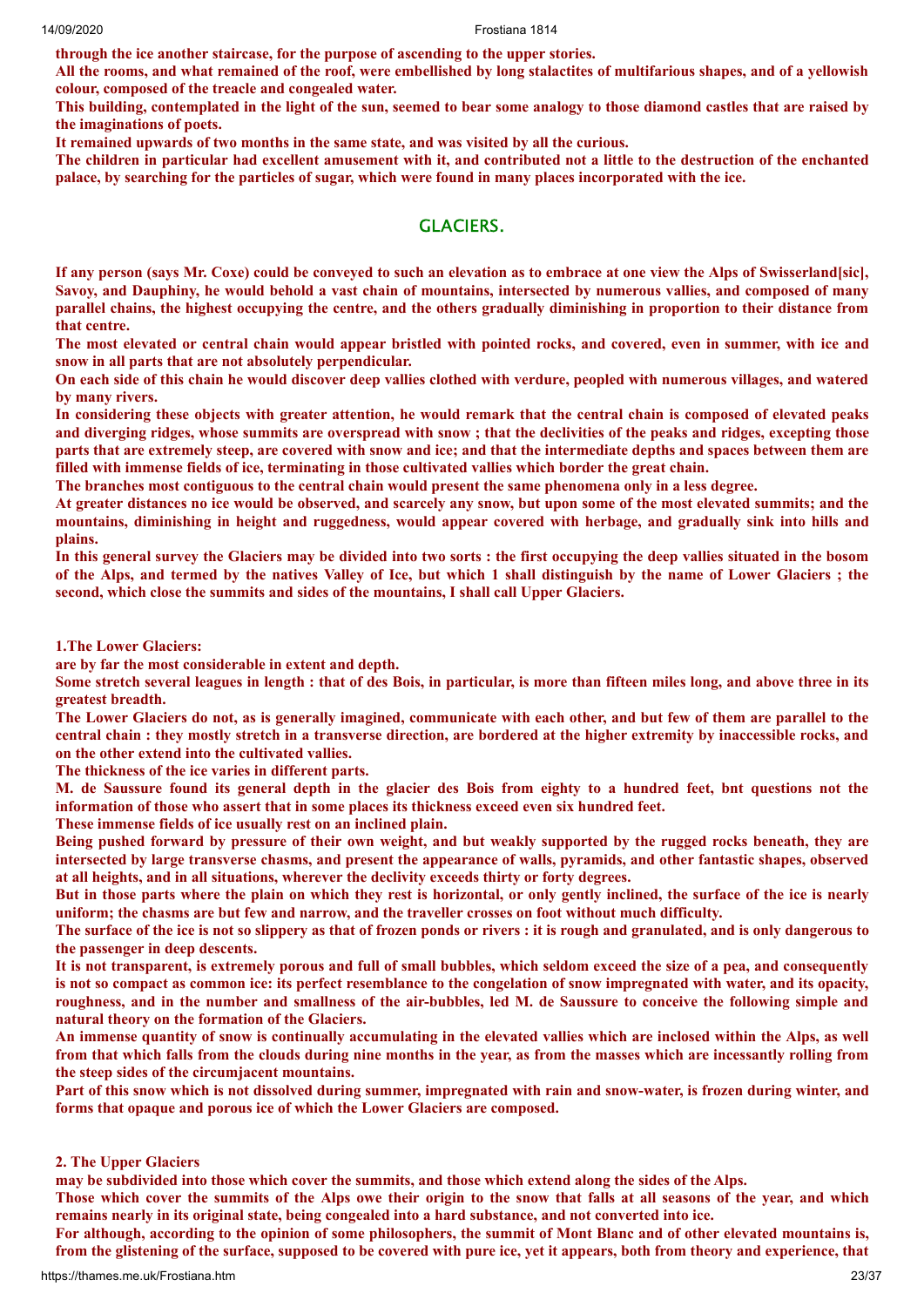**it is not ice but snow.**

For in so elevated and cold a region there cannot be melted a quantity of snow sufficient to impregnate with water the whole **mass which remains undissolved.**

**Experience also justifies this reasoning.**

M. de Saussure found the top of Mont Blanc only encrusted with ice, which, though of a firm consistence, was yet penetrable with a stick; and on the declivities of the summit he discovered beneath the surface a soft snow without coherence.

The substance which clothes the sides of the Alps is neither pure snow like that of the summits, nor ice which forms the **Lower Glaciers, but is an assemblage of both.**

It contains less snow than the summits, because the summer heat has more power to dissolve it, and because, the liquefied **snow descending from above, the mass is penetrated with a larger quantity of water.**

**It contains more snow than the Lower Glaciers, because the dissolution of the snow is comparatively less.**

Hence the ice is even more porous, opaque, and less compact than the ice of the Lower Glaciers, and is of so doubtful a texture as renders it in many parts difficult to decide, whether it may be called ice or frozen snow.

In a word, there is a regular gradation from the snow on the summits to the ice of the Lower Glaciers, formed by the intermediate mixture of snow and ice, which becomes more compact and less porous, in proportion as it approaches the **Lower Glaciers, until it unites and assimilates with them.**

And it is evident, that the greater or lesser degree of density is derived from the greater or lesser quantity of water with **which the mass is impregnated.**

# AN ICY EPITAPH

**A curious record of an accident, occasioned by the downfal[sic] of ice, is to be found as an epitaph, on the son of the then parish clerk, at Bampton, in Devonshire, who w killed by an icicle falling upon, and fracturing his skull.**

> In memory of the Clerk's Son, Bless my i, i, i, i. i, i, Here I lies. In a sad Pickle Kill'd by Icicle, In the Year of Anno Domini, 1776.

# HOW TO MAKE ICE.

In many countries, the warmth of the climate renders ice not only a desirable, but even a necessary article : hence it becomes **an object of some importance to procure it in a cheap and easy manner.**

For this purpose, in the East Indies, three or four pits are dug on a large open plain, each of which is about thirty feet square, and two feet deep; the bottoms are covered to the depth of eight or ten inches with dried straw, or the stems of **sugarcanes.**

On this bed are arranged, in rows, a number of unglazed pans made of porous earth, about a quarter of an inch thick, and an inch and a quarter deep, which are filled about sun-set, with water that has been boiled and become cool.

Early in the morning, a coat of ice is found on the pans, which is broken by striking an iron hook into its centre, and then **conveyed in baskets to the place of preservation.**

The most expeditions method, however, of producing ice, consists in a combination of sal ammoniac with nitre.

It was first discovered by BOERHAAYE, whose experiments were repeated and confirmed by Mr. WALKER, apothecary to the Radcliffe Infirmary, Oxford ; but he found that his thermometer sunk 32° in a solution of sal ammoniac, when **BOERHAAVE'S fell only 28° : nitre alone reduced it to 19°.**

On mixing the two salts, in equal proportions, the power of generating cold was considerably increased; so that the water **was cooled to 22°, while the thermometer stood at 47° in the open air.**

By adding some powder of the same composition, and immersing in the mixture two small phials filled with water, he found **it in a short time frozen.**

Having observed that Glauber's salt, when it retains the water of crystallization, produces cold in a state of solution, Mr. WALKER made an experiment of its effects when mixed with the other salts before mentioned ; in consequence of which the **thermometer sunk from 69° to 19°, and he obtained ice, while the thermometer stood as high as 70°.**

Lastly, by previously immersing the salts in the water of one mixture, and then making another of the cooled materials, he **was able to sink the mercury in the thermometer to 64°.**

Thus, he froze a mixture of spirit of wine and water, in the proportion of seven of the latter to one of the former; and, by adding a quantity of the cooled materials to the mixture in which this was frozen, the quicksilver fell to the extraordinary **depth of 69 degrees.**

Various other methods of procuring artificial ice have been contrived, particularly by the aid of æther; but that volatile spirit is too expensive for domestic purposes, and a satisfactory account of the process would exceed our limits.

# HOW TO MAKE ICE CREAM.

**The mixture is then well beaten ; and, after being strained through a cloth, is poured into a pewter mould or vessel, adding a small quantity of lemon-juice.**

**The mould is now covered, and plunged in a pail about two thirds full of ice, into which two handfuls of salt should be previously scattered.**

**ICE CREAM is prepared by mixing three parts of cream with one part of the juice or jam of raspberries, currants, &c.**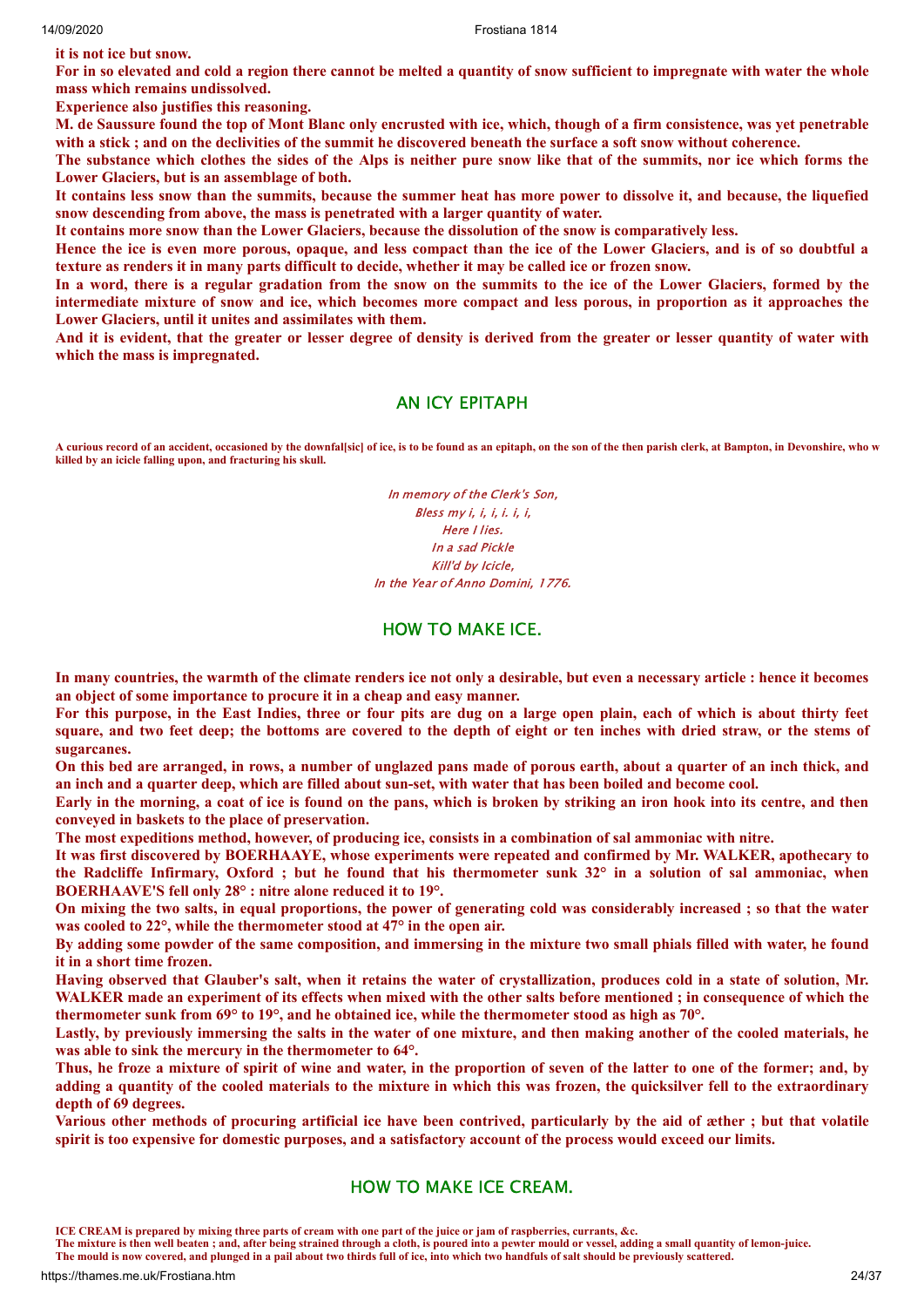**The vessel containing the cream is then briskly agitated for eight or ten minutes, after which it is suffered to stand for a similar space of time ; the agitation is the repeated, and the cream allowed to subside for half an hour, when it is taken out of the mould, and sent to table.**

# A PALACE BUILT OF ICE.

**In the year 1740, the Empress Anne of Russia, caused a palace of ice, to be erected upon the banks of Neva.**

**This extraordinary edifice, was fifty-two feet in length, sixteen in breadth, and twentyfeet high, and constructed of large pieces of ice cut in the manner of freestone. The walls were three feet thick.**

**The several apartments were furnished with tables, chairs, beds, and all kinds of household furniture of ice.**

**In front of this edifice, besides pyramids and statues, stood six cannon, carrying balls of six pounds weight, and two mortars, entirely made of ice.**

**As a trial from one of the former, an iron ball, with only a quarter of pound of powder, was fired off, the ball of which went through a two inch board, at sixty paces fro the mouth of the piece, which remained completely uninjured by the explosion.**

**The illumination in this palace, at night, was astonishingly grand.**

# HAMBURGH ICE-BOAT.

The body of this boat consists of wicker-work covered with leather, to render it impermeable by water; and is remarkably **light, that it may be easily managed by one person, both on the ice and in the water.**

Its length, measured on the outside, is seven and a half feet in the keel, and twelve feet above from end to end : its breadth, **three feet at the bottom, and four at the upper part.**

The bottom of the boat is shod with two small pieces of iron : and by means of two hooks, the boat may, with the greatest **facility be slided over the ice.**

In the lower part or body of the vessel, there is a large opening, three feet long and fifteen inches wide, the four sides of **which are secured by a frame-work, to prevent the water from entering the vessel.**

Through this opening, also, the boatman is enabled to step upon the ice in those places where it is too uneven to admit the **sliding of the boat, and to carry it, by means of handles.**

Another advantage derived from this aperture, in the middle of the boat, is the counterpoise which a column of water in its centre produces, and thus prevents it from being overset, while the man who carried it over the ice, immediately raises **himself above the level of the water, and sits down in the vessel.**

But, in order to approach nearer to the person whose life is endangered, there is also employed a ladder with a long jointed **handle, which is pushed forward and held by another assistant standing on the firm ice.**

On this ladder the boatman places himself, and advances as near as possible to the body immersed in the water.

Having successfully extracted it, no time should be lost in laying it in a proper posture in the boat; for which purpose there **is a kind of chair with an elevated back on the stern of the boat.**

M. Gunther, one of the most active members of the Hamburgh Society for the encouragement of the arts and useful trades, informs us in the third volume of their Transactions, published in 1795, that he has often been present when unfortunate persons have been rescued from untimely death, by means of the ice-boat, and that the swiftness and dexterity with which **this machine may be managed by expert assistants, is almost incredible.**

Hence the vessel is not entrusted to any other but skilful hands, and during summer it is deposited in an airy place, and the **leather preserved from becoming either too dry or mouldy.**

The whole of this useful apparatus costs only 150 marks currency, or about £10 sterling; a sum so insignificant, that while the city of Hamburgh has built five such iceboats, the great city of London ought to be in possession of at least an hundred.

# TO RENDER ASSISTANCE TO PERSONS IN DANGER OF DROWNING.

This desirable object appears attainable by the proper use of a man's hat and pocket handkerchief, (which being all the **apparatus necessary) is to be used thus:**

Spread the handkerchief on the ground, and place a hat, with the brim downwards, on the middle of the handkerchief; and then the the handkerchief round the hat as you would tie up a bundle, keeping the knots as near the centre of the crown as **may be.**

Now, by seizing the knots in one hand, and keeping the opening of the hat upwards, a person, without knowing how to swim, may, fearlessly, plunge into the water with what may be necessary to save the life of a fellow-creature.

If a person should fall out of a boat, or the boat upset by going foul of a cable, &c. or should he fall off the quays, or indeed fall into any water from which he could not extricate himself, but must wait some little time for assistance had he presence of mind enough to whip off his hat, and hold it by the brim, placing his fingers within-side the crown, and hold it so, (top downwards) he would be able, by this method, to keep his mouth well above water till assistance should reach him.

It often happens that danger is descried long before we are involved in the peril, and time enough to prepare the above method; and a courageous person would, in seven instances out of ten, apply to them with success; and travellers, in fording **rivers at unknown fords, or where shallows are deceitful might make use of these methods with advantage.**

### TO RECOVER PERSONS APPARENTLY DROWNED, AS RECOMMENDED BY THE HUMANE SOCIETY.

**Let those who first discover an unfortunate object in this situation, remove it to some house near, place it by the fire, and begin by rubbing it with salt, volatiles, &c. an warm flannels, the head a little elevated ; never attempting giving any thing by the mouth till signs of recovery strongly appear, and let the person be kept from the crow of people around him.**

**The idea that the stomach is full of of water, and thus obviates recovery, is very erroneous and prejudicial, as it is now fully and clearly established, that the respiratio being impeded is the sole cause of the suspension of life, and which being restored, the vital functions soon recover their tone ; and men are frequently lost from the absur custom of rolling on casks, lifting the feet over the shoulders, and the head falling on the ground.**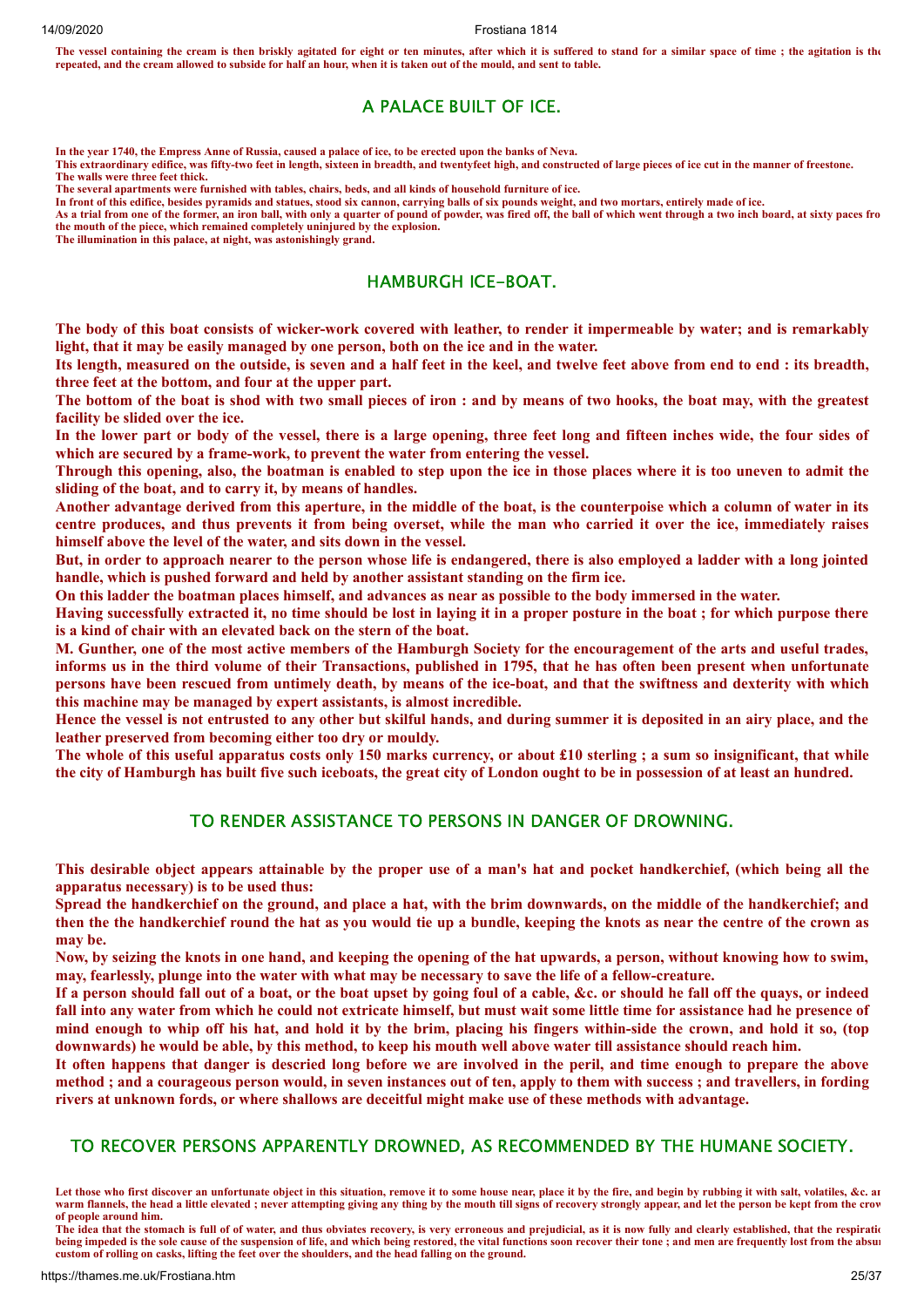# CONSTRUCTION OF AN ICE-HOUSE

**An ICE-HOUSE, is a repository for the preservation of ice during the summer mouths.**

The situation of an ice-house ought to be towards the south-east, on account of the advantage of the morning sun in expelling **the damp air, which is far more prejudicial to it than warmth.**

The best soil on which such a house can be erected, is chalk-hill, or declivity, as it will conduct the waste water, without the aid of any artificial drain; but where such land cannot be procured, a loose stony earth, or gravelly soil on a descent, is **preferable to any other.**

For the construction of an ice-house, a spot should be selected at a convenient distance from the dwelling-house.

A cavity is then to be dug in the form of an inverted cone, the bottom being concave, so as to form a reservoir for the **reception of waste water.**

Should the soil render it necessary to construct a drain, it will be advisable to extend it to a considerable length, or, at least, **so far as to open at the side of the hill or declivity, or into a well.**

An air-trap should likewise be formed in the drain, by sinking the latter so much lower in that opening as it is high, and by fixing a partition from the top for the depth of an inch or two into the water of the drain, by which means the air will be **completely excluded from the well.**

A sufficient number of brickpiers must now be formed in the sides of the ice-house, for the support, of a cartwheel, which should be laid with its convex side upwards, for the purpose of receiving the ice; and which ought to be covered with hurdles **and straw, to afford a drain for the melted ice.**

The sides and dome of the cone should be about nine inches thick, the former being constructed of steened brisk-work, that **is, without mortar, and with the bricks placed at right angles to the face of the work.**

The vacant space behind ought to be filled up with gravel, or loose stones, in order that the water oozing through the sides **may the more easily be conducted into the well.**

The doors of the ice-house should likewise be so formed as to shut closely; and bundles of straw ought always to be placed **before the inner door, for the more effectual exclusion of air.**

The ice to be deposited in this building, should be collected during the frost; broken into small pieces; and properly rammed down, in strata of about one foot thick, so that it may become one complete body : in those seasons when sufficient quantities **of ice cannot be procured, snow may be substituted, and preserved in a similar manner.**

# MORSE-CATCHING ON THE ICE.

The Russians who go out, to catch the morse are hired for that purpose by a master or ship-owner, who not only furnishes them with the necessary vessels, but fits them out with provisions, stores, and whatever they are likely to want on the voyage, **but either agrees to give them a share of what they take, or pays them certain wages.**

The latter, however, seldom exceed five or ten rubles for the summer; a trifling sum when we consider the hardships, toils, **and dangers attending this profession.**

The morsecatchers usually take with them a year's provisions, as they are often obliged to pass the winter on board their **ships.**

Every vessel has an oven for baking bread and cooking their victuals, for the supply of which they take the needful stock of **wood.**

The only drink they carry out with them is water, with which when they go on shore they prepare quas[sic].

The time of departure varies according to circumstances; some set out at the beginning of summer, when the Whitesea is **free from ice, others not till autumn, especially if they intend to winter on the voyage.**

The greatest peril to which they are exposed at sea, is that of being hemmed in by the driving masses of ice; in this case, the ice by its force beats in the sides of the vessel, and the morse-catchers are then reduced to the dreadful alternative either of being buried in the waves on the spot, or of getting on the fields of ice floating at the mercy of the winds, till cold and hunger **put an end to their sufferings.**

And yet it has happened, though very rarely, that some of these poor fellows have been brought alive to land on their flakes **of ice.**

When the morse-catchers are happily arrived at the place of their destination, the first thing they do is to conduct their vessels to some safe anchorage, where they generally find several little huts that have been constructed by their predecessors in this hazardous warfare, and then commit themselves to the small boats, of which every vessel takes with it one or two to **proceed to the conflict with the beasts of the ocean.**

This is usually done on the first fine day, because then the morses delight in going on the land, or on the ice, to repose; and besides, they are at times stimulated to leave their native element for a length of time for the purpose of copulation, which business lasts with these monsters for a month or two, or to cast their young, or to rescue themselves from the bites of the sea-lice, by which the morse in summer is perpetually tormented, and from which they have no other means of escaping than **by fleeing into an element which deprives these insects of life.**

**All these causes together collect them frequently on the beach, or fields of ice, in prodigious numbers.**

When the captors discover one of these multitudes, they must have the precaution to approach them against the wind, because these animals have so fine a smell, that they perceive the approach of men with the wind at a great distance, and then immediately take to the water; whereas in the contrary case they continue lying undisturbed, though they even see the **boat advancing to them.**

Besides, the morse-catchers by this means have the advantage, discovering sooner the place where this prev has couched; **for these fat animals, especially in summer, emit far round them a horrid stench.**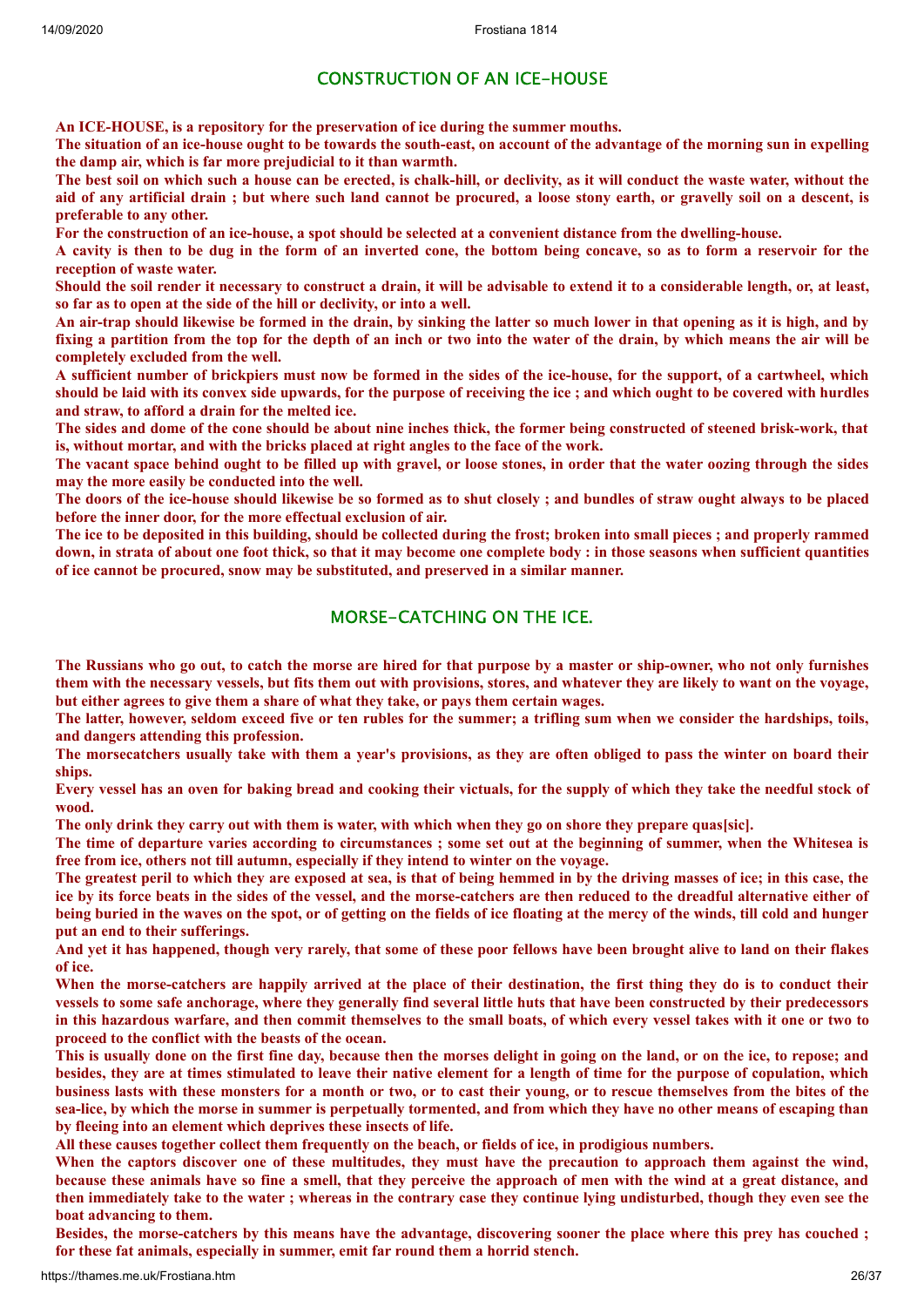When the captors have reached this formidable encampment, they immediately quit their karbasses or boats, armed with nothing but their pike, cut off the way to the sea from the morses, and then pierce those animals which come first to save **themselves in the water.**

As it is the way with the morses to scramble over one another in their attempts to escape, from the numbers of the slain there soon arises a bulwark which effectually choakes up the passage to the living; and then the captors proceed with the **slaughter till they have left not one alive.**

It sometimes happens that after such an engagement so great are the heaps of the dead, that the vessels can only contain the heads or the teeth; and the people are obliged to leave the fat, or blubber, and the skins behind.

But; easy as it is for the captors to conquer the morse by land, so dangerous is the conflict with these animals in their own **element.**

We have only to recollect that the morse is commonly of the size of a large ox, and that, besides their sharp teeth, they are provided with two long stout tusks, for judging how a sea fight of this kind is likely to terminate.

When, any of the morses escape into the water before they can all be killed, the captors leap upon the ice and fall upon the animals with harpoons, which they strive to strike into their breasts or their belly, and to each of which is fastened a long **cord.**

This done, they drive a stake into the ice, wind the other end of the long harpoon-string round it, and are now drawn about, on the piece of ice on which they stand, by the animal till he has lost his strength, when they draw him upon the ice by the **cord, and kill him outright.**

But when the morses lie so near to the water, that they can leap in ere the attack begins, then the captors fasten the cord, when they have thrown the harpoon, only to the head of the boat, which is then drawn by the huge animal so deep into the **water that the sailors must all run immediately astern.**

The morse having fruitlessly endeavoured to get loose from the cord, rises erect upon the surface of the water and makes a **furious attack on his persecutors.**

In this he is sometimes so successful as to shatter the boat with his tusks, or to throw himself suddenly by a proportionate **leap into the midships.**

Then nothing is left to the crew but to jump overboard and to hold by the gunnel, till other morse-hunters come to their **assistance in this desperate situation.**

To mitigate the danger of these misfortunes, the captors not only previously take all proper measures, but it is even laid down by laws and regulations what conduct every one is to observe during the voyage and in the actual encounter with the **morses.**

Each of these companies consists generally of a master or pilot, two harpooners, two barrelling people, a steersman, and **several rowers, each of whom has his appointed duty.**

# CHAPTER IV.

# THE COLD

The Sun

Had first his precept so to move, so shine As might affect the earth with COLD and heat Scarce tolerable, and from the north call Decrepit Winter; from the south to bring Solstitial summer's heat.

**MILTON.**

Heat and Cold are Nature's two hands, whereby she chiefly worketh.

**BACON.**

# NATURAL HISTORY OF COLD.

The properties of cold seem to be directly opposite to those of heat : the latter increases the bulk of all bodies; the former contracts them; and, while fire tends to dissipate their substance, cold condenses them, and strengthens their mutual **cohesion.**

But, though cold thus appears, by some of its effects, to be nothing more than the absence or privation of heat, as darkness is only the defect of light, yet cold is probably pos-' sessed of another quality, which has induced many to consider it as a **substance of a peculiar nature.**

It is well known, that when a continuance of cold has contracted and condensed bodies to a certain degree, if then its power be increased, instead of progressively lessening their bulk, it enlarges and expands them, so that extreme cold, like heat, **swells the substance into which it enters.**

Thus fluids sensibly contract in a cold temperature, till the moment they begin to freeze, when they immediately dilate, and **occupy more space than they possessed while in a state of fluidity.**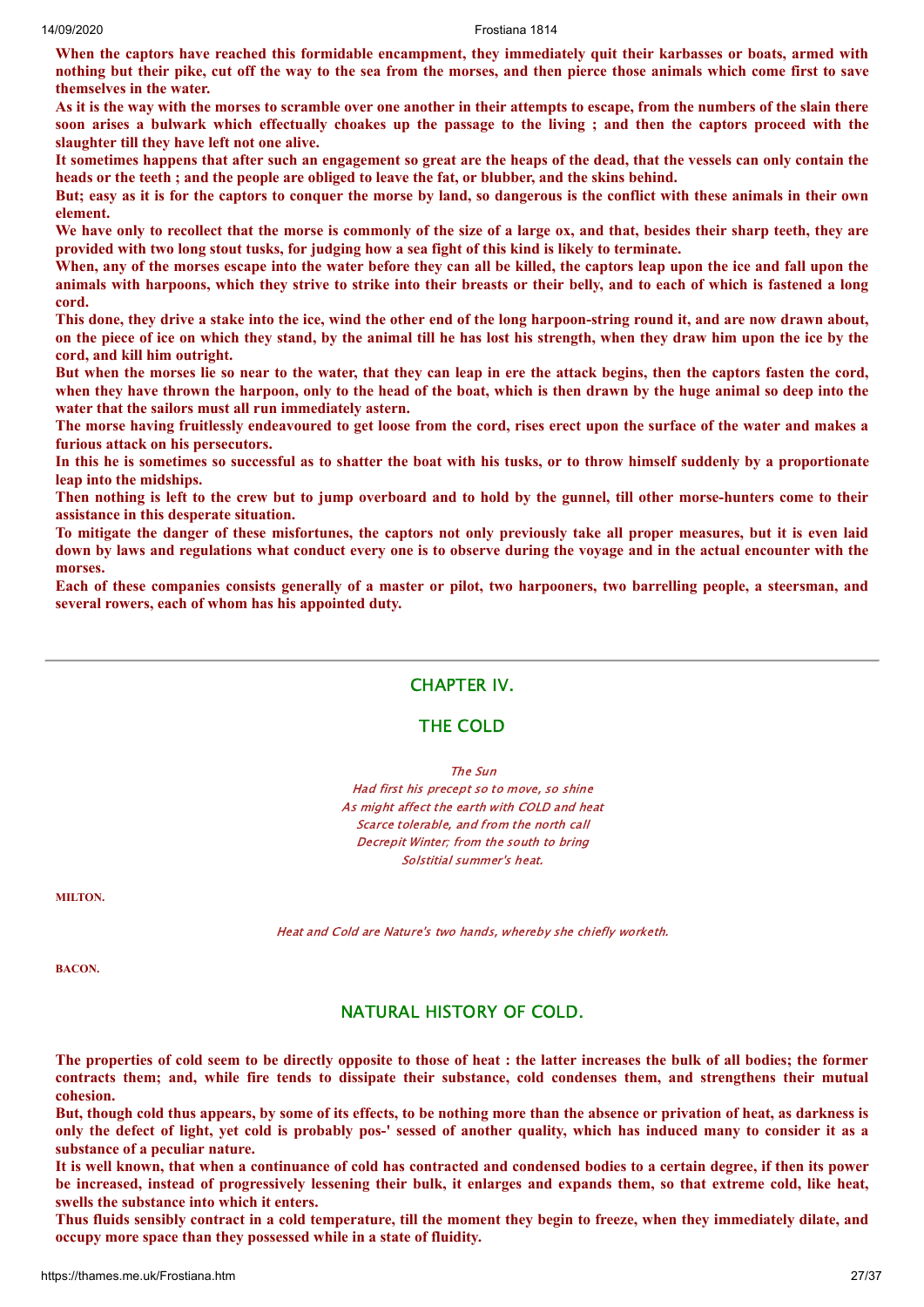Hence, liquor frozen to ice in a close cask, is often known to burst the vessel: when ice is broke on a pond, it swims upon the surface; a certain proof of its being lighter, or of a larger bulk, than an equal quantity of water.

This dilatation of fluids, however, is probably owing to a cause very different from that of excessive cold alone; because the power of freezing may be artificially increased, while the intenseness of the cold receives no considerable addition; and, on **the contrary, a substance capable of melting ice, will increase the degree of its coldness.**

Thus, for instance, sal ammoniac mixed with pounded ice, or snow, melts either of them into water; and increases their cold **to a surprising degree, as is obvious from the effects of this mixture, in sinking the thermometer.**

Hence the freezing of fluids cannot be entirely considered as the result of cold, but of some unknown property either in the **air or water, which thus mixes with the body, and for a time destroys its fluidity.**

# EFFECTS OF COLD ON THE HUMAN FRAME.

**Its immediate effects on the human body are, contraction of the cutaneous pores, and a temporary obstruction of insensible perspiration.**

Hence we perceive what is vulgarly called the "goose skin", and the parts thus affected will not recover their usual elasticity, till the spasm be removed, either by extern **or internal heat, or by friction, which excites the latter.**

**Beneficent Nature has enabled our frail and complicated frame, to support the heat and cold of different climates, with equal facility ; and though man has devise artificial means of defending his body against the action of cold, or more properly, of retaining the inbred, or vital heat, yet it often happens that, by exposure to extrem cold, the fingere, ears, toes, &c. are frozen: thus, the natural heat of those parts is reduced to the lowest point consistent with life.**

**If, in such cases, artificial heat be too suddenly applied, a mortification will ensue, and the frost-bitten parts spontaneously separate.**

**Hence they ought to be thawed, either by rubbing then with snow, or immersing them in cold water, and afterwards applying warmth in the most careful and gradu manner ; by which they will soon be restored to their usual tone and activity.**

# EFFECT OF COLD ON VEGETATION.

**Although excessive heat is seldom very injurious to vegetation in this country, yet the defect of that element, or in common language, excess of cold, is frequent destructive to the tender shoots of the ash, and the early blossoms of many fruit trees, such as apples, pears, apricots, &c.**

**The blights occasioned by frost, generally happen in the spring, when warm sunny days are succeeded by cold nights, as the living power of the plant has then bee** previously exhausted by the stimulous[sic] of heat, and is therefore less capable of being excited into the actions necessary to vegetable life, by the greatly diminisho **stimulus of a freezing atmosphere.**

In the northern climate of Sweden and Russia, where Jong sunny days succeed the melting of copious snows, the gardeners are obliged to shelter their wall-trees from the metal **meridian sun, in the vernal months ; an useful precaution, which preserves them from the violent effects of cold in the succeeding night; and, by preventing them fro flowering too early, avoids the danger of the vernal frosts.**

**In a similar manner, the destruction of the more succulent parts of vegetables such as their early shoots, especially when exposed to frosty nights, can only be counteracte by covering them from the descending dews, or rime, by the coping-stones of a wall, or mats of straw.**

# SINGULAR EFFECT OF COLD IN LAPLAND.

**THE effects of these extreme degrees of cold are very surprising.**

**Trees are burst, rocks rent, and rivers and lakes frozen several feet deep : metallic substances blister the skin like red hot iron : the air, when drawn in by breathing, hur the lungs, and excites a cough ; even the effects of fire in a great measure seem to cease ; and it is observed, that, though metals are kept for a considerable time before strong fire, they will still freeze water when thrown upon them.**

**When the French mathematicians wintered at Tornea in Lapland, the external air, when suddenly admitted into their rooms, converted the moisture of the air into whi of snow ; their breasts seemed to be rent when they breathed it, and the contact of it was intolerable to their bodies; and the spirit of wine, which had not been high rectified, burst some of their thermometers by the congelation of the aqueous part.**

# EXTREME COLD OF SIBERIA.

**Here, says Mr. Gmelin, we first experienced the truth of what various travellers have related with respect to the extreme cold of Siberia ; for, about the middle December, such severe weather set in, as we were sure had never been known in our time at Petersburgh.**

**The air seemed as if it were frozen, with the appearance of a fog:, which did not suffer the smoke to ascend as it issued from the chimnies.**

**Birds fell down out of the air as dead, and froze immediately, unless they were brought into a warm room.**

**Whenever the door was opened, a fog suddenly formed round it.**

**During the day, short as it was, parhelia and haloes round the sun were frequently seen ; and in the night mock Booths, and haloes about the moon.**

**Finally, our thermometer, not subject to the same deception as the senses, left us no doubt of the excessive cold ; for the quicksilver in it was reduced, on the 5th January, old style, to -120° of Fahrenheit's scale, lower than it had ever been observed in nature.**

# CURIOUS EFFECT OF COLD ON THE FEATHERED TRIBE.

**In February, 1809, a boy in the service of Mr. W. Newman, miller, at Leybourne, near Mailing, went into a field, called the Forty Acres, and saw a number of Rooks on th ground, very close together.**

**He made a noise to drive them a-way, but they did not appear alarmed ; he threw snow-balls to make them rise, still they remained. Surprised at this apparent indifference, he went in among, them, and actually picked up twenty-seven Rooks ; and also in several parts of the same field, ninety Larks,**

**Pheasant, and a Buzzard Hawk. The cause of the inactivity of the birds, was a thing of rare occurrence in this climate; a heavy rain fell on the Thursday afternoon, which, freezing as it came down, completely-glazed over the bodies of the birds, that they were fettered in a coat of ice, and completely deprived of the power of motion.**

**Several of the Larks were dead, having perished from the intenseness of the cold.**

**The Buzzard Hawk being strong, struggled hard for his liberty, broke his icy fetters, and effected his escape.**

# MISCELLANEOUS EFFECTS OF COLD IN FOREIGN COUNTRIES, IN FORMER TIMES.

The effect of severe cold in other countries, and former times, is thus mentioned by Martin du Bellay, who, affirms, that, in Luxembourg journey, the frost was so sharp, that the ammunition wine, was cut with hatchets, and wedges, and delivered **out to the soldiers, by weight, and that they took it away in baskets.**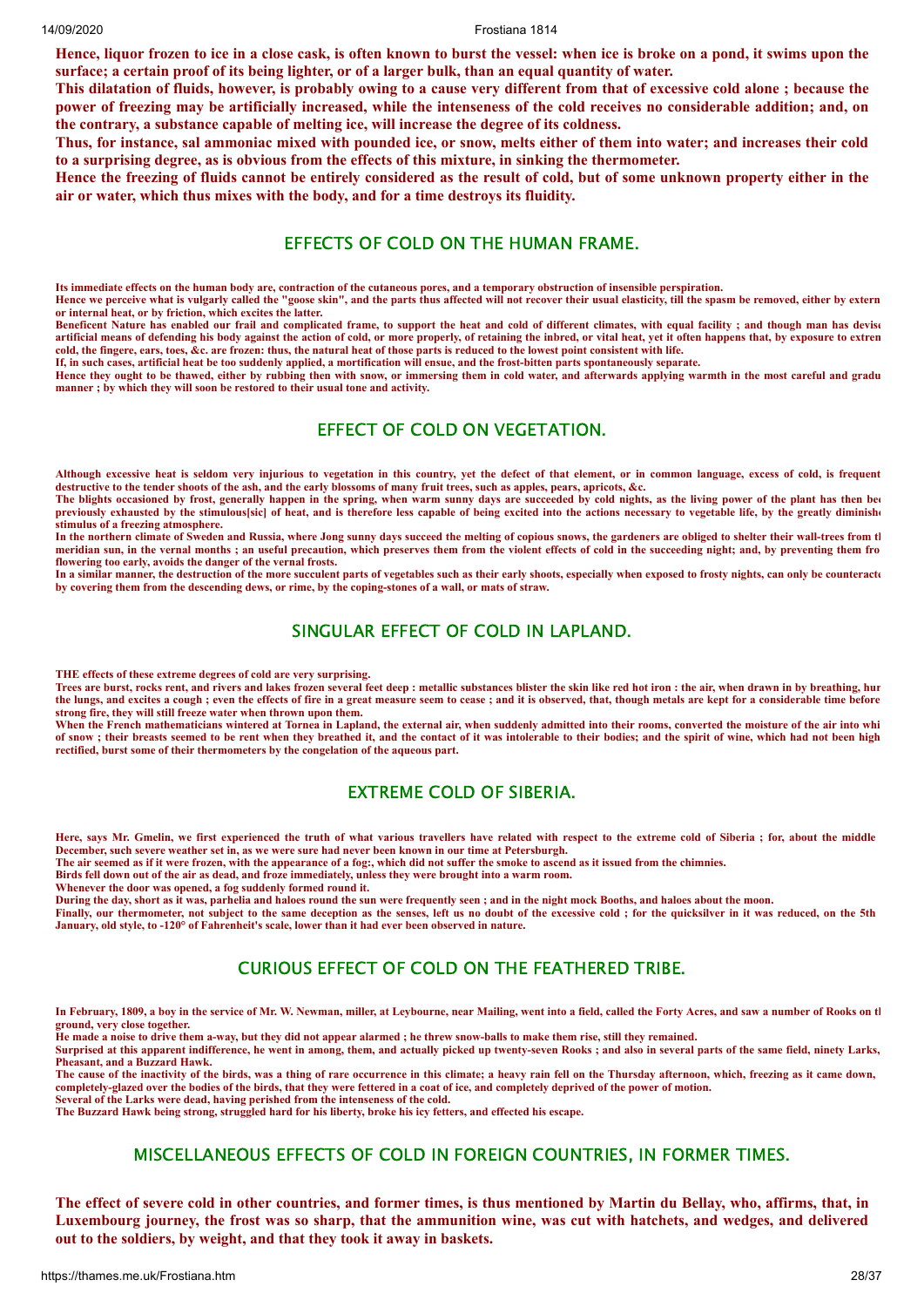Philip de Comines, speaking of the cold, in the principality of Liege, Anno 1769, says, that the wine was dug out from the **pipes, out in wedges, and so carried off by gentlemen in hats or baskets.**

At the mouth of the Lake Mæotis, the frosts are so keen, that on the same spot, where the Lieutenant of Mithridates had fought the enemy dry-foot, and given them a defeat, the summer following, he also obtained over them, a naval victory.

The distress in the retreat of the allied armies from Moscow, can be imagined, if the comparison be made of the miseries the **Greeks endured, in retiring from Babylon to their own country.**

One of which, was, that being encountered in the mountains of Armenia with a storm of snow, they lost all knowledge of the roads, and were a day and night, without eating or drinking, most of their cattle died, many of themselves were starved, **several struck blind, with the driving of the hail, and the glitter of the snow.**

Numbers were maimed in their fingers and toes, and also became motionless with the intense cold, although their **understanding was not impaired.**

**The allied forces had a much longer duration of similar calamities to sustain and overcome.**

# CHAPTER V.

# NORTHERN WINTERS.

There WINTER armed with terrors here unknown Sits absolute on his unshaken throne ; Piles up his stores amid the frozen waste, And bids the mountains he has built stand fast ; Beckons the legions of his storms away From happier scenes to make the land a prey ; Proclaims the soil a conquest he has won, And scorns to share it with the distant sun. **COWPER** 

**Before we describe the severity of foreign climes, we cannot do better than quote the following passage of the great JOHNSON, which we recommend to the seriou attention of our readers:**

*A native of England, pinched with the frost of December, may lessen his affection for his own country, by suffering his imagination to wander in the vales of Asia, and spo among woods that are always green, and streams that always murmur ; but, if he turns his thoughts towards the colder regions, and considers the nations to whom a great portion of the year is darkness, and who are condemned to pass weeks an*

*months amid mountains of snow, he will soon recover his tranquillity;* 

*and, while he stirs his fire, or throws his cloak about him, reflect how much he owes to Providence, that he is not placed in Greenland or Siberia.*

# A WINTER IN STOCKHOLM.

The snow that begins to fall in the latter weeks of autumn covers and hides the streets for the space of six months; and renders them more pleasant and convenient than they are in summer or autumn; at which seasons, partly on account of the **pavement, and partly on account of the dirt, they are often almost impassable.**

One layer of snow on another, hardened by the frost, forms a surface more equal and agreeable to walk on, which is **sometimes raised more than a yard above the stones of the street.**

You are no longer stunned by the irksome noise of carriage-wheels; but this is exchanged for the tinkling of little bells, with **which they deck their horses before the sledges.**

The only wheels now to be seen in Stockholm (says Acerbi) are those of small carts, employed by menservants of families to **fetch water from the pump in a cask.**

This compound of cart and cask always struck me as a very curious and extraordinary object; insomuch that I have taken the trouble of following it, in order to have a nearer view of the whimsical robe in which the frost had invested it, and **particularly of the variegated and fantastical drapery in which the wheels were covered and adorned.**

**This vehicle, with all its appurtenances, afforded to a native of Italy a very singular spectacle.**

The horse was wrapped up, as it seemed, in a mantle of white down, which under his breast and belly were fringed with **points and tufts of ice.**

Stalactical ornaments of the same kind, some of them to the length of a foot, were also attached to his nose and mouth.

The servant that attended the cart had on a frock, which was encrusted with a solid mass of ice.

His eve-brows and hair jingled with icicles, which were formed by the action of the frost on his breath and perspiration.

Sometimes the water in the pump was frozen, so that it became necessary to melt it by the injection of a red-hot bar of iron. Neither men nor women carry any thing on their heads or shoulders, but employ small sledges, which they push oh before **them.**

When they come to a declivity, they rest with their left hip and thigh on the sledge, and glide down to the bottom with a velocity, which to a stranger appear both astonishing and frightful, guiding all the while the motion of the sledge with their **right foot.**

The address with which they perform this, it is not easy for any one to conceive who has not witnessed it.

If you add to the objects which T have been describing, the curious appearance of the many different pelisses that are worn with the furs on the outside, you will imagine what a striking scene the streets of Stockholm in winter present to a foreigner, **especially to one that came from the southern part of Europe.**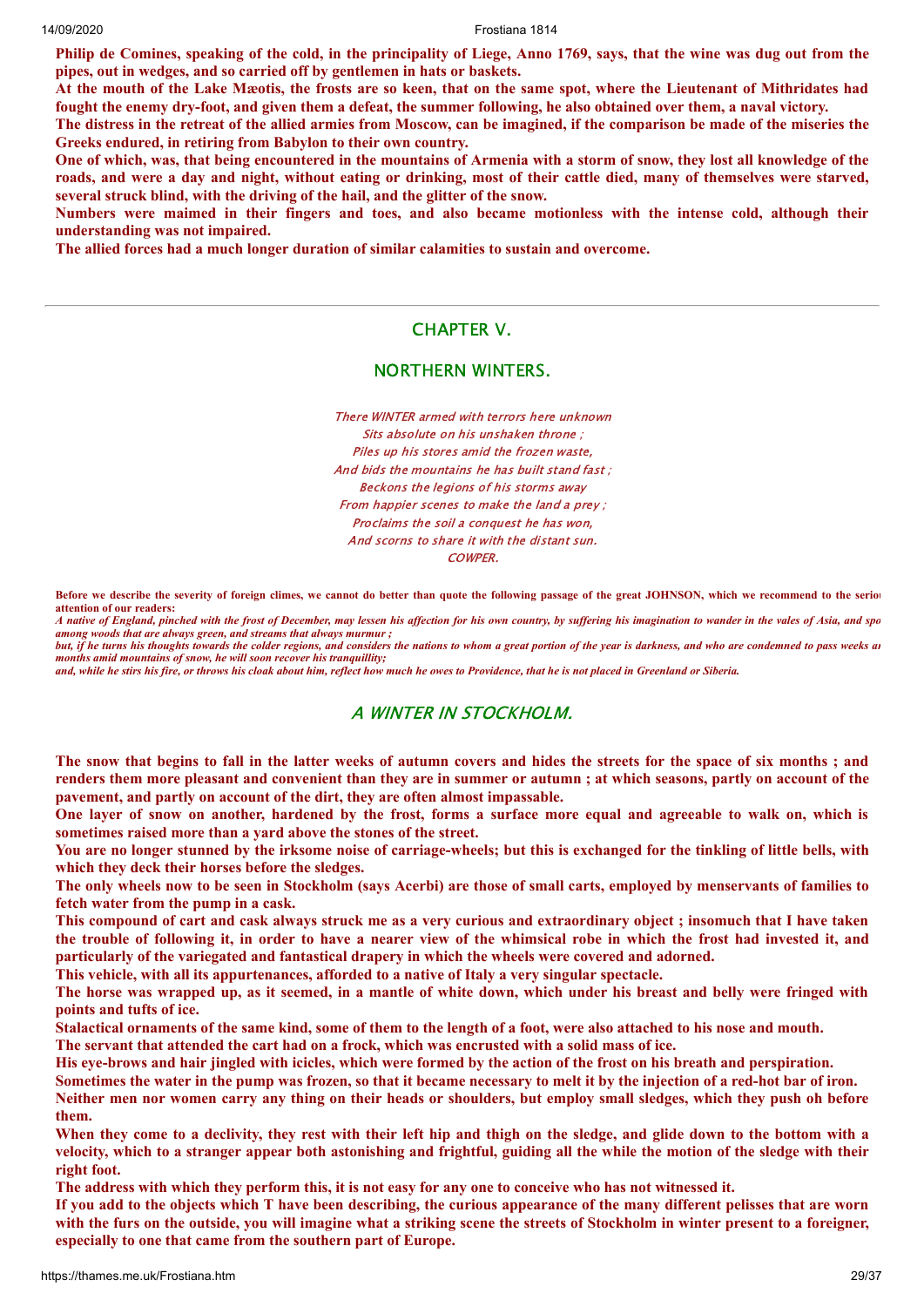# PREPARATIONS FOR WINTER IN RUSSIA.

On the approach of winter the double windows are put up in all the houses, having the joints and interstices caulked and **neatly pasted with the border of the paper with which the room is hung.**

This precaution not only protects against cold and wind, but secures a free prospect even in the depth of winter, as the panes **of glass are thus never incrusted with ice.**

**The outer doors, and frequently the floors under the carpets, are covered with felt.**

Our stoves, which from their size and construction, consume indeed a great quantity of wood, produce a temperature in the **most spacious apartments and public halls, which annihilates all thoughts of winter.**

**On leaving the room we arm ourselves still more seriously against the severity of the cold.**

**Caps, furs, boots lined with flannel, and a muff, make up the winter dress.**

It is diverting to see the colossal cases in the antichamber, out of which in a few minutes the most elegant beaux are unfolded. **The common Russian cares only about warm wrappers for his legs and feet.**

Provided with a plain sheep-skin shube[sic], the drivers and itinerant tradesmen frequent the streets all day, with their bare **necks and frozen beards.**

In a frost of five and twenty degrees it is common to see women standing for hours together rincing their linen through holes **in the ice of the canals.**

**The winter increases the necessaries of life, and they are multiplied by luxury.**

**To these belong the winter cloathing, fuel and candles.**

That people here run into great expences in the article of furs may be well imagined; and the fashion varies so often that a **man must be in more than moderate circumstances to be able to follow it.**

**The consumption of wood is enormous.**

In the kitchens, bagnios, and servants'-rooms, which are heated like bagnios, there is an incredible waste of this prime **necessary of life in our climates.**

Upon a moderate computation here are annually consumed upwards of two hundred thousand fathoms, amounting in specie **to about half a million of rubles.**

**This formidable consumption and the rising price of wood, are highly deserving of patriotic attention.**

**The expence in tallow and wax candles is proportionately large.**

Throughout the long winter we live in an almost everlasting night, as our shortest day is only five hours and a half.

In houses conducted on a fashionable style the wax-candles, as in England, are lighted long before dinner.

# VIRGIL'S DESCRIPTION OF A SCYTHIAN WINTER.

Early they stall their flocks and herds ; for there No grass the fields, no leaves the forests wear : The frozen earth lies bury'd there, below A hilly heap, seven cubits deep in snow ; And all the west allies of stormy Boreas blow. The Sun, from far, peeps with a sickly face ; Too weak the clouds, and mighty fogs to chace ; When up the skies he shoots his rosy head, Or in the ruddy ocean seeks his bed. Swift rivers are with sudden ice constrain'd ; And studded wheels are on its back sustain'd. An hostry now for waggons, which before Tall ships of burden on its bosom bore. The brazen cauldrons with the frost are flawed ; The garment, stiff with ice, at hearths is thaw'd ; With axes first they cleave the wine, and thence, By weight, the solid portions they dispense. From locks, uncumb'd, and from the frozen beard, Long isicles[sic] depend, and crackling sounds are heard. Meantime, perpetual sleet, and driving snow Obscure the skies, and hang on herds below : The starving cattle perish in their stalls, Huge oxen stand inclos'd in wintry walls Of snow congeal'd ; whole herds are buried there\_ Of mighty stags, and scarce their horns appear; The dext'rous huntsman wounds not there a-far, With shafts or darts, or makes a distant war With dogs ; or pitches toils to stop their flight ; But close engages in unequal fight. And while they strive, in vain, to make their way Through hills of snow, and pitifully bray ; Assaults, with dint of sword, or pointed spears And homeward, on his back, the joyful burden bears.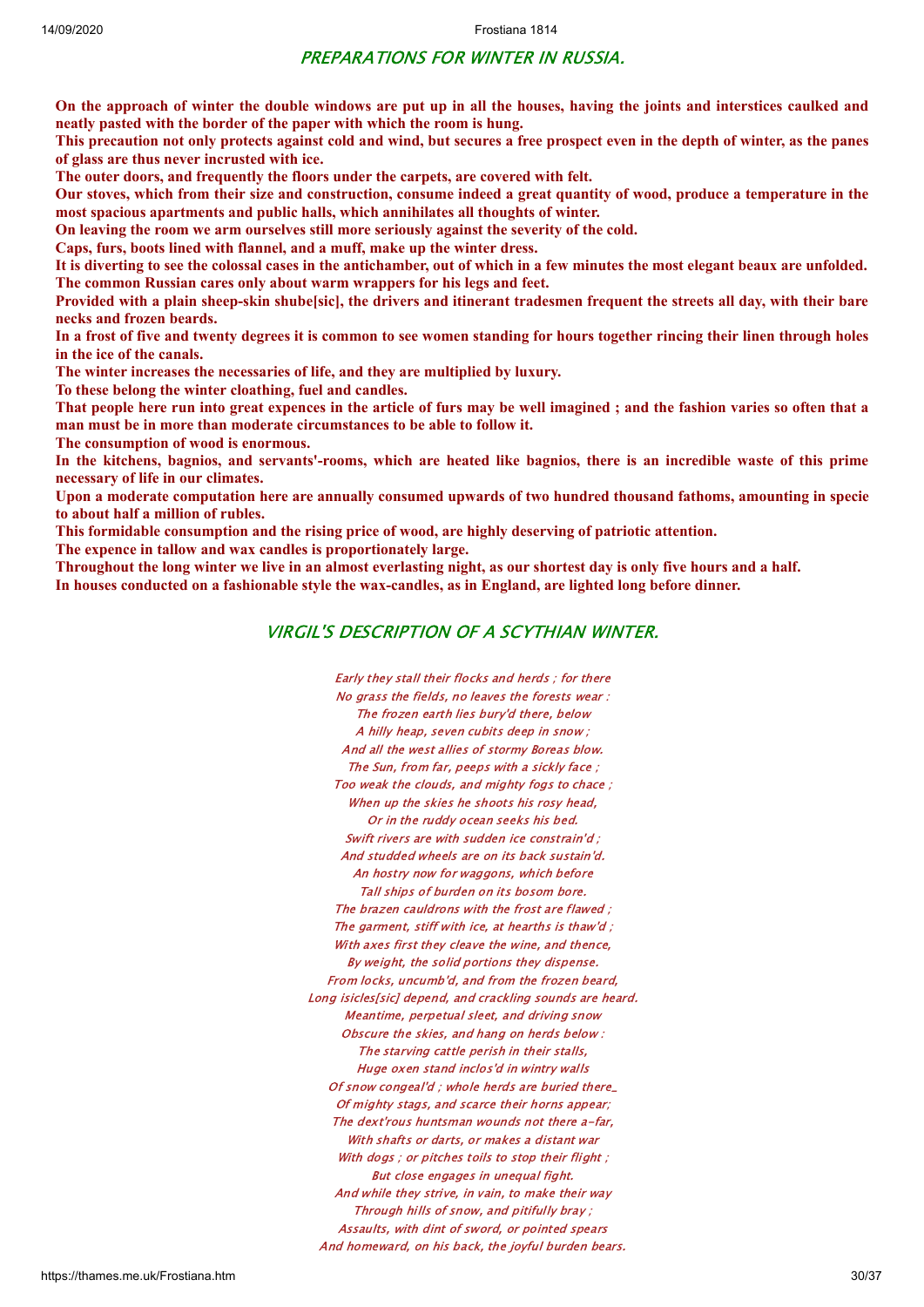The men to subterranean caves retire ; Secure from cold, and crowd the cheerful fire : With trunks of elms aud oaks, the hearth they load Nor tempt th' inclemency of Heav'n abroad ; Their jovial nights in frolic and in play They pass, to drive the tedious hours away, And their cold stomachs with crown'd goblets cheer, Of windy cyder, and of barmy beer. Such are the cold Raph&euman race ; and such The savage Scythian, and the German Dutch ; Where skins of beasts the rude barbarians wear, The spoils of foxes and the furry bear.

# CURIOUS DESCRIPTION OF A RUSSIAN WINTER IN 1603.

The countrey differeth very much from it selfe by reason of the yeare, so that a man woulde maruell to see the greate **alteration and difference betwixte the winter and summer in Russia.**

The whole countrey in winter lyeth vnder snowe (which falleth continually) and is sometime of a varde or twoe thicke, but **greater towardes the north.**

The riuers and other waters are frozen vppe a vearde or more thicke, howe swifte or broade soeuer they bee.

And this continaeth commonly fiue monethes, viz. from the beginning of November, till towards the ende of March, aboute **which time the snowe beginneth to melte.**

The sharpnesse whereof, you may judge of by this: for that water dropped downe or caste vppe into the aire, congealeth into **yce before it come to the grounde.**

In the extremity of winter, if you holde a pewter dish or pot in your hand, or any other mettall (excepte in some chamber where their warme stones be) your fingers wil friez fast vnto it,  $\&$  draw off the skin at the parting: when you passe out of a warme roome into a colde, you shall senceibly feele your breathe to waxe starcke, and euen stiffling with the colde as you **draw it in and out.**

Divers not onely that trauell abroade, but in the very markettes & streetes of their townes, are monstrously pinched & killed withall; so that you shall see many droppe downe in the streetes, many trauellers brought into the towns sitting deade  $\&$ stiffe in their sleds; & yet in summer time you shall see such a new heiw & face of a countrie, the woods so fresh and so sweet, the pastures and meadwes so greene and well growne (and that uppon the suddaid(sic)) such variety of flowers, such mealody of birdes (especially of nightingales) that a man shall not lightly truail in a more pleasanter countrey; which fresh and speedy growth of the spring seemeth to proceede from the benefit of the snowe, which all the winter time being spred ouer the whole countrey as a white rose, and keeping it warme from the rigor of the frost, in the spring time, when the weather waxeth warme, and the sunne dissolneth it into water, doeth so throughly drench and soake the ground, being of a sleight and sandy mould, and then shineth so hotly vpon it againe, that it euen forceth the hearbes and plants forth in great **plenty and variety, and that in a shorte time.**

As the winter season in these regions exceedeth in cold, so likewise I may say that the summer inclineth to ouermuch heat, especially in the moneth of June, July and August, beeing accounted the three chefest moneths of burning heat, and yet in **these places it is; much warmer then, the summer in England.**

# BEAUTIFUL DESCRIPTION OF A WINTER AT COPENHAGEN.

**(n a Letter from A. Philips to the Earl of Dorset.)**

From frozen climes, and endless tracks of snow, From streams which northern winds forbids to flow, What present shall the Muse to Dorset bring, Or how so near the pole attempt to sing The hoary winter here conceals from sight All pleasing objects which to verse invite : The hills and dales, and the delightful woods, The flow'ry plains and silver-streaming floods, By snow disguis'd in bright confusion lie, And with one dazzling waste fatigue the eye. No gentle-breathing breeze prepares the spring, No birds within the desert region sing. The ships unmov'd, the boist'rous winds defy, While rattling chariots o'er the ocean fly. The vast Leviathan wants room to play And spent his waters in the face of day. The starving wolves along the main sea prowl, And to the moon in icy vallies howl. O'er many a shining league the level main Here spreads itself into a glassy plain ;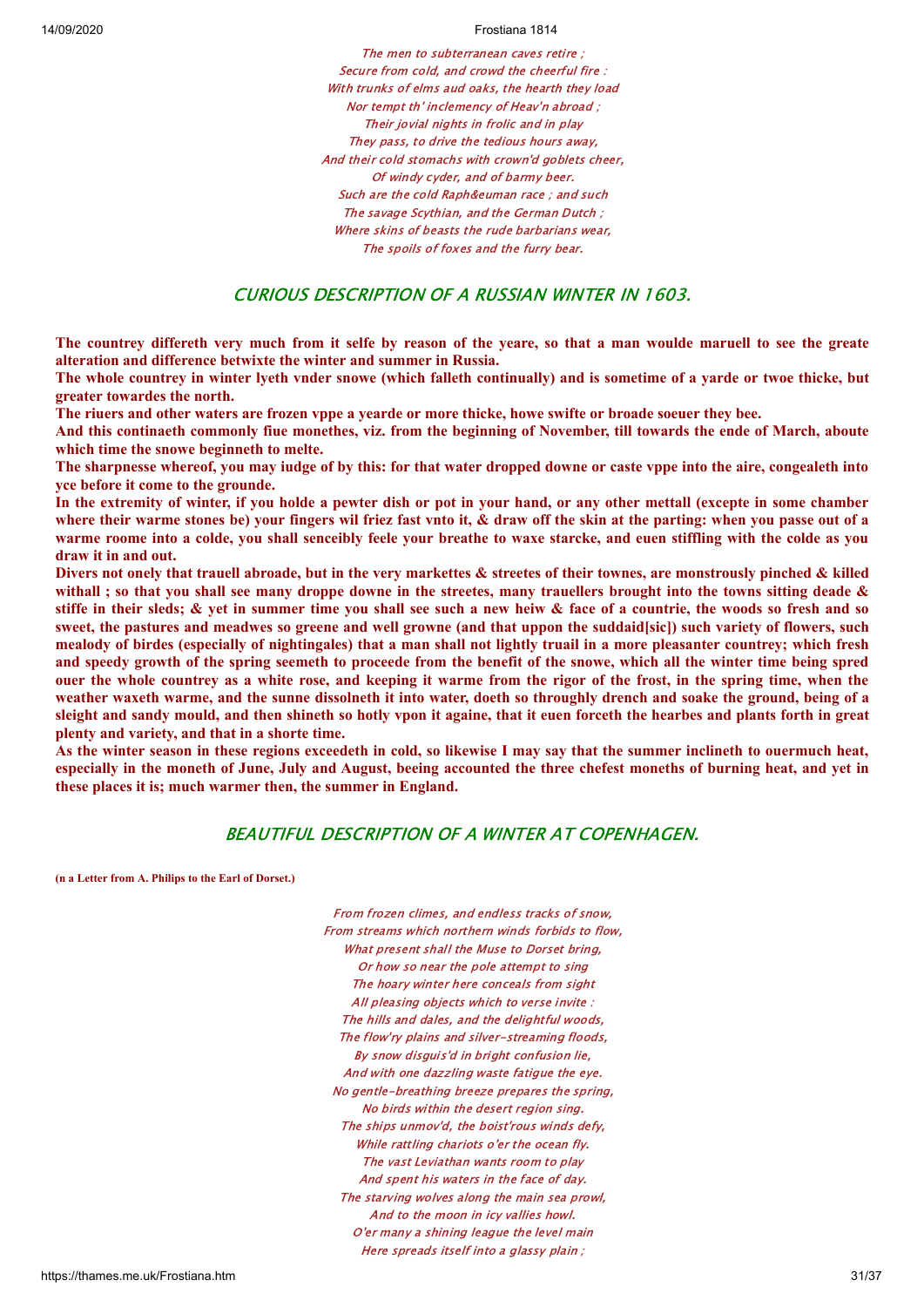There solid billows of enormous size, Alps of green ice, in wild disorder rise. And yet but lately have I seen ev'n here The winter in a lovely dress appear. Ere yet the clouds let fall the treasur'd snow, Or winds begun thro' hazy skies to blow, At ev'ning a keen eastern breeze arose, And the descending rain unsully'd froze. Soon as the silent shades of night withdrew, The ruddy Morn disclos'd at once to view The face of Nature in a rich disguise, And brighten'd ev'ry object to my eyes, For ev'ry shrub and ev'ry blade of glass, And ev'ry pointed thorn, seem'd wrought in glass. In pearls and rubies rich the hawthorns show, While thro' the ice the crimson berries glow. The thick-sprung reeds which wat'ry marshes yield Seem'd polish'd lancets in a hostile field. The stag in limpid current with surprise Sees crystal branches on his forehead rise. The spreading oak, the beech, and tow'ring pine, Glaz'd over, in the freezing ether shine; The frighted birds the rattling branches shun, Which wave and glitter in the distant sun. When, if a sudden gust of wind arise, The brittle forest into atoms flies, The crackling wood beneath the tempest bends, And in a spangled show'r the prospect ends; Or if a southern gale the region warm, And by degrees unbind the wintry charm, The traveller a miry country sees, And journeys sad beneath the drooping trees: Like some deluded peasant, Merlin leads Thro' fragrant bow'rs and thro' delicious meads, While here enchanted gardens to him rise, And airy fabrics there attract his eyes, His wand'ring feet the magic paths pursue, And while he thinks the fair illusion true, The trackless scenes disperse in fluid air, And woods, and wilds, and thorny ways appear ; A tedious road the weary wretch returns, And as he goes, the transient vision mourns.

# THE SINGLE NIGHT OF SPITZBERGEN

In the dreary regions of Spitzbergen, the Snow exhibits phenomena not less singular than those of the ice. At first, it appears small and hard as the finest sand; it then changes its form to that of a hexagonal shield, into the shape of **needles, crosses, cinquefoils, and stars, some plain, and some serrated rays.**

These forms depend upon the disposition, of the atmosphere; and in calm weather, the snow coalesces, and falls in clusters. The single night of this dreadful country begins about the 30th of October : the sun then sets, and never appears till about **the 10th of February.**

A glimmering, indeed, continues some weeks after the setting of the sun : then succeed clouds and thick darkness, broken by the light of the moon, which is as luminous as in England, and, during this long night, shines with unfailing lustre.

The cold strengthens with the new year; and the sun is ushered in with an unusual severity of frost.

By the middle of March, the cheerful light grows strong; the arctic foxes leave their holes; and the seafowl resort, in great **multitudes, to their breeding places.**

The sun sets no more after the 14th of May; the distinction of day and night is then lost.

Vast regions dreary, bleak, and bare ! There on an icy mountain's height, Seen only by the Moon's pale light, Stern Winter rears his giant form, His robe a mist, his voice a storm : His frown the shiv'ring nations fly, And, hid for half the year, in smoky caverns lie. SCOTT.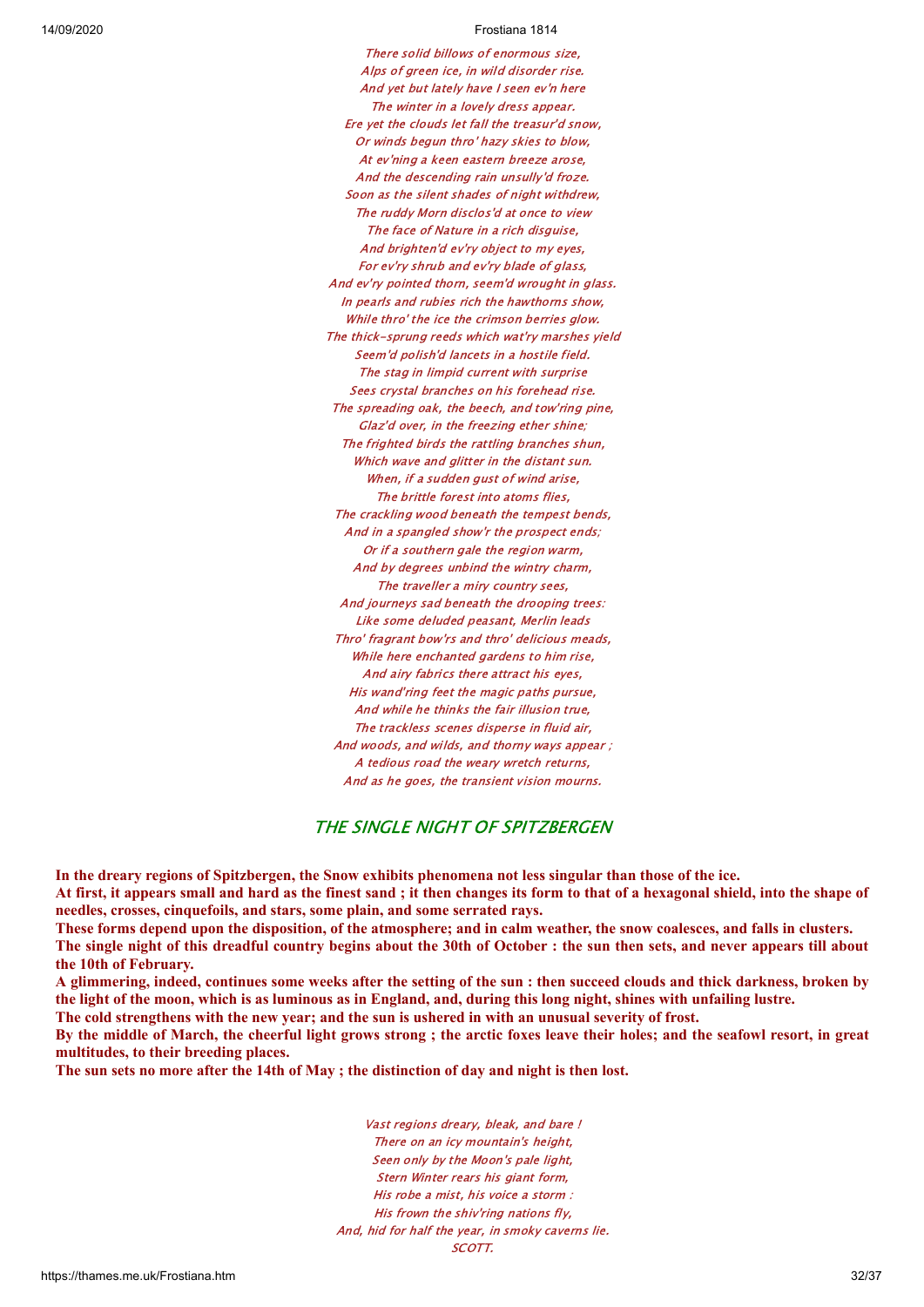In the height of summer, the sun has heat enough to melt the tar on the decks of ships ; but from August its power declines : **it sets fast.**

After the middle of September, day is hardly distinguishable, and, by the end of October, takes a long farewell of this country **: the days now become frozen, and winter reigns triumphant.**

Earth and soil are denied to the frozen regions of Spitzbergen : at least, the only thing which resembles soil, is the grit worn from the mountains by the power of the winds, or the attrition of cataracts of melted snow: this, indeed, is assisted by the **putrefied lichens of the rocks, and the dung of birds, brought down by the same means.**

The composition of these islands is stone, formed by the sublime hand of omnipotent power; not fritted into segments, **transverse or perpendicular, but cast, at once, into one immense and solid mass.**

A mountain, throughout, is but a single stone, destitute of fissures, except in places cracked by the irresistible power of frost, which often causes lapses, attended by a noise like thunder, and scattering over their bases rude and extensive ruins.

**The vallies, or rather glens, of this country, are filled with eternal ice or snow.**

They are totally inaccessible, and known only by the divided course of the mountains, or where they terminate in the ice**bergs or glaciers we have already described.**

**No streams waters their dreary bottoms ; and even springs are denied.**

The mariners are indebted for fresh water solely to the periodical cataracts of melted snow in the short season of summer, or **to pools in the middle of the vast fields of ice.**

Yet, even here, Flora deigns to make a short visit, and to scatter a scanty stock over the bases of the hills: her efforts never rise beyoud a few humble herbs, which shoot, flower, and seed, in the short warmth of June and July, and then wither into **rest until the succeed ing year.**

**Among these, however, the salubrious scurvygrass, the resource of distempered frames, is providentially most abundant.**

Such, after all, is the aspsect of extreme sterlity and desolation in these dreary regions, that we can scarcely imagine any **mortal would be so hardy as to make them even a temporary abode.**

Yet here did four Russian mariners, who were accidentally left on this frozen coast in the year 1743, live six years (one **excepted), till happily released by the arrival of a ship.**

In 1633, seven Dutch sailors were voluntarily left here to pass the winter, and to make their remarks; but they all perished **from the effects of the scurvy.**

In the following year, seven more self-devoted victims of the same nation underwent a similar fate: yet all these adventurous **men had been liberally provided with medicines, and every necessary for the preservation of life.**

Eight Englishmen, left by accident in the same country, in 1650, were far more fortunate: unprovided with every thing, they contrived, however, to frame a hut of some old materials, and were found by lhe returning ships, the next year, in perfect **health.**

**The Russians, have lately attempted to colonize these dreadful islands.**

They have annually sent parties to continue there the whole year, who have established settlements at Spitzbergen and other places adjacent, where they have built huts, each of which is occupied by two boats' crews, or twenty six men.

**They bring with them salted fish, rye-flour, and the serum or whey of sour milk.**

**The whey is their chief beverage, and is also used in baking their bread.**

Each hut has an oven which serves also as a stove ; and their fuel is wood, which they bring with them from Archangel. **Their huts are above ground, and surprisingly warm.**

**They boil their fish with water and ryemeal : this is their winter diet.**

**In summer, they live chiefly on fowls, or their eggs.**

They are dressed in the skins of the bear or the reindeer, with the fur side next their bodies; their bedding, likewise, is **formed of the same.**

**The skin of the fox, which is the most valuable, is preserved as an article of commerce.**

**They have also other employment beside the chase, in catching, with nets, the beluga, or whitewhale.**

Few of them die from the severity of the cold; but they are often frost-bitten, so as to lose their toes or fingers; for they are so **hardy as to hunt in all weathers.**

They are at liberty to leave the place by the 22d of September, whether they are relieved by a fresh party from Russia, or not. The great exercise they use; their vegetable food; their method of freshening their salt provision, by boiling it in water, aud mixing it with flour; their beverage of whey; and their total abstinence from spirituous liquors; are the happy preservatives from the scurvy, which brought all the preceding adventurers, who perished, to their miserable end.

# **SLEDGES**

**As sledges are much used in these northern countries, we shall briefly describe those used in Holland, Lapland, and Kamschatka.**

**These carriages are without wheels, and are frequently appropriated for carrying large weights, as huge stones, bells, etc. etc.**

**The sledge on which a criminal is taken to the place of execution, is called a hurdle.**

**But in cold countries, sledges are substituted for wheel carriages, being more convenient for travelling on the ice, and over the boundless snows.**

# DUTCH SLEDGES.

By the polite laws of Amsterdam, wheelcarriages are limited to a certain number, which is very inconsiderable compared with the size of the city, from an apprehension that an uncontrolled use of them might hazard the foundation of the houses, most of which are built upon piles; for nearly the whole of the ground on which this vast city stands was formerly a morass. A carriage, called by the Dutch a sley, and by the French a *traineau*, is used in their room; it is the body of a coach fastened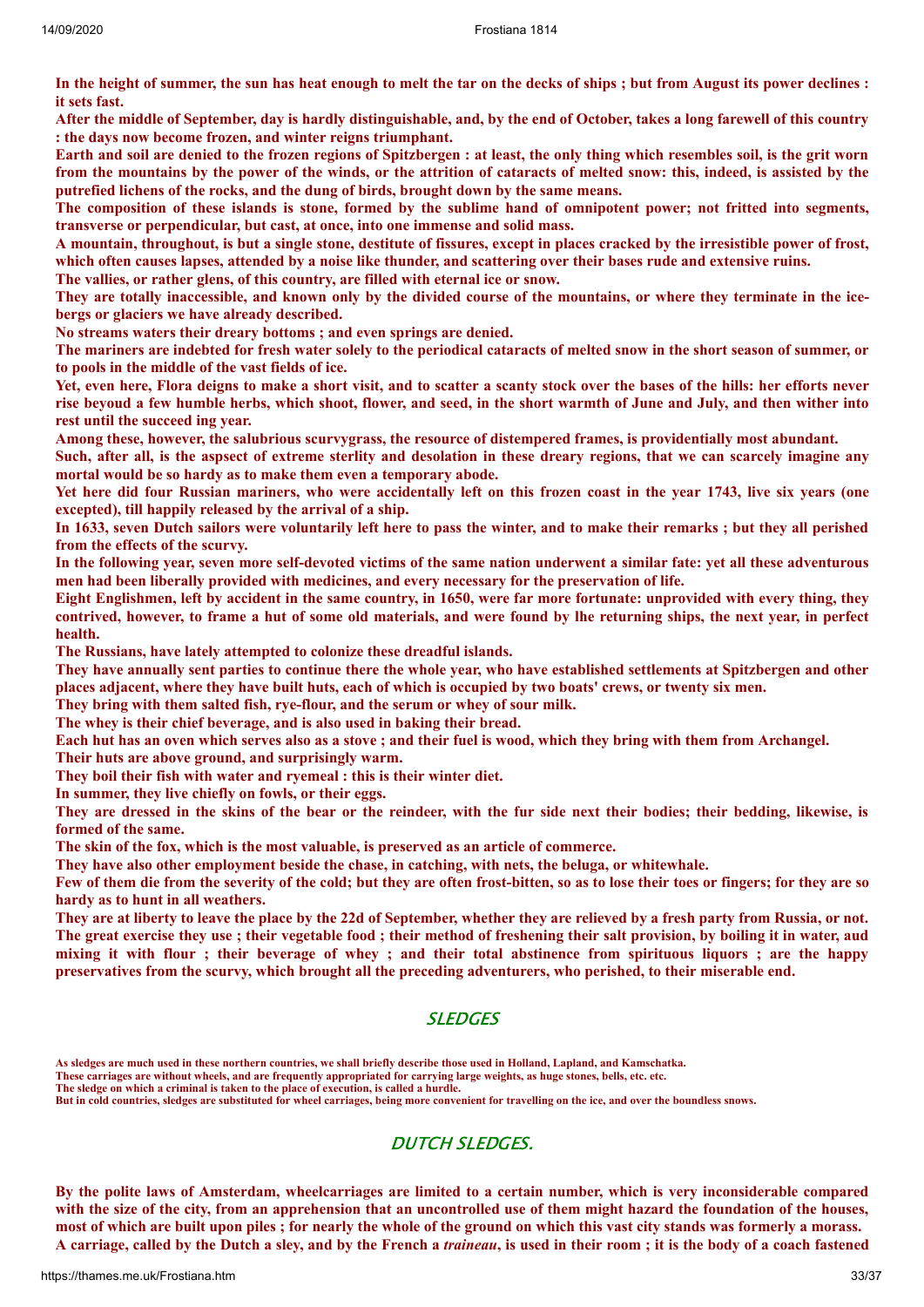by ropes on a sledge, and drawn by one horse; the driver walks by the side of it, which he holds with one hand to prevent its **falling over, and with the other the reins.**

Nothing can be more melancholy than this machine, which holds four persons, moves at the rate of about three miles an hour, and seems more like the equipage of an hospital, than a vehicle in which the observer would expect to find a merry face **; yet in this manner do the Dutch frequently pay visits and take the air.**

Dogs are frequently employed in Holland, to draw light sledges tilted for the conveyance of provisions, etc. to a short **distance.**

In Holland, according to Mr. Pratt, there is not an idle dog, of any material size, to be seen in the whole seven provinces.

You see them in harness, at all parts of the Hague, as well as in other towns, tugging at pledges or little carts with their tongue nearly sweeping the ground, and their poor palpitating hearts almost beating through their sides: frequently, three, **four, five, or sometimes six abreast, drawing men and merchandize with the speed of little horses.**

On passing from Hague gate to Scheveling, you perceive at any hour of the day, an incredible number loaded with fish and men, under the burthen of which they run off at a long trot, and sometimes at full gallop, the whole mile and half, which is the precise distance from gate to gate; nor on their return are they suffered to come with their sledges empty, being filled not only with the men and boys before mentioned, but with such commodities as are marketable at the village.

This writer further adds, that it is no uncommon thing in the middle of summer, to see these poor, patient, persevering **animals urged and driven, beyond their utmost ability, till they drop down on the road.**

# SHIP-SLEDGES.

**The Dutch have also a kind of sledge, on which they can carry a vessel of any burden by land.**

**It consists of a plank of the length of a keel of a moderate ship raised a little behind, and hollow in the middle ; so that the sides go a little a slope,, and are furnished wi holes to receive pins, etc. The rest is quite even.**

### LAPLAND SLEDGES.

These carriages are extremely light and elegant, and are covered at the bottom with the skin of the rein-deer.

They are voked to the sledge by a collar, from which a trace is brought under the belly, between the legs, and fastened to the **forepart of the machine.**

The person who sits in it guides the animal with a cord fastened to its horns; he drives it with a goad, and encourages it with **his voice.**

Those of the wild breed, though by far the strongest, often prove refractory, and not only refuse to obey their masters, but turn against him and strike so furiously with their feet, that his only resource is to cover himself with his sledge, upon which the enraged creature vents his fury: the tame deer on the contrary, is patient, active, and willing.

When hard pushed, the rein deer will trot the distance of sixty miles without stopping; but, in such exertions, the poor, obedient creature fatigues itself so exceedingly, that its master is frequently obliged to kill it immediately, to prevent a **lingering death that would ensue.**

**In general, thev can go thirty miles without stopping, and that without any great or dangerous effort.**

Obsequious at their call, the docile tribe Yield to the sled their necks, and whirl them swift O'er hill and dale, heaped into one expanse Of marbled snow, as far as eye can sweep, With, a blue crust of ice unbounded glazed.

# SLEDGES IN KAMSCHATKA.

The only method of travelling in this dreary country, during the winter is, drawn on a sledge by the strong, nimble, and **active dogs of the country.**

**They travel with great expedition.**

Capt. King relates, that during his stay there, a courier with dispatches, drawn by them, performed a journey of two **hundred and seventy miles in less than four days.**

The sledges are usually drawn by five dogs, four of them yoked two and two abreast: lhe foremost acts as a leader to the rest. The reins being fastened to a collar round the leading dog's neck, are of little use in directing the pack; the driver depending **chiefly on their obedience to his voice, with which he animates them to proceed.**

Great care and attention are consequently used in training up those for leaders, which are more valuable according to their **steadiness and docility; the sum of forty roubles, or nine pounds being no unusual price for them.**

The rider has a crooked stick, answering the purpose of both whip and reins; with which, by striking on the snow, he **regulates the speed of the dogs, or stops them at his pleasure.**

**When they are inattentive to their duty, he often chastises them by throwing it at them.**

He discovers great dexterity in regaining his stick, which is the greatest difficulty attending his situation; for if he should happen to lose it, the dogs immediately discover the circumstance, and never fail to set off at full speed, and continue to run till their strength is exhausted, or till the carriage is overturned, and dashed to pieces, or hurried down a precipice.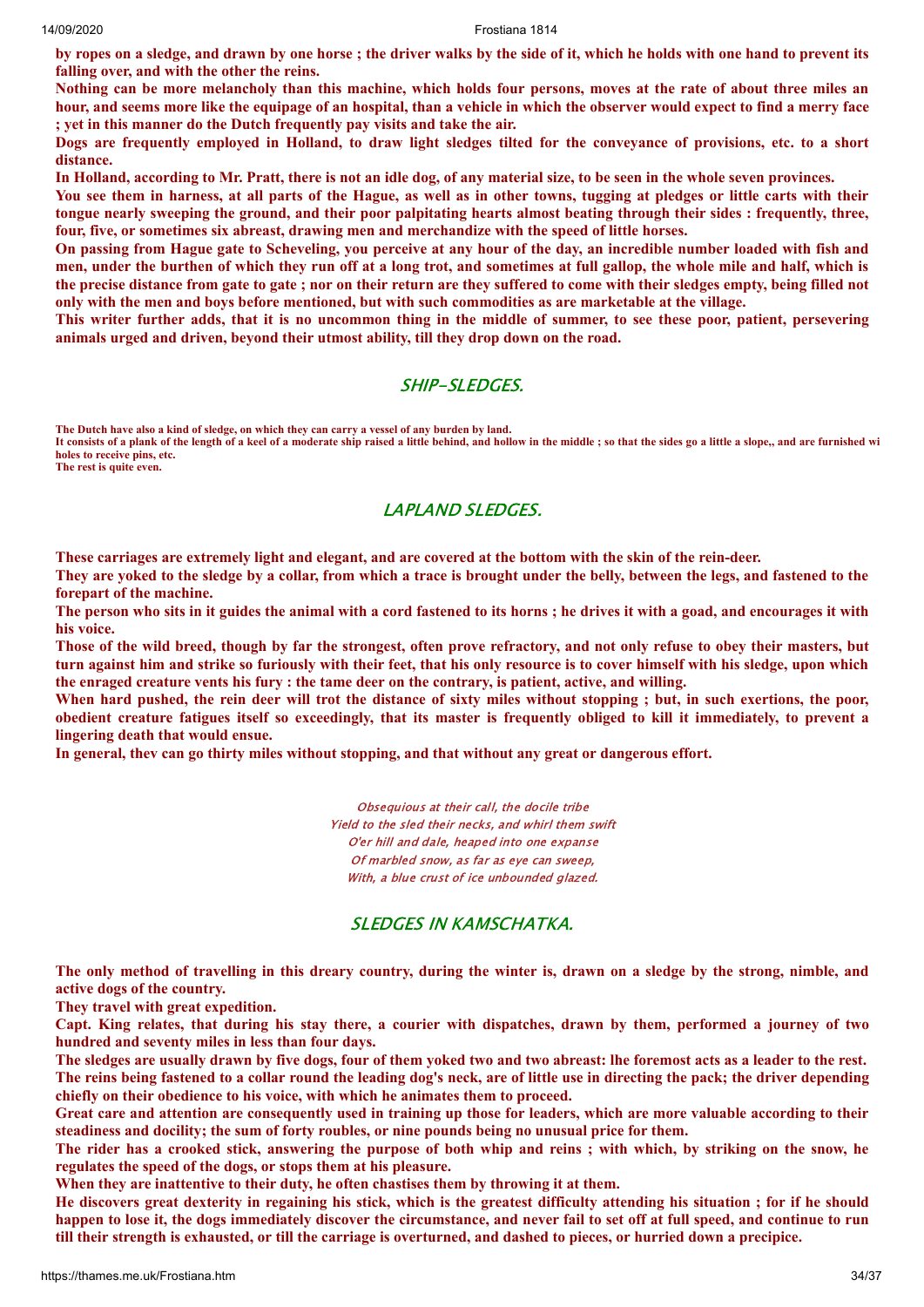# CHAPTER VI.

# **SKATING**

In giddy circles, whirling variously, The skater fleetly thrids the mazy throng. Trust not incautiously the smooth expanse ; For oft a treach'rous thaw, ere yet perceived, Saps, by degrees, the solid-seeming mass.

**The winter of England, usually allows but few of those pastimes which continue for so long a period, in more northerly regions.**

On blithsome frolicks bent, the youthful swains, While every work of man is laid at rest, Fond o'er the river crowd in various sports And revelry dissolved ; where mixing glad, Happiest of all the train ! the raptured boy Lashes the whirling top. Or, where the Rhine Branches out in many a long canal extends, From every province swarming, void of care, Batavia rushes forth ; and as they sweep, On sounding Skates, a thousand different ways Or circling poise, swift as the wind, along, The then gay land is maddened all to joy. Nor less the Northern Courts, wide o'er the snow Pour a new pomp. Eager, on rapid sleds Their vig'rous youth in bold contention wheel The long resounding course. Mean-time, to raise The manly strife, with highly-blooming charms, Flushed by the season, Scandinavia's dames, Or Russia's buxom daughters, glow around.

**Much of the above description, however, has for these few weeks past been realised, by the busy crowds assembled on our principal rivers and reservoirs. The Canal in St. James's Park, the Serpentine, and the noble THAMES Rivers, still daily present to our observation a truly delightful spectacle - a complete FROS FAIR, to which the pencil of a TENIERS, or a WILKIE, could alone do justice.**

**The compiler of this work has been highly gratified with seeing the number of young persons engaged in the active and healthful employment of SKATING ; and from view to their improvement in this useful and elegant art, he has collected together some valuable information on the subject, which he offers to the notice of his youn friends, accompanied by his best wishes for the success of his instructions. These, if attended to, cannot fail of making an elegant and fearless Skater.**

# ORIGIN OF SKATING.

Although the ancients were remarkable for for their dexterity in most of the athletic sports, yet skating seems to have been **unknown to them.**

\* As to sliding, it is much older; and, although we cannot fix the precise date, we suppose that sliding and ice came in together. The slips, however, and trips made in our days, are, perhaps, real improvements; they have great variety, and we question if it *not be said that every man invents his own downfal.*

**According to the antiquaries, [skating] made its appearance in the thirteenth century. \***

It probably derived its origin in Holland, where it was practised, not only as a graceful and elegant amusement, but as an **expeditious mode of travelling when the lakes and canals were frozen up during winter.**

In Holland, long journies are made upon skates with ease and expedition; but in general, less attention is there paid to **graceful and elegant movements, than to the expedition and celerity of what is called journey skating.**

It is only in those countries where it is considered as an amusement that its graceful attitudes and movements can be studied **; and there is no exercise whatever better calculated to set off the human figure to advantage.**

The acquirement of most exercises may be attained at an advanced period of life; but to become an expert skater, it is **necessary to begin the practice of the art at a very early age.**

**It is difficult to reduce the art of skating to a system.**

It is principally by the imitation of a good skater that a young beginner can form his own practice.

The English, though often remarkable for feats of agility upon skates, are very deficient in gracefulness; which is partly **owing to the construction of the skates.**

They are too much curved in the surface which embraces the ice, consequently they involuntarily bring the users of them round on the outside upon a quick and small circle; whereas the skater, by using skates of a different construction, less curved, has the command of his stroke, and can enlarge or diminish the circle according to his own wish or desire.

# RULES FOR LEARNERS.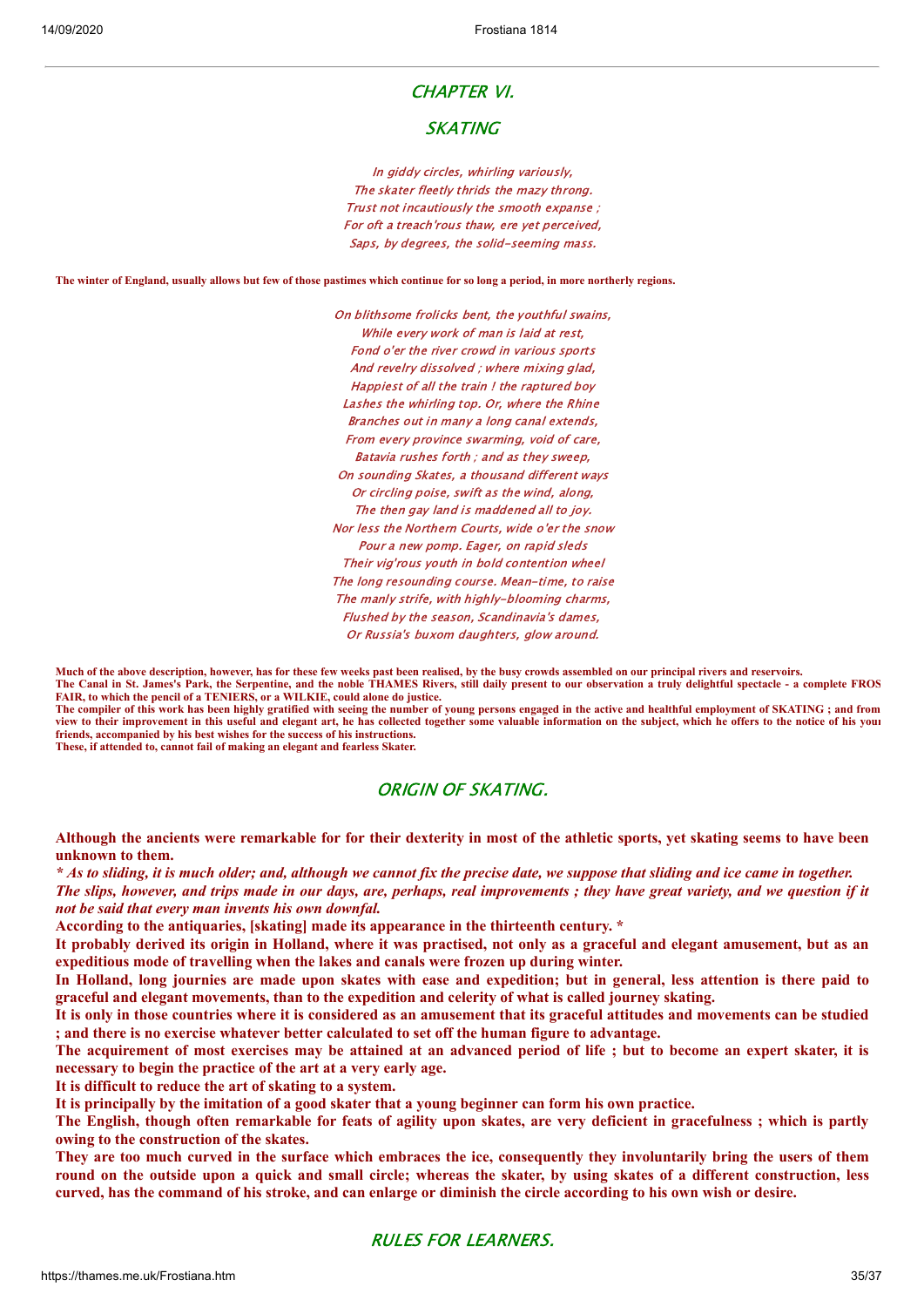Those who wish to be proficients should begin at an early period of life; and should first endeavour to throw off the fear **which always attends the commencement of an apparently hazardous amusement.**

They will soon acquire a facility of moving on the inside : when they have done this, they must endeavour to acquire the movement on the outside of the skates; which is nothing more than throwing themselves upon the outer edge of the skate, and making the balance of their body tend towards that side, which will necessarily enable them to form a semicircle.

In this, much assistance may be derived from placing a bag of lead-shot in the pocket next to the foot employed in making the outside stroke, which will produce an arificial poise of the body; this afterwards will become natural by practice.

At the commencement of the outside stroke, the knee of the employed limb should be a little bent, and gradually brought to a **rectilineal position when the stroke is completed.**

The following rules should also be carefully practised and strictly attended to: they will be of the greatest service.

#### **1.**

When the practitioner becomes expert in forming the semicircle with both feet, he, is then to join them together, and proceed **progressively and alternately with both feet, which will carry him forward with a graceful movement.**

**2.**

Care should be taken to use very little muscular exertion, for the impelling motion should proceed from the mechanical **impulse of the body thrown into such a position as to regulate the stroke,**

**3.**

At taking the outside stroke, the body ought to be thrown forward easily, the unemployed limb kept in a direct line with the body, and the face and eves directly looking forward : the unemploved foot ought to be stretched towards the ice, with the **toes in a direct line with the leg.**

**4.**

In the time of making the curve, the body must be gradually, and almost imperceptibly, raised, and the unemployed limb brought in the same manner forward : so that, at finishing the curve, the body will bend a small degree backward, and the unemploved foot will be about two inches before the other, ready to embrace the ice and form a correspondent curve.

#### **5.**

The muscular movement of the whole body must correspond with the movement of the skate, and should be regulated so as **to be almost imperceptible to the spectators.**

**6.**

Particular attention should be paid in carrying round the head and eves with a regular and imperceptible motion; for nothing so much diminishes the grace and elegance of skating as sudden jerks, and exertions, which are so frequently used **by the generality of skalers.**

**7.**

**The management of the arms likewise deserves attention.**

There is no mode of disposing of them more gracefully in skating outside, than folding the hands into each other, or using a **muff.**

There are various feats of activity and manœuvres used upon skates; but they are so various that we cannot pretend to detail **them.**

Moving on the outside is the primary object for a skater to attain; and when he becomes an adept in that, he will easily **acquire a facility in executing other branches of the art.**

**There are few exercises but will afford him hints of elegant and graceful attitudes.**

For example, nothing can be more beautiful than the attitude of drawing the bow and arrow while the skater is making a larger circle on the outside : the manual exercise and military salutes have likewise a pretty effect when used by an expert **skater.**

Skating is an amusement, well calculated for the severity of winter; as it contributes to promote both insensible **perspiration, and the circulation of the blood.**

Hence, a Society has even been, formed in Edinburgh, under the name of the Skating-club; the avowed object of which is the **improvement of this recreation, so as to reduce it to the rules of art.**

**Excellence, however, can be attained only by observing the motion of a skilful skater.**

This innocent pursuit, especially in the South of Britain, where the winters are generally mild, should not be encouraged, unless the ice be of considerable thickness: at the same time, some precaution is necessary to retire from this enticing diversion in proper time; because the body, being thrown into sensible perspiration, is thus rendered more susceptible of cold **; and, unless due attention be paid to this circumstance, a cold will probably be the consequence.**

We have heard that some skaters in the fens of Cambridgeshire and Huntingdonshire, have skated two miles in TWO **MINUTES, the strokes on an average being each ten yards.**

**This velocity exceeds that of most race horses, and the fatigue occasioned by it is much less.**

**A very remarkable skating-feat is said to have taken place during the late frost.**

Mr. Maxwell, celebrated for his skill and dexterity in this useful art, skated from Long Acre to St. James' Park in FOUR **MINUTES and fifty seconds.**

**This was for a wager, and the given time was FIVE MINUTES.**

To the native of HOLLAND, skating is quite as familiar as walking, and he puts on his skates with the same indifference as we do our shoes; these instruments, indeed, are indispensable to the Dutch in the winter season; and are used by men, **women, and children, constantly.**

The women skate to market with provisions and children of five or six years old and upwards, accompany them, not lazily hanging at their backs or on their arms, but each little skater with winged feet flies alter its mother, and carries a little

https://thames.me.uk/Frostiana.htm 36/37